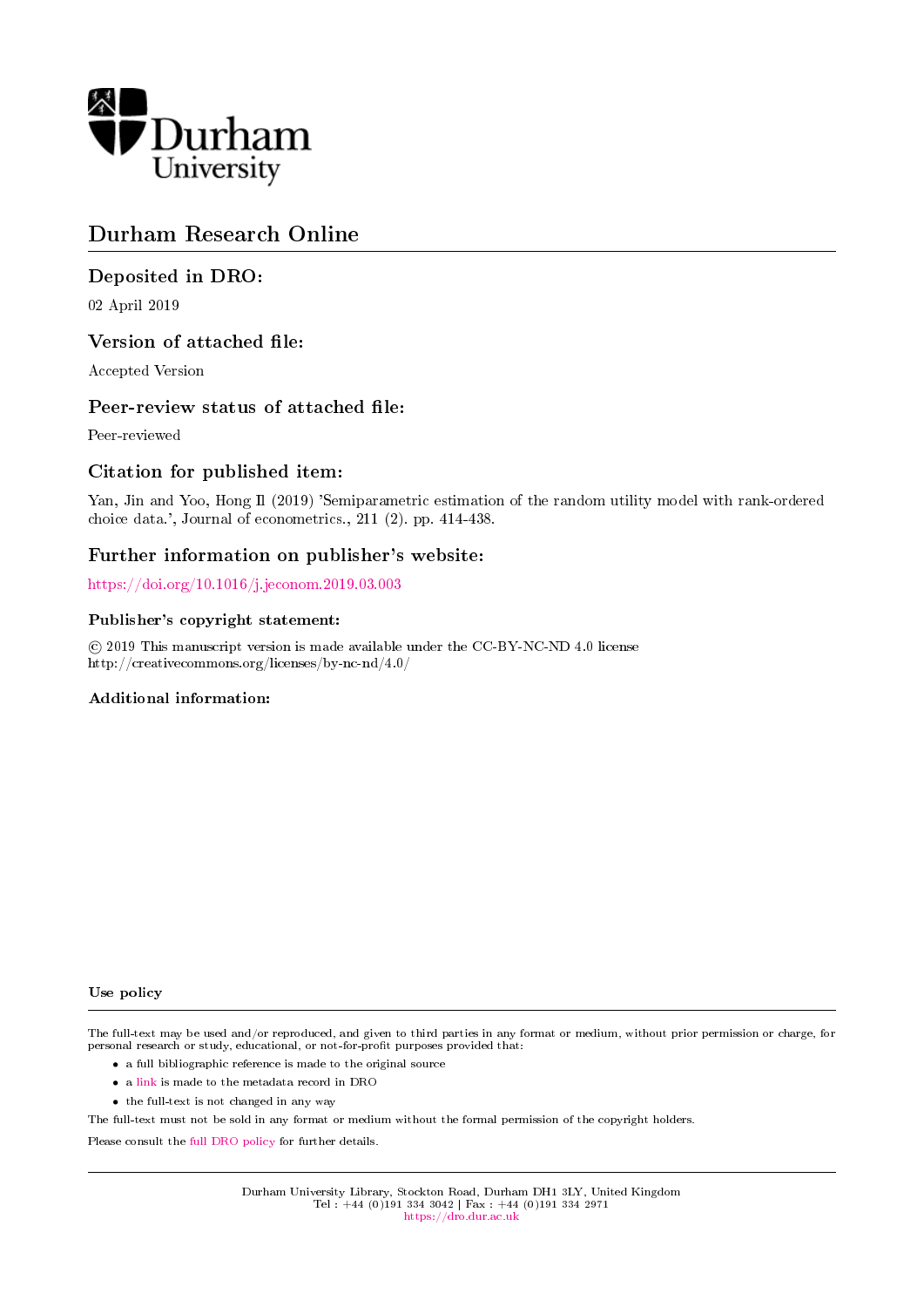# Accepted Manuscript

Semiparametric estimation of the random utility model with rank-ordered choice data

Jin Yan, Hong Il Yoo



| PII:       | S0304-4076(19)30052-1                         |
|------------|-----------------------------------------------|
| DOI:       | https://doi.org/10.1016/j.jeconom.2019.03.003 |
| Reference: | ECONOM 4650                                   |
|            |                                               |

To appear in: *Journal of Econometrics*

Received date : 24 February 2018 Revised date : 1 December 2018 Accepted date : 15 March 2019

Please cite this article as: J. Yan and H.I. Yoo, Semiparametric estimation of the random utility model with rank-ordered choice data. *Journal of Econometrics* (2019), https://doi.org/10.1016/j.jeconom.2019.03.003

This is a PDF file of an unedited manuscript that has been accepted for publication. As a service to our customers we are providing this early version of the manuscript. The manuscript will undergo copyediting, typesetting, and review of the resulting proof before it is published in its final form. Please note that during the production process errors may be discovered which could affect the content, and all legal disclaimers that apply to the journal pertain.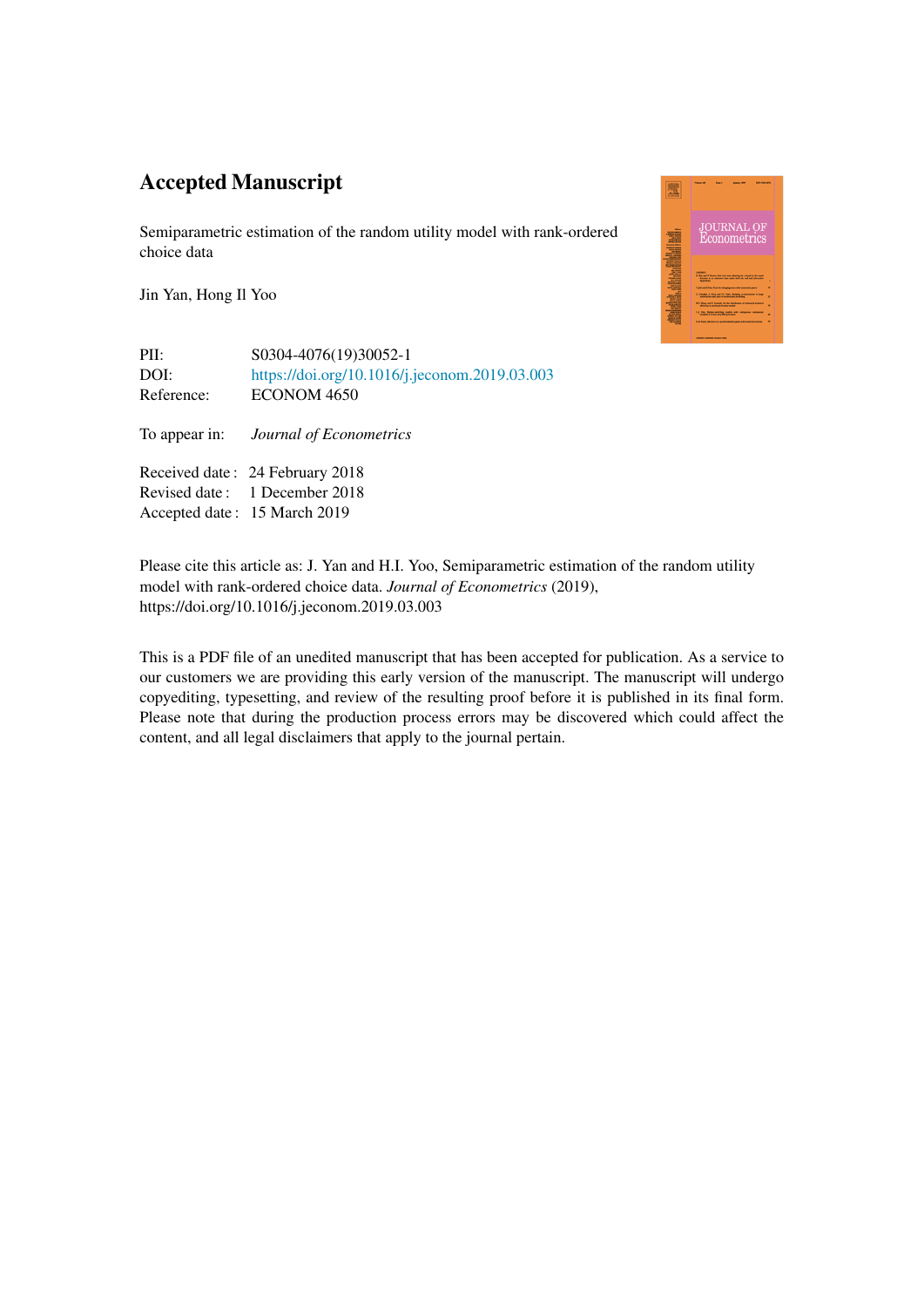# Semiparametric Estimation of the Random Utility Model with Rank-Ordered Choice Data

Jin Yan<sup>∗</sup> The Chinese University of Hong Kong

Hong Il Yoo† Durham University

March 22, 2019

#### Abstract

We propose semiparametric methods for estimating  $ra.$  <sup>1</sup> om utility models using rank-ordered choice data. Our primary method is the generalized maximum score (GMS) estimator. With partially rank-ordered data, the GMS estimator allows  $\ldots$  arbitrary forms of interpersonal heteroskedasticity. With fully rank-ordered data,  $t \in G_{M, S}$  estimator becomes considerably more flexible, allowing for random coefficients and alternative-specific heteroskedasticity and correlations. The GMS estimator has a non-standard as, mptotic distribution and a convergence rate of  $N^{-1/3}$ . We proceed to construct its smoothed version which is asymptotically normal with a faster convergence rate of  $N^{-d/(2d+1)}$ , where  $d \geq 2$  increases in the strength of smoothness assumptions.

Keywords: Random utility, ran<sup>1</sup>-ordered, discrete choice, semiparametric estimation, smoothing.

JEL classification: C14, C35

<sup>∗</sup>Corresponding author. Department of Economics, The Chinese University of Hong Kong, Esther Lee Building, Chung Chi Road, Ma Liu Shui, New Territories, Hong Kong. Email: jyan@cuhk.edu.hk.

<sup>&</sup>lt;sup>†</sup>Durham University Pusiness School, Durham University, Mill Hill Lane, Durham DH1 3LB, United Kingdom. Email: h.i.yoo@a rham c.uk.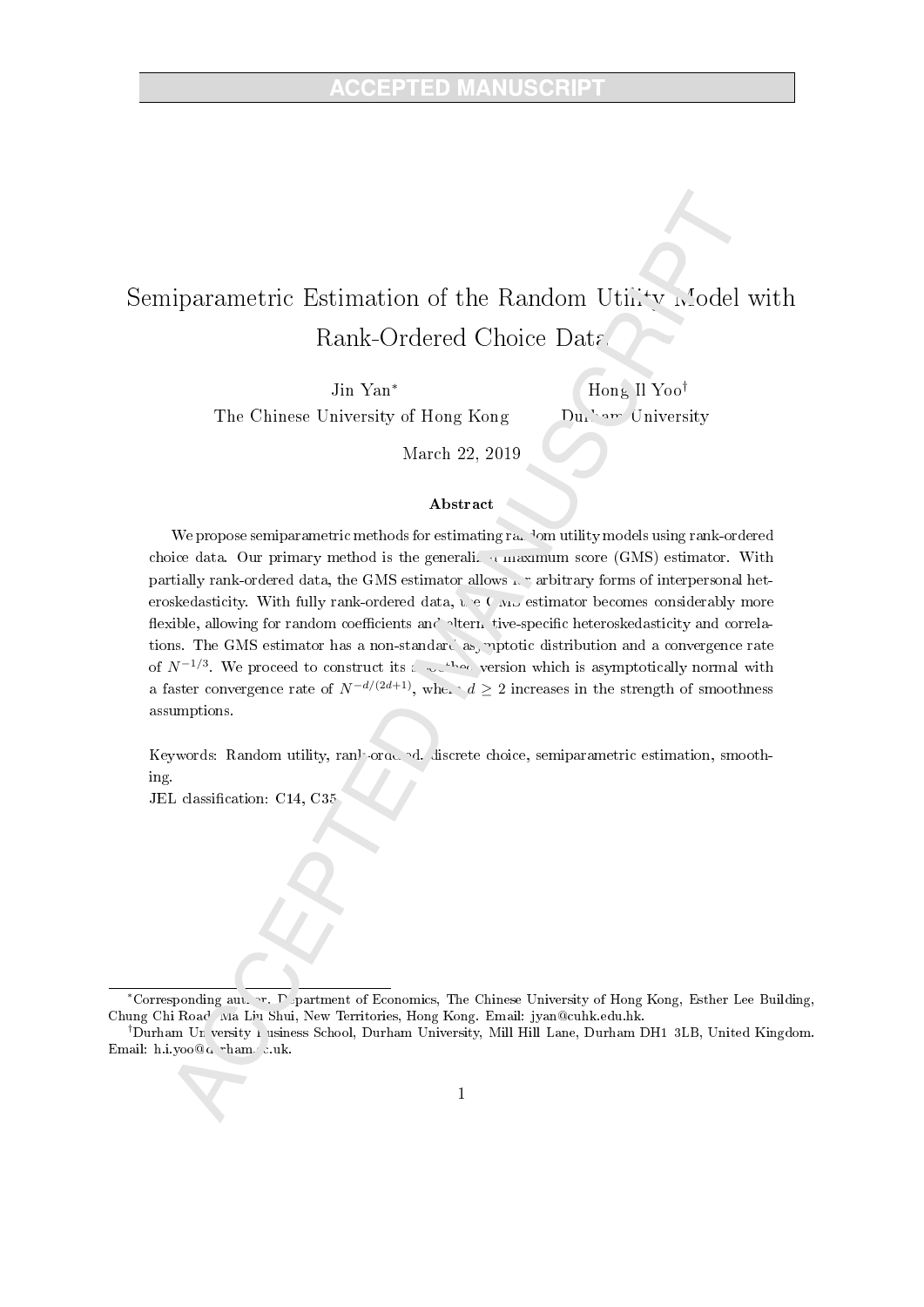# 1 Introduction

Rank-ordered choices can be elicited using the same type of survey as multinomial choices, specifically one that presents an individual with a finite set of mutually exclusive all ratives. The two elicitation formats may be distinguished by the amount of information  $t'$ . is available to the econometrician. A multinomial choice reports the individual's "choice" or  $\bar{r}$  ost preferred alternative from the set, whereas a rank-ordered choice reports further on the individual's preference ordering such as her second and third preferences. One rank-ordered choice observation provides a similar amount of information as several multinomial choice observations, in the sense that it allows inferring what the individual's choices would have been if her more preferred alternatives were not available. This allows fewer individuals to be interviewed to achieve a given level  $\alpha$  statistical precision, and the resulting logistic advantages could be substantial for non-market valuation studies which typically involve a narrowly defined population of interest (Scarpa  $e_t$  al., 2011).

We develop semiparametric methods for estimation of  $r_a$  dom utility models using rank-ordered choice data. Despite the wide availability of parametric counterparts, such semiparametric methods remain almost undeveloped to date. The random utility function of interest has a typical structure: it comprises a systematic component (utility index) varying with finite-dimensional explanatory variables, and an additive stochastic component (e.r., term). The objective is to estimate preference parameters, referring to coefficients on the  $\mathbb{Z}_r$ <sup>1, 1</sup>, tory variables. The methods are semiparametric in that they maintain the usual parametric  $\hat{\ }$ rm of the systematic component but place only nonparametric restrictions on the stochastic component.

The parametric methods are equ.  $v_{\text{V}}$  well established for multinomial choice and rank-ordered choice data. In most cases, an analysis of multinomial choice data involves maximum (simulated) likelihood estimation of one of functional is: multinomial logit (MNL), nested MNL, multinomial probit (MNP), and random coefficient of "mixed" MNL. Each model assumes a different parametric distribution of the stochastic component, and has its own rank-ordered choice counterpart that shares the same assumption: rank-ordered logit (ROL) of Beggs *et al.* (1981), nested ROL of Dagsvik and Liu (2009),  $r_{\alpha}$  <sup>t</sup> ordered probit (ROP) of Layton and Levine (2003), and mixed ROL of Layton (2000) and Calfee et al. (2001). Building on Falmagne (1978) and Barberá and Pattanaik (1986), McFadden (1986) provides a technique that can be applied to translate any parametric multinomial choice model into the corresponding rank-ordered choice model.

The literature on the semiparametric methods is more lopsided. For multinomial choice data, several alternative methods exist including Manski (1975), Ruud (1986), Lee (1995), Lewbel (2000),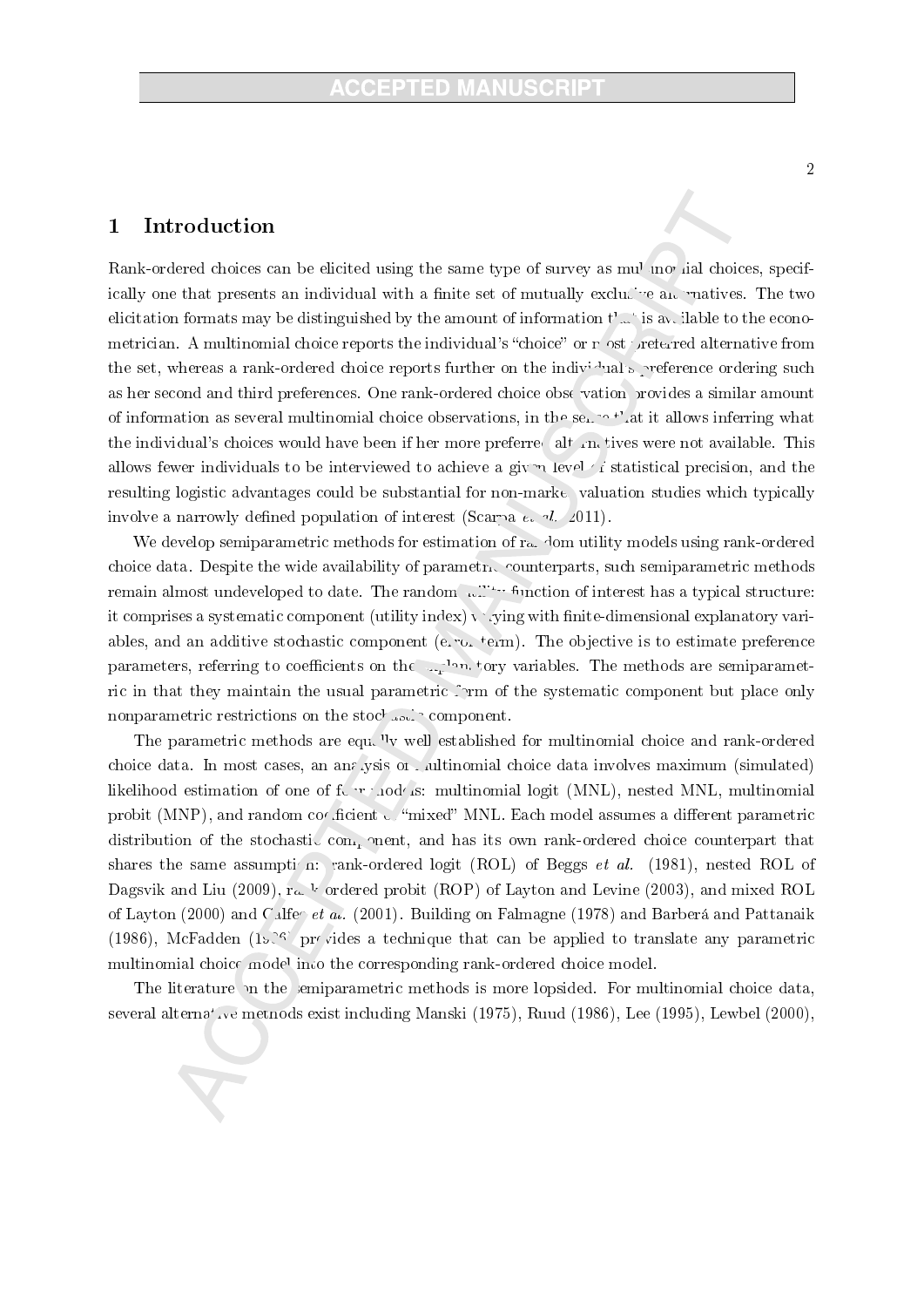Fox (2007), Bajari, Fox and Ryan (2008), and Yan (2013).<sup>1</sup> The special case of pinomial choice data has attracted even greater attention, and the respectable menagerie include  $K$ ud (1983), Manski (1985), Han (1987), Horowitz (1992), Klein and Spady (1993), Sherman  $(19.2)$ , and Cavanagh and Sherman (1998), to name a few. When it comes to rank-ordered choice  $d\mathfrak{a}_{\iota\iota}$  we are aware of only one study that aims at semiparametric estimation of preference parar ete mamely Hausman and Ruud (1987). In their study, the weighted M-estimator (WME) of Ruud (1986) is generalized for use with rank-ordered choice data, whereas the original WME was intended for use with multinomial choice data. The generalized WME imposes independence between the explanatory variables and the error terms, ruling out heteroskedasticity across individuals. Though the generalized WME allows consistent estimation under nonparametric stochastic specific  $\gamma^*$  on, this consistency is confined to the ratios of the coefficients on continuous explanatory variables and the estimator's asymptotic distribution is unknown outside a special case of Newey (1986).

In this paper, we propose a pair of new semiparametric methods for rank-ordered choice data. The primary method that we develop is the general  $\ldots$  maximum score (GMS) estimator. Unlike the generalized WME, the GMS estimator does not require independence between the explanatory variables and the error terms, and can accommodate  $f(x)$  is forms of interpersonal heteroskedasticity. We also show that the GMS estimator is  $\epsilon$ , site, t under more general assumptions concerning the explanatory variables than the generalized  $\sqrt{M_L}$ . Roughly speaking, if one of q explanatory variables is continuous, the GMS estimator  $\omega$ <sup>1</sup>ows consistent estimation of the ratios of all coefficients regardless of whether the other  $q - 1$  variables are continuous or discrete. Like the maximum score (MS) estimator of Manski  $(198)$  that it nests as a special case, the GMS estimator has a slow convergence rate of  $N^{-1/3}$  and a non-standard asymptotic distribution. One way to lessen these drawbacks is to introduce extra regular conditions and apply Horowitz's (1992) technique to construct a smoothed version  $e^c$  the GMS estimator. We show that the smoothed GMS (SGMS) estimator achieves a faster convergence rate of  $N^{-d/(2d+1)}$ , where integer  $d > 2$  increases in the strength of the smoothness conditions presented in Section 3.1, and possesses a normal limiting distribution with a covariance matrix that can be consistently estimated.

The GMS estimator generalizes the pairwise MS estimator that Fox (2007) has developed for a semiparametric analysis of multinomial choice data. When the individual faces  $J$  alternatives, a



 $1$ Bajari, Fox and R<sub>yan</sub> (2008) stands out from other studies in this list, since their objective is to estimate a multinomial choice n odel in an environment where the econometrician does not observe multinomial choices made by individuals; instead, the econometrician observes aggregated data on sales rankings of alternative products across different markets. This  $\frac{1}{2}$  e poses some challenges for taxonomy. We agree with Fox (2007, p.1004) on classifying their estimator s a multinomial choice method, considering that the behavioral model used in their proofs is a multinomial cho ce mode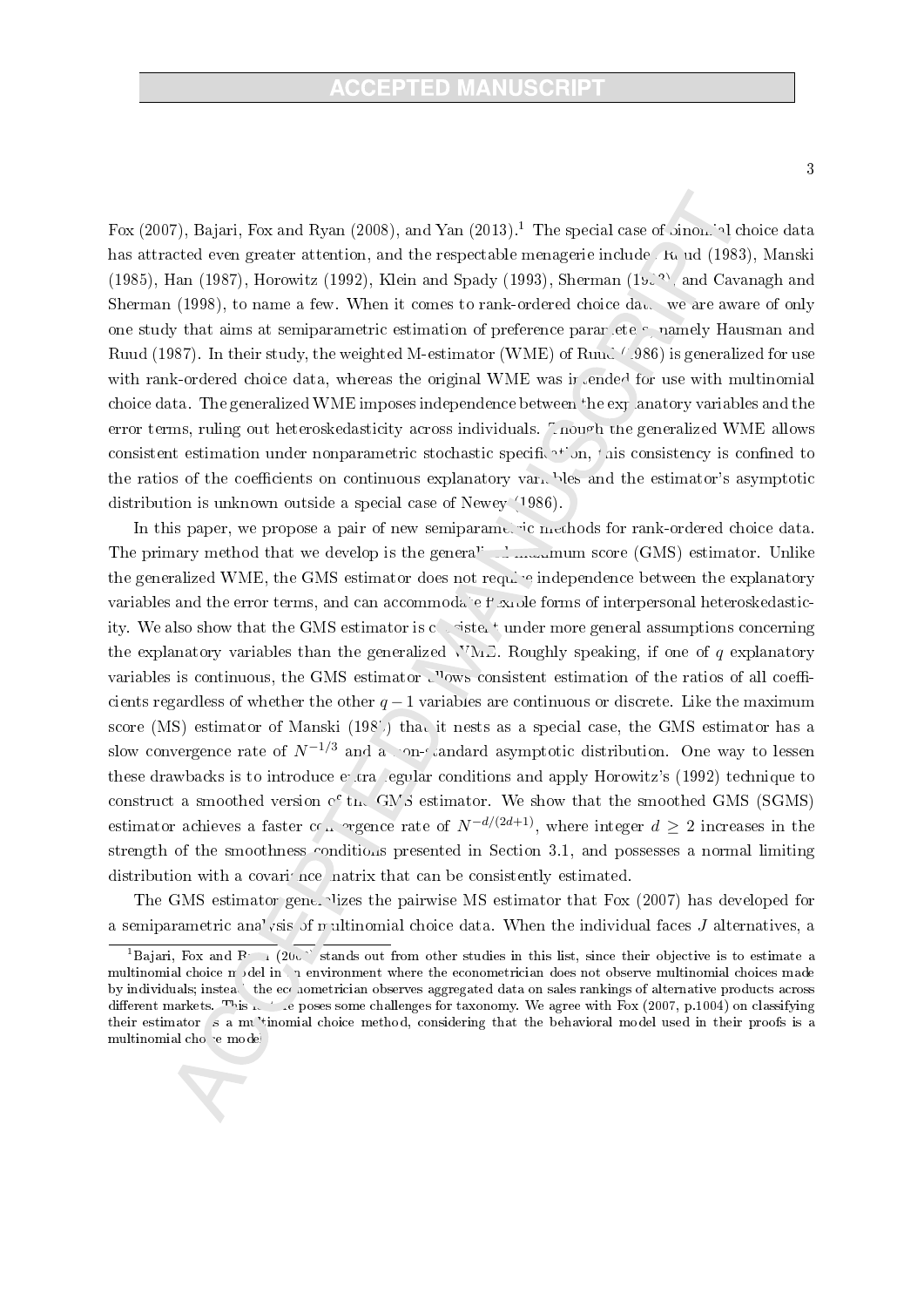multinomial choice observation allows the econometrician to infer the outcomes of  $J - 1$  pairwise comparisons where each pair comprises the individual's actual choice and at unchosen alternative. A rank-ordered choice observation provides information that is needed to refer the outcomes of other pairwise comparisons; for example, in case the individual ranks all  $J$  alternatives from best to worst, her rank-ordered choice allows the econometrician to infer the outcomes of all possible  $J(J-1)/2$  pairwise comparisons. The GMS estimator extends the M $\sim$  stimator by incorporating this type of extra information, which could come from data on partial rankings (e.g., the individual reports her best and second best out of five alternatives) as well  $\epsilon$  s complete rankings.

The GMS estimator inherits all attractive properties of the MS estimator, two of which are particularly relevant to empirical applications. First, the  $GM<sub>1</sub>$  estimator allows the econometrician to be agnostic about the form of interpersonal heteroskedastic.  $\sim$  or scale heterogeneity" (Hensher et al., 1999; Fiebig et al., 2010), referring to variations in the overall scale of utility across individuals.<sup>2</sup> This property is desirable because in most studies, the exact form of interpersonal heteroskedasticity matters only to the extent that its misspecification leads to inconsistent estimation of the core preference parameters. Second, the GMS estimator is consistent when the data generating process (DGP) comprises an arbitrary mixture of different models, provided that it is consistent for each component model. Empirical evidence from behavioral economics (Harrison and Rutström, 2009; Conte et al., 2011) supports the notion that characterizing observed choices requires more than one model. But consistent parametric estimation of a mixture model is extremely difficult, because it demands the exact knowledge of the number and specifications of component models.

The GMS estimator becomes considerably more flexible than the MS estimator when each individual completely ranks all alternatives in her choice set from best to worst. As we discuss in details in Section 2.3, the GMS estimator or complete rankings is consistent for all popular parametric models exhibiting flexible substitution patterns, whereas the MS estimator is not.<sup>3</sup> Thus, the GMS estimator more closely satisfics what an empiricist may expect from the use of a semiparametric method, namely the ability to estimate all popular parametric models consistently on top of other types of models.<sup>4</sup> This is an interesting finding because in the parametric framework, the advantage

<sup>&</sup>lt;sup>2</sup>This property explains  $\epsilon$  major difference between the GMS estimator and the maximum rank correlation (MRC) estimator of Han (1987) and Sherman (1993). The GMS method utilizes the observed ranking information and does pairwise comparisons of a  $\pi$  ativ *s within* each individual, allowing the conditional joint distribution of the error terms to vary across individuals. In comparison, the MRC estimator does pairwise comparisons between individuals and requires the error terms  $t_0$  be independent of the explanatory variables, ruling out the possibility of interpersonal heteroskedasticity.

<sup>&</sup>lt;sup>3</sup> The difference arises because the complete ranking information allows us to replace the assumption of equicorrelated errors or " $\epsilon$ , changeability" (Goeree et al., 2005; Fox, 2007) with a much weaker assumption of zero conditional median.

<sup>&</sup>lt;sup>4</sup>When it comes to a sumptions on explanatory variables that are needed for the point identification of utility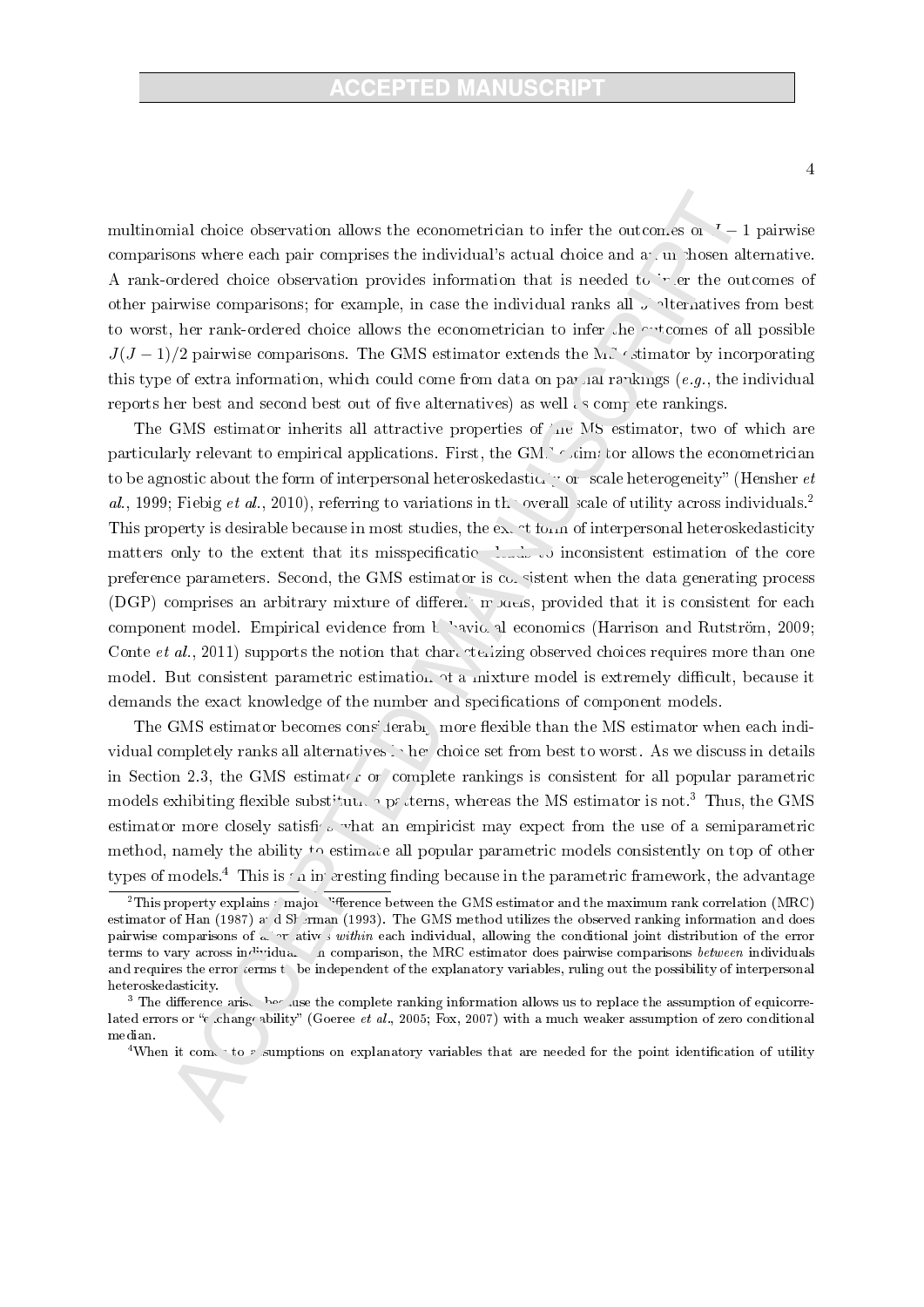of using rank-ordered choice data instead of multinomial choice data is limited to  $\mathcal{F}$  ciency gains (Hausman and Ruud, 1987; Beresteanu and Zincenko, 2018) and a multinomial choice model may be more robust to stochastic misspecification than its rank-ordered choice of interpart (Yan and Yoo, 2014). This kind of efficiency-bias tradeoff does not apply to the  $\alpha$  mais on of the GMS estimator on complete rankings to the MS estimator on multinomial choices; the GMS estimator is more efficient as indicated by smaller root mean square errors  $(RMSE, i.$  Monte Carlo simulations (Section 4), and is also robust to a wider variety of DGPs.

As noted earlier, the GMS estimator also inherits less attractive properties of the MS estimator. such as the convergence rate of  $N^{-1/3}$  and the non-standard asymptotic distribution of Cavanagh (1987) and Kim and Pollard (1990). Horowitz (1992) develops the smoothed MS (SMS) estimator that addresses these drawbacks in the context of Manski's  $(1^85)$  MS estimator of binomial choice models. Yan (2013) extends the results to Fox's (2007)  $N<sub>S</sub>$  estimator of multinomial choice models. The SGMS estimator of rank-ordered choice models that we propose builds on this tradition.

The remainder of this paper is organized as fo<sup>11</sup> composition 2 develops the GMS estimator and compares it with popular parametric methods. Section 3 develops the SGMS estimator and states its asymptotic properties. Section 4 presents the Monte Carlo evidence on the finite sample performance of the proposed estimators. Secti.  $5 \text{ cc}$  cludes. Proofs of Theorems 1-3 are provided in Appendices and those of Theorems 4-5 are included in Supplementary Material.

Throughout this paper, we will maintain  $\lambda$  to following notations. We write scalars in lightface, vectors in lowercase bold, and matrices in uppercase bold. All vectors are column vectors.  $\mathbb{R}^q$  is a q-dimensional Euclidean space,  $\mathbb B$  is a subset of  $\mathbb R^q$ , and other blackboard bold letters such as J and M refer to finite sets. We reserve letters j, k and l for indexing alternatives, and letter n for indexing individuals or observations. Vector  $x_{jk}$  denotes the difference between two vectors  $x_j$ and  $x_k$ . The first element of  $x_j$  ( $x_j$ ) is denoted by  $x_{j,1}$  ( $x_{jk,1}$ ), and the subvector comprising its remaining elements is denoted by  $\tilde{\boldsymbol{x}}_j$  ( $\tilde{\boldsymbol{x}}_{jk}$ ). Where the distinction needs emphasis, we use  $\boldsymbol{x}_{nj}$  ( $\boldsymbol{x}_{njk}$ ) to denote the nth observation of random vector  $x_i$  ( $x_{ik}$ ). Letters P and E denote a probability and an expectation, respectively. Function  $F(\cdot)$  denotes a cumulative distribution function (CDF), and function  $F(\cdot | \cdot)$  derives a conditional CDF. The  $i^{th}$  derivative of function  $K(\cdot)$  is denoted by  $K^{(i)}(\cdot)$ . Function  $1(\cdot)$  is an indicator function that equals one when the event in the brackets is true, and zero otherwise. Sombols  $\langle, \cdot, \Rightarrow$ , and  $\stackrel{p}{\rightarrow}$  denote a set difference, matrix transposition, convergence in distribution, and convergence in probability, respectively.

coefficients, semiparametric methods are more restrictive than parametric methods and the GMS estimator is no exception. In this respect, the GMS estimator is as restrictive as the MS estimator, and requires the presence of a continuous explanatory v riable with large support. See Assumption 3 in Section 2.2.

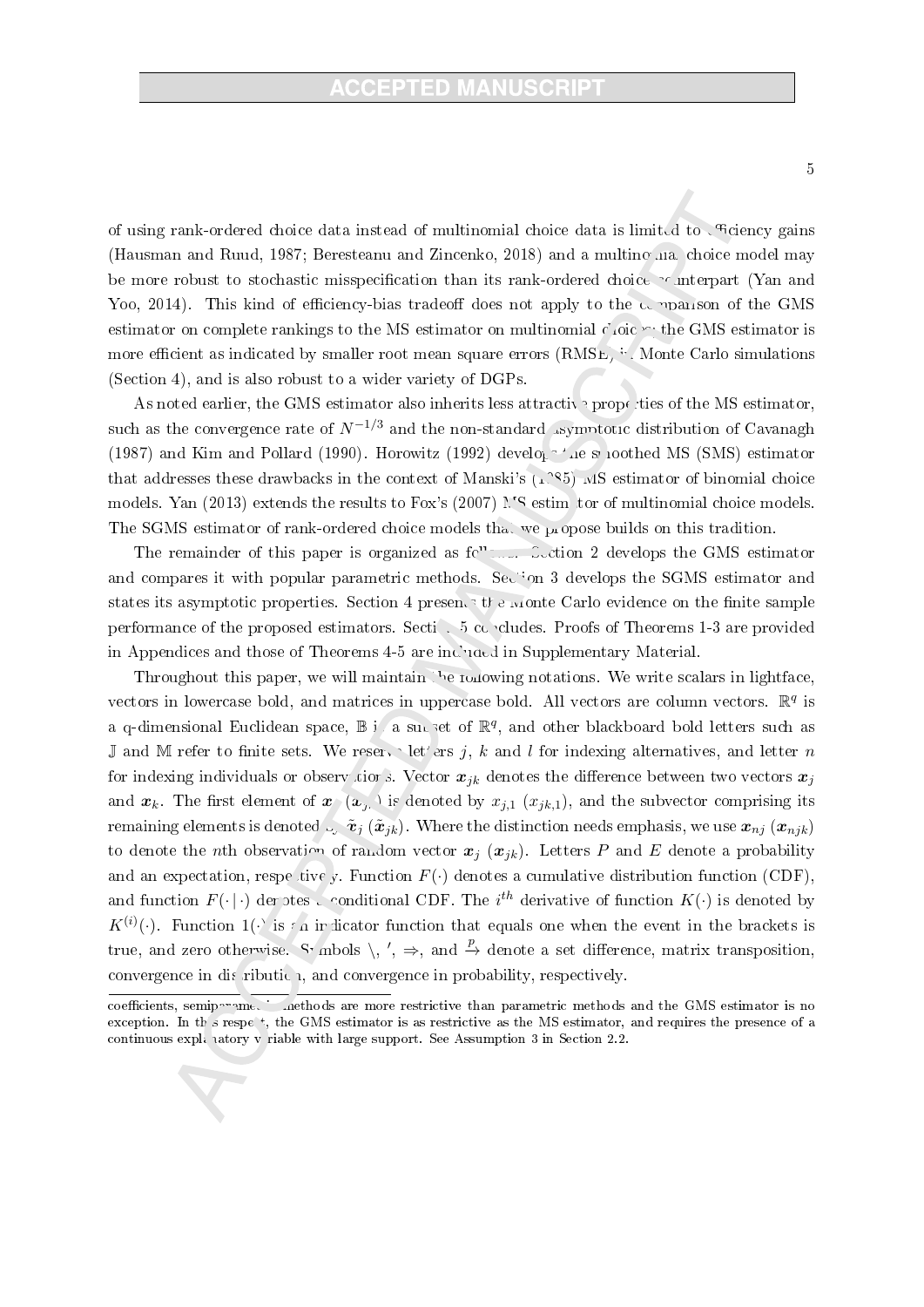# 2 The Model and the Generalized Maximum Score Listerator

### 2.1 A Random Utility Framework and Rank-Ordered Choice Lata

Consider a standard random utility model. An individual in the population  $\zeta$  interest faces a finite collection of alternatives. Let  $\mathbb{J} = \{1, \ldots, J\}$  denote the set of alternatives and let  $J \geq 2$  be the number of alternatives contained in J. The utility from choosing alternative j,  $u_j$ , is assumed as follows:

$$
u_j = \mathbf{x}'_j \mathbf{\beta} + \varepsilon_j \quad \forall j \in \mathbb{J}, \tag{1}
$$

where  $\mathbf{x}_j \equiv (x_{j,1},\ldots,x_{j,q})' \in \mathbb{R}^q$  is an observed q-vector of covariates,  $\boldsymbol{\beta} \equiv (\beta_1,\ldots,\beta_q)' \in \mathbb{R}^q$ is the preference parameter vector of interest, and  $\varepsilon_i$  is the unobserved component of utility to the econometrician. Let  $\boldsymbol{X} \equiv (\boldsymbol{x}_1,\ldots,\boldsymbol{x}_J)' \in \mathbb{R}^{J \times c}$  be the matrix of the covariates and  $\boldsymbol{\varepsilon} \equiv$  $(\varepsilon_1,\ldots,\varepsilon_J)'\in\mathbb{R}^J$  be the vector of the error terms. The utility index  $\pmb{x}'_j\pmb{\beta}$  is often called systematic (or deterministic) utility, as opposed to the error term  $\varepsilon_i$ , which is called unsystematic (or stochastic) utility.

The random utility function (1) can accommodate both alternative-specific and individualspecific covariates. To see this point, consider a tility function that spells out the distinction the two types of covariates explicitly

$$
u_j = z'_j \gamma + s' \alpha_j + \varepsilon_j \quad \forall j \in \mathbb{J}, \tag{2}
$$

where  $q_1$ -vector  $z_j$  includes covariates that vary over alternatives (e.g., product attributes), and  $q_2$ -vector s includes a constant erm as well as covariates that vary across individuals but not over alternatives  $(e.g.,\text{ person'}\text{, age})$ . Without loss of generality, we set  $\alpha_1 = 0_{q_2}$  for location normalization, where  $0_{q_2}$  denotes a  $q_2$ -vector of zeros. Following Cameron and Trivedi (2005, p.498), equation (2) can be compactly written in the form of equation (1) as follows. Let  $\alpha$  denote a vector that collects alternative- $\mathbf{L}_1 \circ \mathbf{C}^{\dagger}$  ic parameter vectors,  $\boldsymbol{\alpha} \equiv (\mathbf{0}'_{q_2}, \boldsymbol{\alpha}'_2, \dots, \boldsymbol{\alpha}'_J)' \in \mathbb{R}^{Jq_2}$ . Next, let  $s_j$ denote a conformable vector that is partitioned into J blocks, where the  $j^{th}$  block is  $s \in \mathbb{R}^{q_2}$ and each of the remaining  $J - 1$  blocks is  $\mathbf{0}_{q_2}$ . For example,  $\mathbf{s}_1 \equiv (\mathbf{s}', \mathbf{0}'_{q_2}, \dots, \mathbf{0}'_{q_2})' \in \mathbb{R}^{Jq_2}$ ,  $s_2 \equiv (\mathbf{0}_{q_2}', s', \ldots, \mathbf{0}_{q_2}') \in \mathbb{R}^{q_2}$  and so on. Then, it follows that  $s' \alpha_j = s'_j \alpha$ , and equation (1) is obtained by def ning  $\boldsymbol{x}_j \equiv (\boldsymbol{z}_j', \boldsymbol{s}_j')' \in \mathbb{R}^q$  and  $\boldsymbol{\beta} \equiv (\boldsymbol{\gamma}', \boldsymbol{\alpha}')' \in \mathbb{R}^q$ , where  $q = q_1 + Jq_2$ .

Thus, without loss of generality, our subsequent discussion focuses on equation (1). Let  $r(j, u)$ denote the latent (or potentially unobserved) ranking of alternative j, based on the underlying utility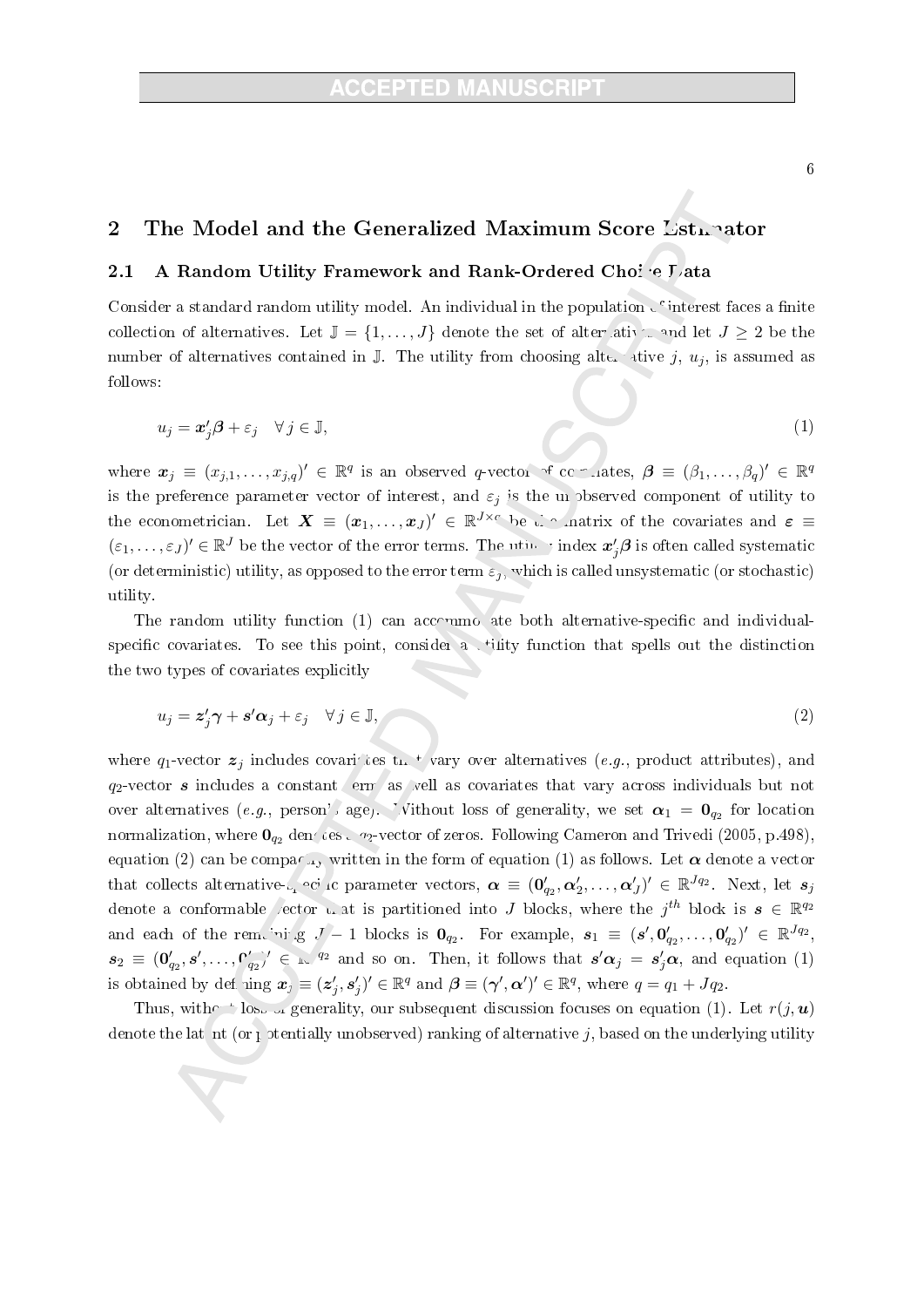vector  $\boldsymbol{u} \equiv (u_1, u_2, \dots, u_J)' \in \mathbb{R}^J$ . We shall follow the notational convention that  $r_{(J)} \cdot \boldsymbol{u}$  = m when j is the  $m^{th}$  best alternative in the choice set J, *i.e.*, a smaller ranking value indicates a more preferred alternative. A more formal definition of the latent ranking is

$$
r(j, u) \equiv 1 + \sum_{k=1}^{J} 1(u_j < u_k) \tag{3}
$$

for any  $j \in \mathbb{J}$ . For instance, suppose that  $J = 4$  and  $u_3 > u_4 > u_1$ ,  $u_2$ . Then,  $r(3, u) = 1$ ,  $r(4, u) = 2, r(1, u) = 3$ , and  $r(2, u) = 4$ . There is a one-to-one mapping between the choice set  $\{1,\ldots,J\}$  and the latent ranking set  $\{r(j,\boldsymbol{u}): j=1,\ldots,J\}$  by  $d^J$  in ition  $(3).^5$ 

Next, let  $r_i$  denote the reported (or actually observed) ranking of alternative j, and  $r \equiv$  $(r_1,\ldots,r_J)' \in \mathbb{N}^J$  be the vector of the reported rankings of all  $J$  determatives in  $\mathbb{J}$ . We shall maintain that the reported ranking  $r_i$  coincides with the latent ranking r(j, u) in case the individual reports the complete ranking of alternatives, and is a censored version of the latent ranking in case she reports only a partial ranking. To facilitate further discussion, suppose that the individual reports the ranking of her best M alternatives where  $1 \leq N < J - 1$ , and leaves that of the other  $J - M$ alternatives unspecified. As before, suppose that  $J = 4$  and  $u_3 > u_4 > u_1 > u_2$ . In case  $M = 3$ , the complete ranking is observed since the individual reports her best, second-best, and third-best alternatives, allowing the econometrician  $t^{-1}$  infered has the only remaining alternative is her worst one,  $\mathbf{r} = (r_1, r_2, r_3, r_4) = (3, 4, 1, 2)$ , and that each alternative's reported ranking is identical to its latent ranking. In case  $M = 2$ , only a partial ranking is observed since the individual reports her best and second best alternatives, and the econometrician cannot tell whether alternative 1 is preferable to alternative 2,  $r = (3, 3, 1, 2)$ , so the reported ranking  $r_2$  is no longer the same as the latent ranking  $r(2, u)$ . Figures in case  $M = 1$ , the resulting partial ranking observation is identical to a multinomial choice observation since the individual reports only her best alternative,  $r = (2, 2, 1, 2).$ 

A more formal definition  $\alpha$  the reported ranking that incorporates the above discussion is as follows. Let the random set M (M  $\subset \mathbb{J}$ ) denote the set of the best M alternatives for the individual. that is,  $\mathbb{M} \equiv \{j: \, r(j, \boldsymbol{v}) \leq M\}.$  The reported ranking of alternative  $j,$  then, follows the observation

<sup>&</sup>lt;sup>5</sup>We ignore utility ties here because they happen with probability zero under the assumptions we impose later for point identification.

<sup>&</sup>lt;sup>6</sup>Like the popular parametric methods that we will review in Section 2.3, our semiparametric method allows both the choice set  $\mathbb{J} = \{1, 2, ..., J\}$  and the dimension of the subset  $\mathbb{M} \subset \mathbb{J}$ , and hence J and M, to vary across individuals. For example, person a may face choice set  $\mathbb{J} = \{1, 2, 3, 4, 5\}$ , and report his first and second-best alternatives as alternatives 2 a d 3 ( $\mathbb{M} = \{2, 3\}$ ), respectively: in his case,  $J = 5$  and  $M = 2$ . Person b, on the other hand, may face  $\mathbb{J} = \{1, 2, 3, 4\}$  and r port a complete ranking on it, e.g., her first, second-best, and third-best alternatives are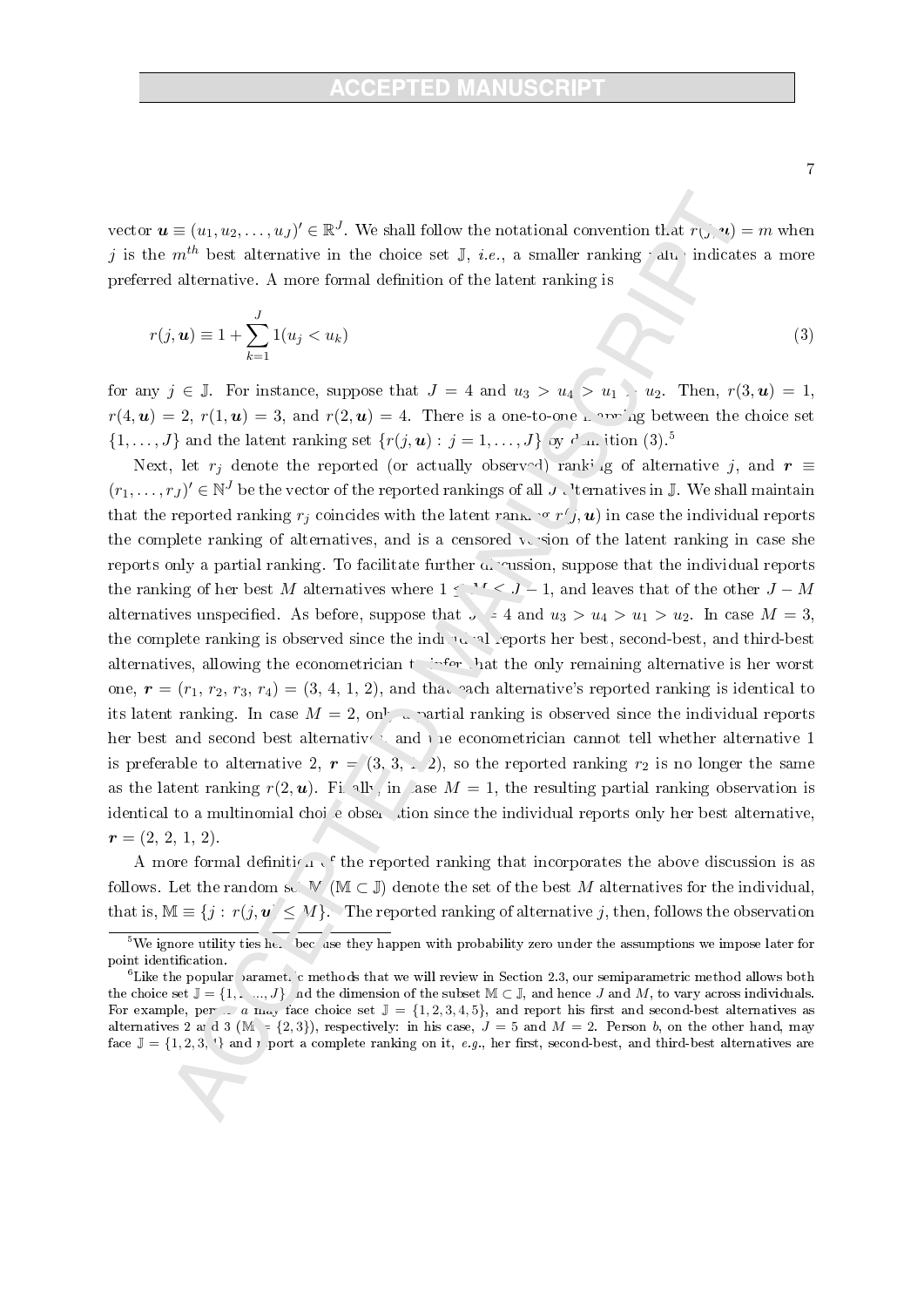rule

$$
r_j = \begin{cases} r(j, \boldsymbol{u}) & \text{if} \quad r(j, \boldsymbol{u}) \leq M, \text{ or equivalently, } j \in \mathbb{M}, \\ M+1 & \text{if} \quad r(j, \boldsymbol{u}) > M, \text{ or equivalently, } j \in \mathbb{J} \setminus \mathbb{M}. \end{cases}
$$

When  $M = J - 1$ , the complete ranking is observed. When  $M = 1$ , the resulting partial ranking is observationally equivalent to a multinomial choice. The intermediate cases of partial rankings, which occur when  $1 < M < J - 1$  and  $J > 3$ , are much less common in empirical studies though not unprecedented.<sup>7</sup>

### 2.2 Identification and the Generalized Maximum Score Estimator

This section introduces identification conditions for the preference parameter vector  $\beta$  and the primary method that we propose, the Generalized Maximum Score (GMS) estimator. The GMS estimator is semiparametric in the sense that it allows the econometrician to estimate  $\beta$  consistently, without committing to a specific parametric form of the enditional distribution of the error vector given observed attributes  $\varepsilon|X$ .

The first assumption presents a key condition pertaining to our identification strategy. This assumption implicitly places a restriction on the conditional distribution of  $\varepsilon|X$ , albeit it is a nonparametric restriction satisfied by a range  $\rightarrow$  parametric functional forms, some of which we will discuss in the subsequent section. Denote the systematic utility of alternative  $j$  as  $v_j \equiv \pmb{x}_j' \pmb{\beta}$  for any alternative  $j \in \mathbb{J}$ .

Assumption 1. For any pair of c ternative s j,  $k \in \mathbb{J}$  and for almost every  $\mathbf{X} \in \mathbb{R}^{J \times q}$ ,

 $v_j > v_k$  if and only if

$$
P(r_j < r_k | \mathbf{X}) > P(r_k < r_j | \mathbf{X}), \tag{5}
$$

i.e., alternative j generates  $\cdot$  ger systematic utility than alternative k if and only if there is a higher chance that j is prefer ble  $\sigma k$  (i.e.,  $r_i < r_k$ ) than the reverse (i.e.,  $r_k < r_j$ ), conditional on almost

<sup>7</sup>See for example Lay on (2000) and Train and Winston (2007), both of which analyze data on the best and second-best alternatives; their data structures are  $M = 2$  and  $J > 3$  according to our notations.

8

(4)

alternatives 1, 2, and 4 ( $\mathbb{M} = \{1, 2, 4\}$ ), respectively: in her case,  $J = 4$  and  $M = 3$ . Our proofs can be modified to accommodate this generality explicitly, though we do not pursue it to avoid carrying around individual subscripts. Note that when J and M are considered individual-specific, complete rankings data in our subsequent discussion refer to the case where  $M = \sqrt{1 - 1}$  for all individuals, and partial rankings data refer to the case where  $M < J - 1$ for at least one individual.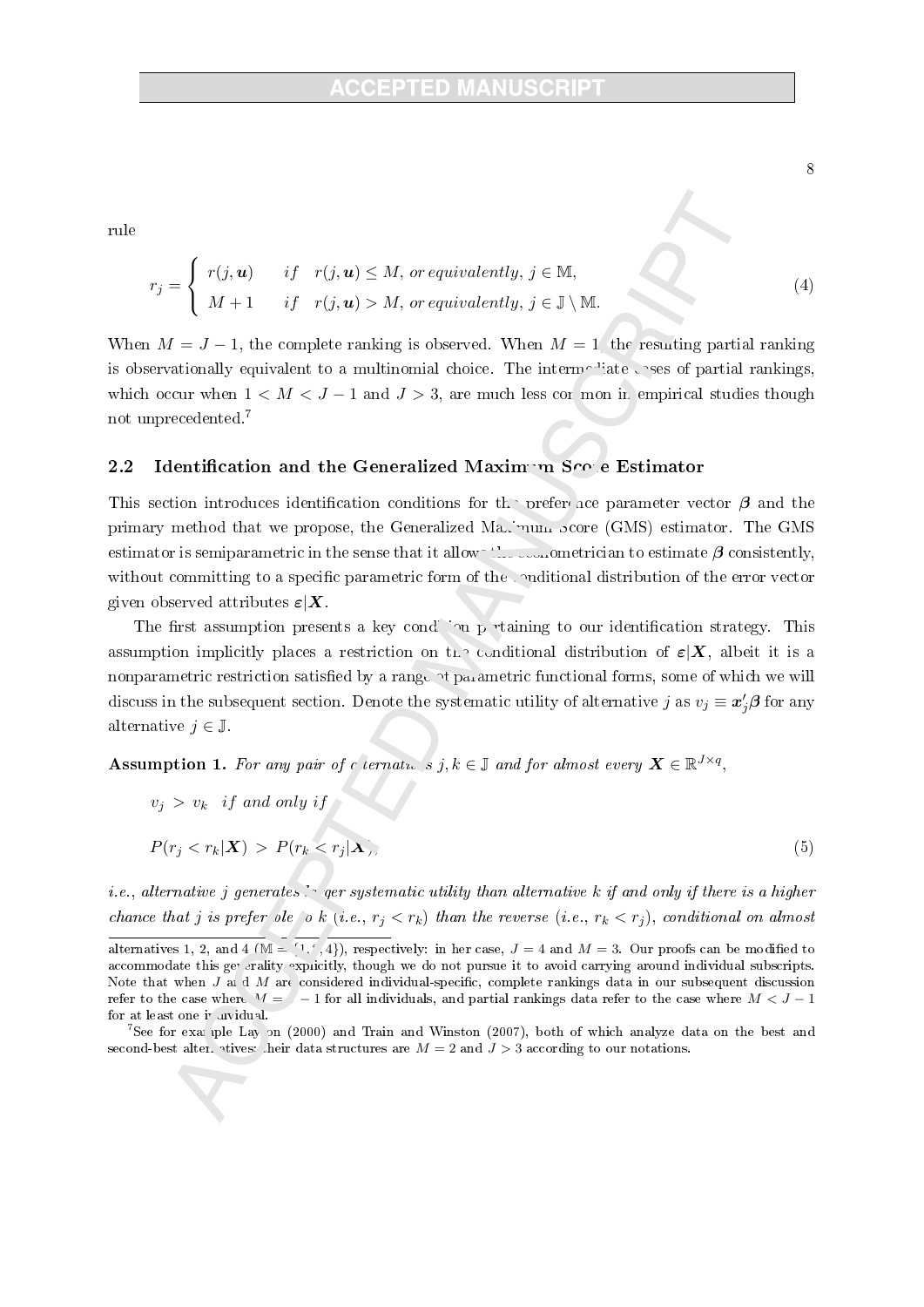all covariates.

Assumption 1 immediately implies that  $v_i = v_k$  if and only if  $P(r_i \le r_k | \mathbf{Y}) = P(r_i > r_k | \mathbf{X})$ , *i.e.*, alternatives j and k have the same systematic utility if and only if the probability that alternative is preferable to alternative k is the same as the probability that alternative k is preferable to alternative j.

Two special types of rank-ordered choice data are worth highlighting. First, when  $M = 1$ , the individual reports only her best alternative and we have multir omial choice data. In this case, alternative j is ranked above alternative k  $(r_i \langle r_k \rangle)$  if and only if j is ranked as the best alternative  $(r_i = 1)$ , so we have

$$
P(r_j < r_k | \mathbf{X}) = P(r_j = 1 | \mathbf{X}).\tag{6}
$$

If we replace  $P(r_j < r_k | \mathbf{X})$  with  $P(r_j = 1 | \mathbf{X})$  and replace  $P(r_k < r_j | \mathbf{X})$  with  $P(r_k = 1 | \mathbf{X})$  in (5), then Assumption 1 becomes the monotonicity proporty of choice probabilities (Manski, 1975; Fox, 2007), *i.e.*, the ranking of the choice probability of an alternative is the same as the ranking of the systematic utility of that alternative for any given index  $\mu$  and  $\mu$ <sup>8</sup>

Second, when  $M = J - 1$ , the individual producted all alternatives from best to worst, and we have fully rank-ordered choice data. With this complete ranking information, we can compare the utilities between any two alternatives. Without loss of generality, let's focus on a pair of alternatives  $(j, k)$  such that  $j < k$ . Alternative j is ranked above alternative k if and only if the utility from choosing alternative j is larger than the utility from choosing alternative k, so we have

$$
P(r_j < r_k | \mathbf{X}) = P(u_j > u_k | \mathbf{X})
$$
\n
$$
= P(\varepsilon_k - \gamma_i < v_j - v_k | \mathbf{X}). \tag{7}
$$

The "only if" part holds under the definition of ranking r, and the "if" part is a direct result of complete ranking. The first equality of (7) may not hold if we observe only a partial ranking, i.e.,  $M < J - 1$ . This is because while  $r_j < r_k$  naturally implies  $u_j > u_k$ ,  $u_j > u_k$  may not imply  $r_j < r_k$ ; when neither alternative k belongs to set M, which includes the best M alternatives, both alternatives j and k are observed with the same ranking,  $M + 1$ , even if  $u_j > u_k$ .

For any pair of alternatives, assume that the distribution of  $\varepsilon_k-\varepsilon_j$  conditional on the explanatory vectors is a strict y increasing function. Then the well-known pairwise zero conditional median (ZCM) restriction,  $m = \lim_{k \to \infty} \{X\} = 0$ , is a necessary and sufficient condition for Assumption <sup>8</sup>See Fox (2007) for a etailed discussion of sufficient conditions for the monotonicity property of choice probabilities.

9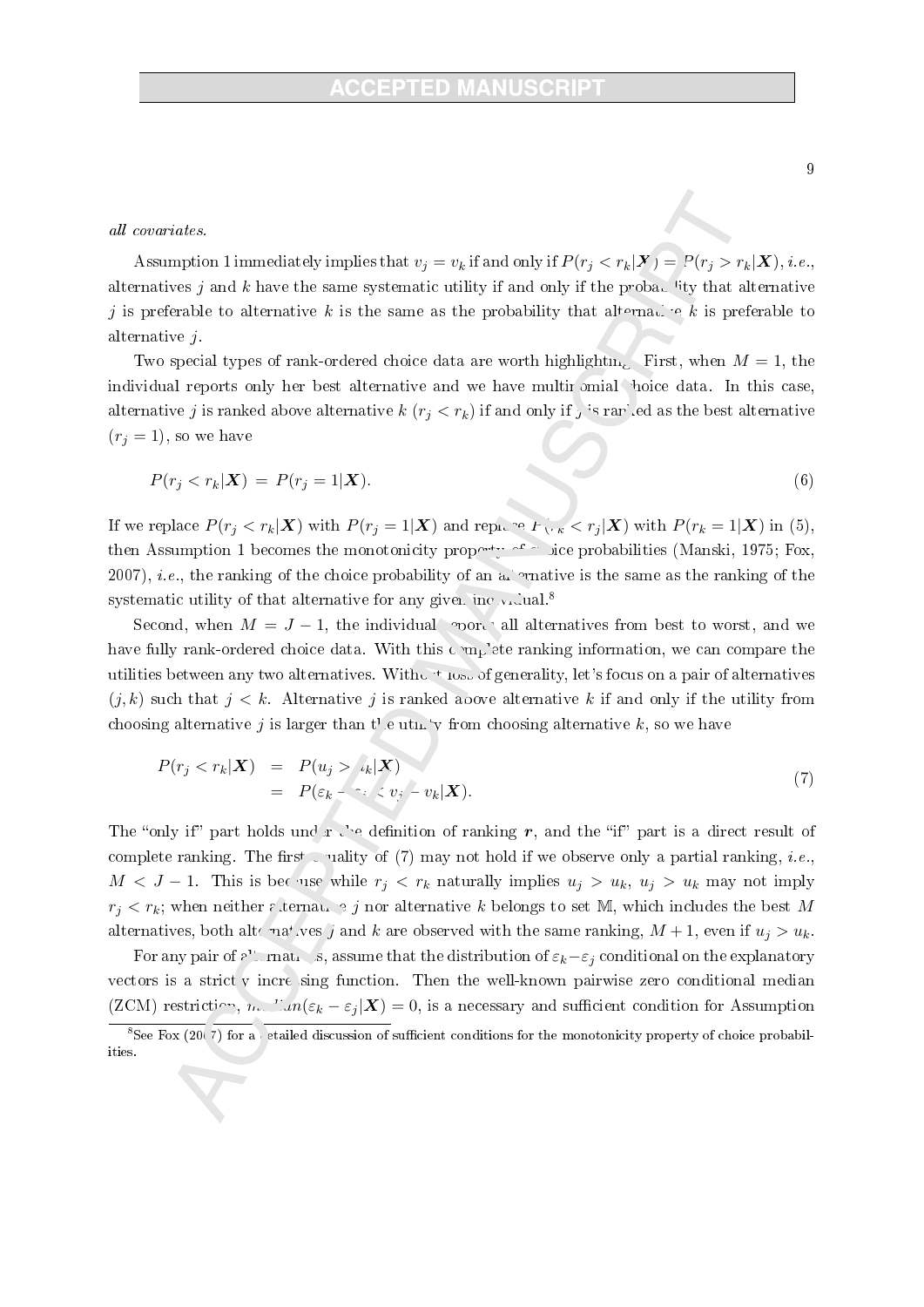1 when a complete ranking of J alternatives is available. The proof is straightforward.<sup>9</sup> Notice that  $P(r_i \le r_k|\mathbf{X}) + P(r_k \le r_j|\mathbf{X}) = 1$  when the choice set is fully rank-order d. For "necessity". Assumption 1 implies that  $v_j - v_k = 0$  if and only if  $P(r_j < r_k|\mathbf{X}) = 1/2$ , or  $e_j$  is algoring,  $P(\varepsilon_k - \varepsilon_j <$  $v_j - v_k|\mathbf{X}) = 1/2$  by (7). For "sufficiency", the ZCM assumption implies that  $v_j > v_k$  if and only if  $P(r_i \langle r_k|X) > 1/2$  by (7), or equivalently,  $P(r_i \langle r_k|X) > P(r_k \langle r_j|X)$ .

Our second assumption is about scale normalization and the parameter space. As usual in discrete choice modeling, identification of the preference vector  $\beta$  equires scale normalization since they are unique only up to a scale.<sup>10</sup> When a parametric form of the conditional distribution of  $\varepsilon|X$ is specified, it is a nearly universal practice to normalize a  $s_{\ell}$  are parameter of that distribution to achieve identification.<sup>11</sup> But when no parametric form is specied, no cale parameter is available for normalization. In the semiparametric framework, identification is unerefore achieved by normalizing the preference parameter vector  $\beta$  instead. Subject to the prior knowledge that some element of vector  $\beta$  is non-zero, we can normalize the magnitude of that element.<sup>12</sup> Without loss of generality, we assume that the first element of  $\beta$  has absolute value one, i.e.,  $|\beta_1| = 1$ . Let  $\tilde{\beta} \equiv (\beta_2, \ldots, \beta_q)' \in$  $\mathbb{R}^{q-1}$  be the vector containing the other elements of  $\beta$ .

Assumption 2. The preference parameter vector  $\mathcal{L} \in \mathbb{B}$ , where parameter space  $\mathbb{B} \equiv \{-1,1\} \times \mathbb{B}$ ,  $\tilde{\mathbb{B}}$  is a compact subset of  $\mathbb{R}^{q-1}$ , and  $q \geq 2$ .

Next we formally define the point identification for  $\beta \in \mathbb{B}$ .

**Definition 1.** For any vector  $\mathbf{b} \in \mathbb{B}$ ,  $d_{\text{glue}}$  function

$$
Q^*(\boldsymbol{b}) = \sum_{1 \leq j < k \leq J} E[1(r_j < r_k) \cdot 1(\boldsymbol{x}_j \boldsymbol{\varepsilon}) \cdot \boldsymbol{x}_k' \boldsymbol{b}) + 1(r_k < r_j) \cdot 1(\boldsymbol{x}_k' \boldsymbol{b} > \boldsymbol{x}_j' \boldsymbol{b})].\tag{8}
$$

The parameter vector  $\beta$  is poi<sup>+</sup> identified if  $Q^*(\beta) > Q^*(b)$  for any  $b \in \mathbb{B}$  and  $b \neq \beta$ .

Identification requires  $\beta$  to be the unique maximizer of function  $Q^*(b)$  for  $b \in \mathbb{B}$ . Assumption 1 guarantees that  $\bm{\beta}$  maximizes  $\ell_{\ell}{}^*(\bm{b})$  in the parameter space, which will be shown in Theorem  $1$  later. However, if all the covariates in (8) are discrete, then we can always find another vector **b** in the

<sup>&</sup>lt;sup>9</sup>This proof does not a<sub>p</sub><sup>1</sup> to artially rank-ordered choice data, of which multinomial choice data is a special case, because the first equality in (7) does not hold. Goeree et al. (2005) give an example showing that the ZCM assumption is not suf teient for the monotonicity property of the choice probabilities.

<sup>&</sup>lt;sup>10</sup>Multiplying both the preference parameter vector  $\beta$  and the error term  $\varepsilon$  by any positive constant leads to the same rank-ordered choice data.

<sup>&</sup>lt;sup>11</sup>For instance, in the inomial probit model, the variance of the conditional distribution is assumed to be one.

<sup>&</sup>lt;sup>12</sup> For example, economists may agree that the coefficient on the own price variable is negative.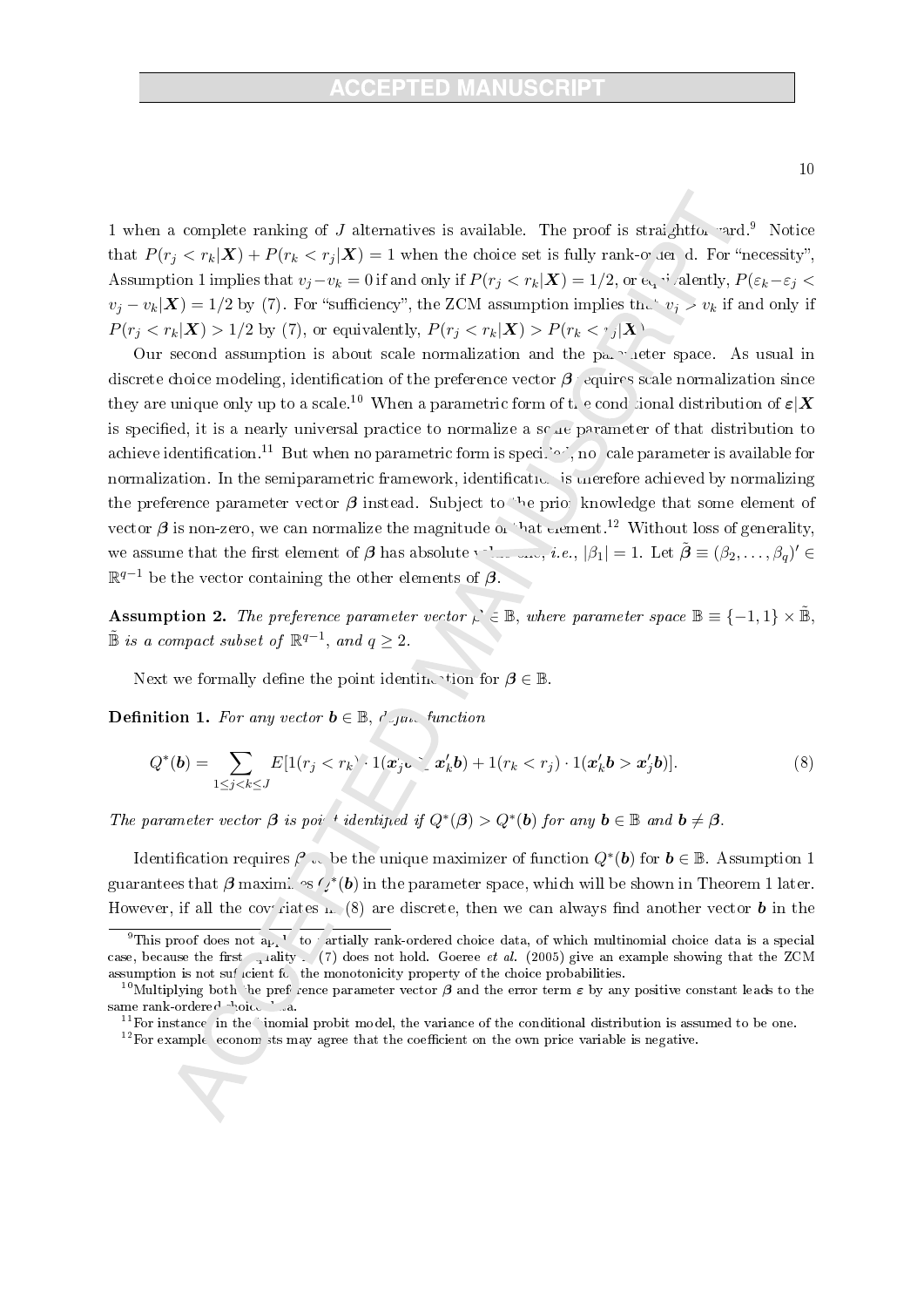neighborhood of  $\beta$  such that **b** generates the same ranking of utility indexes as  $\beta$  does, and consequently,  $Q^*(b) = Q^*(\boldsymbol{\beta}).$  To achieve point identification, we need to impose  $\cdot$  n extra assumption on the covariates, namely, we need a covariate that is continuous conditional  $\circ$ . The other covariates. Recall that  $\bm{x}_{jk} \equiv \bm{x}_j - \bm{x}_k \in \mathbb{R}^q$ ,  $x_{jk,1}$  is the first element of  $\bm{x}_{jk}$ , and  $\tilde{\bm{x}}_{jk} \equiv (\sum_i x_i, \sum_j y_i, \ldots, x_{jk,q})' \in \mathbb{R}^{q-1}$ refers to the remainder. Our third assumption states the continuity requirement on the covariates for point identification.

Assumption 3. The following statements are true.

- (a) For any pair of distinct alternatives j,  $k \in \mathbb{J}$ , the probability density function of  $x_{ik,1}$  conditional on  $\tilde{\boldsymbol{x}}_{ik}$ ,  $g_{jk}(x_{ik,1}|\tilde{\boldsymbol{x}}_{ik})$ , is positive everywhere on  $\mathbb R$  for  $\sqrt{w}$  ist every  $\tilde{\boldsymbol{x}}_{jk}$ .
- (b) For any constant vector  $\mathbf{c} \equiv (c_1, \ldots, c_q)' \in \mathbb{R}^q$ ,  $P(\mathbf{Xc} = \mathbf{b}) = 1$  if and only if  $\mathbf{c} = \mathbf{0}$ .

Assumption 3 is essential for the uniqueness of  $\bm{\beta}$  as the maximizer of  $Q^*(\bm{b})$  for  $\bm{b} \in \mathbb{B}$  . Assumption 3(a) avoids the local failure of identification,  $w^{1}$  is not required by parametric models but important in semiparametric settings. In other words,  $t_n$  semiparametric models relax restrictions on the error distribution at the cost of imposing continuity conditions on the covariates. Assumption 3(b) is analogous to the full-rank condition for the binomial choice model, which prevents the global failure of identification.

The following theorem establishes point  $\cdot$  entincation; the proof is available in Appendix A.

**Theorem 1.** Let Assumptions 1-3 hold<sup>- $m_e$ </sup> parameter vector  $\beta$  is point identified by Definition 1.

Next, we describe the intuition behind Theorem 1. Let  $\mathbf{b} \equiv (b_1, \tilde{\mathbf{b}}')'$  be any vector in the parameter space  $\mathbb B$ . Under Assumption 1, if  $x_j'\beta > x_k'\beta$ , then event  $r_j < r_k$  is more likely to occur than event  $r_k < r_j$ ; if  $x'_k\beta > x'\beta$ ,  $\lnot$  en  $\epsilon$  vent  $r_k < r_j$  is more likely to be true than event  $r_j < r_k$ ; and if  $\pmb{x}'_j\pmb{\beta}=\pmb{x}'_k\pmb{\beta},$  then event  $\wedge_j< r_k$  has the same chance of being true as event  $r_k< r_j.$  Therefore, the expected value of the following  $\mu$  atch

$$
m_{jk}(\boldsymbol{b}) = 1(r_j < r_k) \cdot [\boldsymbol{x}'_j \boldsymbol{b} > \boldsymbol{x}'_k \boldsymbol{b}) + 1(r_k < r_j) \cdot 1(\boldsymbol{x}'_k \boldsymbol{b} > \boldsymbol{x}'_j \boldsymbol{b}) + 1(r_j < r_k) \cdot 1(\boldsymbol{x}'_j \boldsymbol{b} = \boldsymbol{x}'_k \boldsymbol{b})
$$
  
= 1(r\_j < r\_k) \cdot 1(\boldsymbol{x}'\_j \boldsymbol{b} \ge \boldsymbol{x}'\_k \boldsymbol{b}) + 1(r\_k < r\_j) \cdot 1(\boldsymbol{x}'\_k \boldsymbol{b} > \boldsymbol{x}'\_j \boldsymbol{b}) \qquad (9)

should be maximized at the true preference parameter vector  $\beta$  over  $b \in \mathbb{B}$ . Since

$$
Q^*(\boldsymbol{b}) = \sum_{1 \leq i \leq J} E[m_{jk}(\boldsymbol{b})]
$$
(10)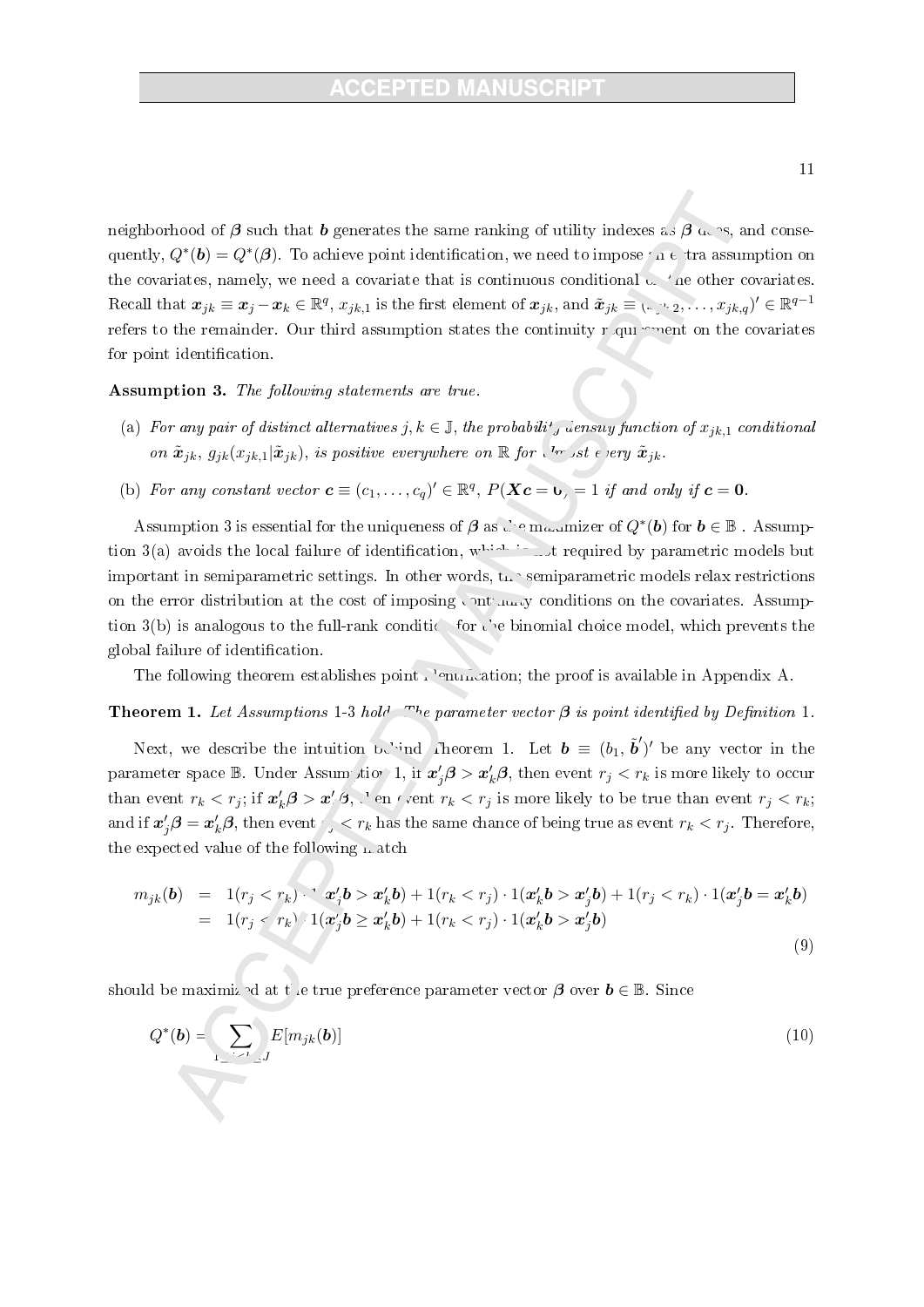by (8) and (9), function  $Q^*(b)$  is also maximized at  $\beta$ . Assumption 2 (scale normalization) and Assumption 3 (regularity conditions on covariates) guarantee that  $\bm{\beta}$  uniquely maximizes  $Q^*(\bm{b})$  over  $b \in \mathbb{B}$ .

Our fourth assumption pertains to sampling. Matrix  $\boldsymbol{X}_n$  and vectors  $\cdot$  and  $\boldsymbol{\varepsilon}_n$  are the  $n^{th}$ observation of matrix **X** and vectors **r** and  $\varepsilon$ , respectively.

Assumption 4.  $\{(r_n, X_n, \varepsilon_n) : n = 1, ..., N\}$  is a random sample  $\int_a^b (r, X, \varepsilon)$ , where  $r_n \equiv$  $(r_{n1},\ldots,r_{nJ})' \in \mathbb{N}^J,$   $\boldsymbol{X}_n \equiv (\boldsymbol{x}_{n1},\ldots,\boldsymbol{x}_{nJ})' \in \mathbb{R}^{J \times q}$ , and  $\boldsymbol{\varepsilon}_n \equiv (\varepsilon_{n1},\ldots,\varepsilon_{nJ})' \in \mathbb{R}^J$ . For each individual  $n = 1, \ldots, N, (\mathbf{r}_n, \mathbf{X}_n)$  is observed.

Assumption 4 states that we have N observations of  $(r, z^*)$ , indexed by n, and individuals are independently and identically distributed  $(i.i.d.)$ . For the latter reason, we drop subscript n to avoid notational clutter except when it is needed for clarification.

Next, we describe the intuition behind applying Theorem 1 (Identification) and Assumption 4 (Random Sampling) to construct the GMS estimat<sub>or</sub>. Denne  $x'_{nj}$ b as the b-utility index of alternative  $j$  for individual  $n$ . Applying the analogy principle, we propose a semiparametric estimator,  $\boldsymbol{b}_N \equiv (b_{N,1}, \, \boldsymbol{\tilde{b}}_N')' \in \mathbb{B}$ , for  $\boldsymbol{\beta}$  as follows:

$$
\boldsymbol{b}_N \in \underset{\boldsymbol{b} \in \mathbb{B}}{argmax} \ Q_N(\boldsymbol{b}), \tag{11}
$$

where

$$
Q_N(\boldsymbol{b}) \equiv N^{-1} \sum_{n=1}^N \left\{ \sum_{1 \le j < k \le J} \left[ 1 \left( r_{nj} < \cdot \cdot \cdot \right) \cdot 1(\boldsymbol{x}_{nj}^{\prime} \boldsymbol{b} \ge \boldsymbol{x}_{nk}^{\prime} \boldsymbol{b}) + 1(r_{nk} < r_{nj}) \cdot 1(\boldsymbol{x}_{nk}^{\prime} \boldsymbol{b} > \boldsymbol{x}_{nj}^{\prime} \boldsymbol{b}) \right] \right\}
$$
\n(12)

can be viewed as the sample analog  $\mathcal{C}$   $Q^*(b)$  defined by (8). In the special case of  $M=1,\,i.e.,$  when we have multinomial choice data, the estimator  $b_N$  defined by (11) becomes the pairwise maximum score (MS) estimator of Fox (2007). When  $J = 2$  or we have binomial choice data, the estimator  $b_N$ becomes the MS estimator of Manski (1985). For this reason,  $b_N$  is called the generalized maximum score (GMS) estimator.

When complete rankings of three or more alternatives are observed ( $J \geq 3$  and  $M = J -$ 1), the inner sum inside the curly brackets in  $(12)$  is an increasing function of Kendall's rank correlation between observed rankings and estimated utility indexes across  $J(J-1)/2$  alternative pairs within in  $\frac{1}{1}$  ividual n. In this situation, the GMS estimator may be interpreted as an estimator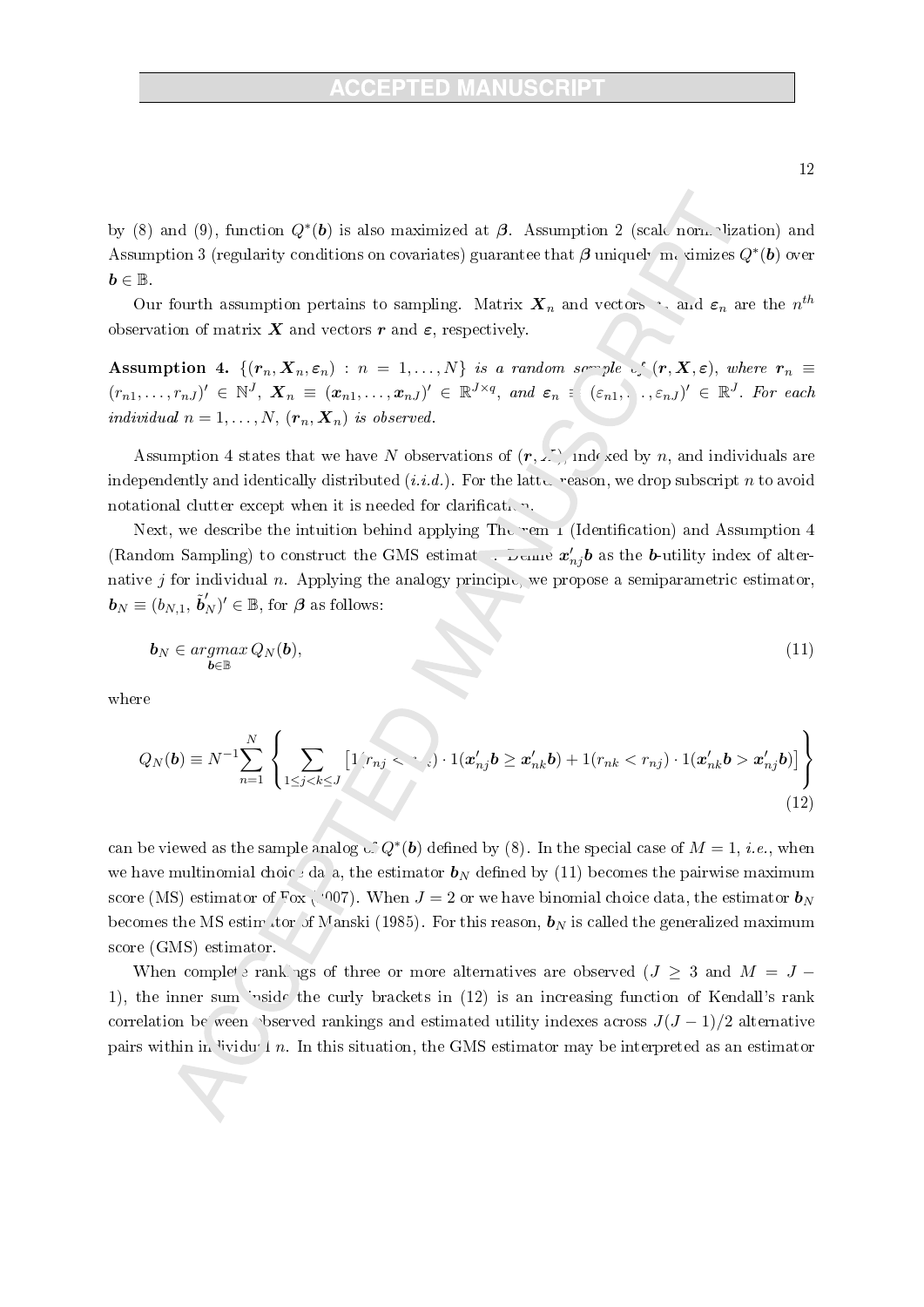that maximizes the sample mean of within-individual rank correlation.<sup>13</sup> Note that the maximum rank correlation (MRC) estimator of Han (1987) and the rank estimator of  $\zeta$  availant and Sherman (1998) are substantively different from ours, both in regards to the models of interest and the maximands. Their semiparametric estimators are for single-equation index models, which include binary choice models  $(J = 2)$  but not more general types of multinomial choice and rank-ordered choice models  $(J \geq 3)$ .<sup>14</sup> In addition, within-individual rank correlation across alternative pairs is an irrelevant concept for single-equation index models, and what the  $\Lambda$ RC (rank) estimator maximizes is Kendall's (Spearman's) rank correlation between a dependent variable and an estimated index across  $N(N-1)/2$  pairs of individuals in the sample.<sup>15</sup>

Again in the same situation ( $J \geq 3$  and  $M = J - 1$ ),  $Q_{\alpha}(\mathcal{A})$  is algebraically identical to the objective function of Bajari, Fox and Ryan (2008) at first glance, but the setup of their econometric analysis is quite different from ours. Rankings in their analysis are the aggregate sales rankings of alternative products offered by the same supplier  $n.$  a specific market, instead of individuallevel preference orderings that we consider. Their  $\epsilon^*$  is to estimate a random utility model describing individual-level multinomial choices (that is,  $I \geq 3$  and  $M = 1$  in our notation), in an environment where the econometrician observes the aggregate sales rankings instead of the individual-level choices. They show that when the error terms are i.i.d. over alternatives within individuals, a semiparametric estimator of the multinomial choice model can be constructed using a score function that incorporates all pairwise comparisons of the aggregate sales rankings. In comparison, the GMS estimator with complete rankings ( $J \geq 3$  and  $M = J - 1$ ) can accommodate more flexible error structures that strategy the pairwise ZCM (discussed in Section 2.3), thereby allowing for flexible patterns of heterosked asticity and correlation over alternatives as well as random coefficients across individuals.

The following theorem establishes the strong consistency of the GMS estimator.

**Theorem 2.** Let Assumpticus 1-4 hold. The GMS estimator  $\mathbf{b}_N$  defined in (11) converges almost surely to the true preference parameter vector,  $\beta$ , in the data generating process.



<sup>&</sup>lt;sup>13</sup>Let  $m_n(b)$  denote inner sum inside the curly brackets in (12) for individual n, then Kendall's rank correlation between observed rankings  $n_j$  and utility indexes  $x'_{nj}b$ , where  $j = 1, ..., J$ , equals  $[2m_n(b) - 1] \times [J(J-1)/2]^{-1}$  for this individual. Clearly,  $C_N(b)$  is the sample mean of  $m_n(b)$ , where  $n = 1, ..., N$ , and hence is an increasing function of the sample mean of with. individual Kendall's rank correlation.

<sup>&</sup>lt;sup>14</sup>Single-equation in  $\infty$  model include, *inter alia*, Tobit, binary probit, ordered probit, and univariate duration models; the assumed lata generating process involves a single latent dependent variable. In comparison, the random utility model for multinomial and rank-ordered choice data can be viewed as a system of  $J - 1$  latent dependent variables where  $e^{z}$  variables is the utility difference between alternative j and alternative J for  $j = 1, 2, ..., J - 1$ .

<sup>&</sup>lt;sup>15</sup>More precisely, the rank estimator of Cavanagh and Sherman (1998) is a class of related estimators, of which one that maximizes bearma<sup>t</sup> is rank correlation is a special case.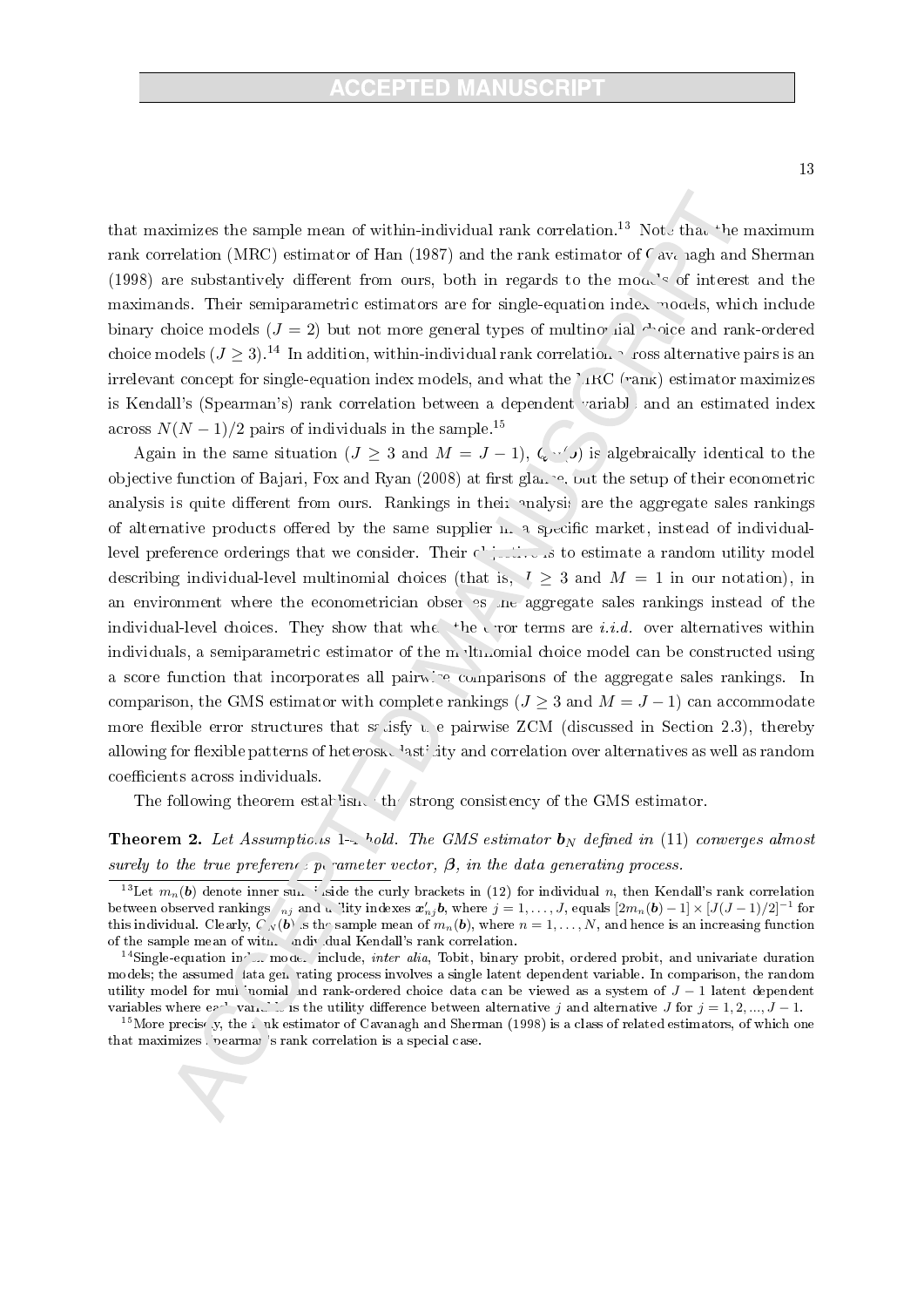From the empiricist's perspective, the question of paramount interest may be how flexible the semiparametric model that the GMS estimator accommodates is relative to parametric models that one may consider. Modern desktop computing power makes this  $\sim$  estion especially relevant. Standard computing resources of today can handle estimation of models that feature fairly flexible. albeit parametric, error structures. Most semiparametric methods for Viscrete choice data relax parametric restrictions on error structures at the price of regularity conditions on explanatory variables that parametric methods do not require, and the GMS estimator is no exception. This section maintains that such conditions hold, which have been  $s^{\mu}$  as Assumption 3(a) in the context of the GMS estimator.

When applied to data on complete rankings, *i.e.*  $M = J - \gamma$ , the GMS estimator postulates a semiparametric model that can nest all popular parametric models and any finite mixture of those models. In most studies on rank-ordered choices, the com, lete rankings are elicited as needed for this result.<sup>16</sup> Such a degree of flexibility is not something to be taken for granted. For instance, the MS estimator (Manski, 1975; Fox, 2007) using multinomial choice data is consistent for a family of parametric models featuring equicorrelated errors (e.g., multinomial logit (MNL) and multinomial probit (MNP) with homoskedastic errors that  $x$  bit the same pairwise correlation), but not for those parametric models that feature more  $\alpha$  vible error structures (e.g., nested MNL, MNP with a general error covariance matrix, and mixed  $MNU$ .

This section elaborates on the semiparametric model that the GMS estimator postulates, and its comparisons with popular parametric models. To clarify the notion of interpersonal heteroskedasticity here (and later, unobserved interpersional heterogeneity), we reinstate individual subscript n. With a slight abuse of notation,  $\epsilon \rightarrow o^+$  servationally equivalent form of equation (1) may be specified to express the utility that individual n derives from alternative j as

$$
u_{nj} = \sigma_n \times (\mathbf{x}'_{nj}\boldsymbol{\beta}) + \sum_{n_j} \text{for } n = 1, 2, ..., N \text{ and } j \in \mathbb{J},
$$
\n(13)

where the new parameter  $\sigma_n \in \mathbb{R}^1_+$  captures that portion of the overall scale of utility which varies across individu is.<sup>17</sup> Equivalently,  $\sigma_n$  may be also described as a parameter that is inversely

<sup>&</sup>lt;sup>16</sup> See for example,  $\Sigma_{\rm c, ggs}$  et al. (1981), Hausman and Ruud (1987), Calfee and Winston (1998), Calfee et al. (2001), McCabe et  $\epsilon$ . (2006), Siikamaki and Layton (2007), Scarpa et al. (2011), Yoo and Doiron (2013), and Oviedo and Yoo  $(201, \cdot)$ .

<sup>&</sup>lt;sup>17</sup>Since any posi<sup>tive</sup> m<sub>omono</sub>tonic transformation of the utilities preserves the rank order of the original utilities, the random utility specification (13) is observationally equivalent to  $u_{nj} = \pmb{x}_{nj}'\pmb{\beta} + \varepsilon_{nj}/\sigma_n$ . The slight abuse of notation refers to that  $\varepsilon_j$  n equation (1) corresponds to  $\varepsilon_{nj}/\sigma_n$ , rather than  $\varepsilon_{nj}$  alone. Note that the presence of a parameter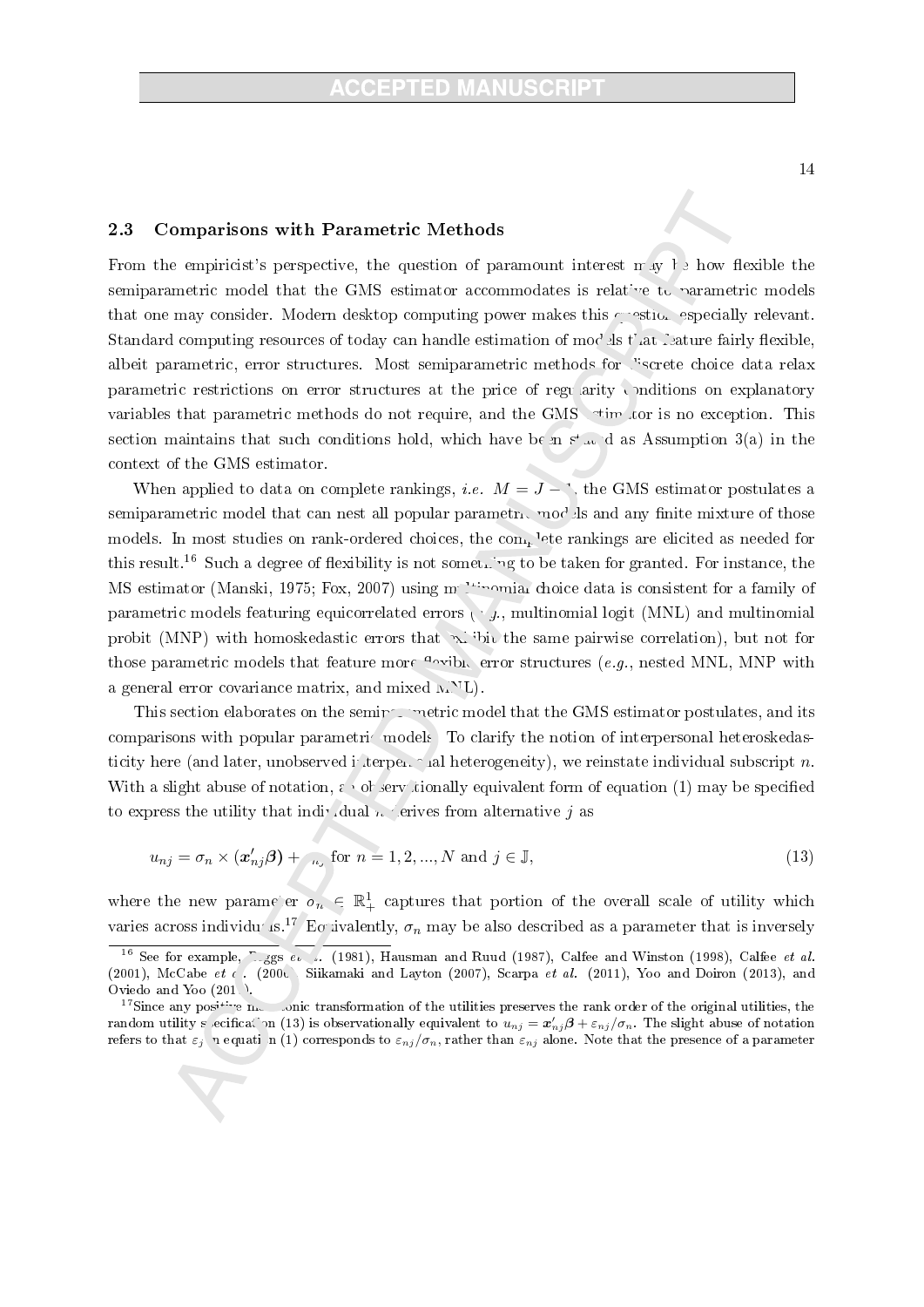proportional to that portion of error variance which varies across individuals. Consistent estimation of a parametric model requires the correct specification of both the joint density of errors  $\varepsilon_n|X_n$  and the distribution of  $\sigma_n$ . The GMS estimator allows both requirements to be  $\Gamma$  xed substantially.

Regardless of the depth of rankings observed (i.e., for every M such that  $1 \leq M \leq J-1$ ), the GMS estimator is consistent for the semiparametric model that accommodates any form of interpersonal heteroskedasticity via  $\sigma_n$ . For verification, note that when  $\vee_i\equiv\bm{x}'_{nj}\bm{\beta}$  and  $v_{nk}\equiv\bm{x}'_{nk}\bm{\beta}$ satisfy the inequality stated in Assumption 1, so does any positive multiple of this pair,  $\sigma_n \times v_{nj}$ and  $\sigma_n \times v_{nk}$ . The GMS estimator, therefore, allows the empiricit to be agnostic about the exact distribution of  $\sigma_n$ . This is a desirable property because in most studies,  $\sigma_n$  demands attention only to the extent that it must be correctly specified for the consistent estimation of the preference parameter vector  $\beta$ .

The remainder of this section assumes the use of complete rankings  $(M = J - 1)$ . This allows the semiparametric model to accommodate any model  $\cdot$  at satisfies the pairwise zero conditional median (ZCM) restriction, i.e.,

$$
median(\varepsilon_{nk} - \varepsilon_{nj} | \mathbf{X}_n) = 0 \text{ for any } j, k \in \mathbb{N}, w \sim \varepsilon \text{ } j \neq k,
$$
\n(14)

which is then a necessary and sufficient condition  $\hat{\mathbf{r}}$  Assumption 1 as long as the distribution of  $(\varepsilon_{nk} - \varepsilon_{nj})|X_n$  is a strictly increasing function  $(\varepsilon_{nk})$  the proof in Section 2.2). In comparison, any parametric model involves a much stronger set of restrictions affecting other moments too, since the density of  $\varepsilon_n|\boldsymbol{X}_n$  is specified in full de' an.

The semiparametric model based on  $(14)$  offers considerable flexibility not only over possible distributions of idiosyncratic error, but also over possible distributions of random coefficients. To see this latter aspect, note that  $o_n \rightharpoonup r$  ay view  $\varepsilon_n$  as composite errors comprising individual-specific coefficients heterogeneity  $\bm{\eta}_n$  († at has the same dimension as  $\bm{\beta})$  and purely idiosyncratic errors  $\bm{\epsilon}_n$ (that has the same dimension as  $\varepsilon_n$ ) such that a typical entry in vector  $\varepsilon_n \equiv X_n \eta_n + \epsilon_n$  is

$$
\varepsilon_{nj} \equiv \boldsymbol{x}'_{nj}\boldsymbol{\eta}_n + \epsilon_{nj}.\tag{15}
$$

Suppose now that id osyncratic errors  $\epsilon_n$  satisfy the pairwise ZCM restriction, median( $\epsilon_{nk}$  −  $\epsilon_{nj} |X_n) = 0$  for any j,  $k \in \mathbb{Z}$ , and the usual random coefficients modeling assumption,  $(\eta_n \perp \epsilon_n) | X_n$ , holds. Then, as long as in dividual heterogeneity has ZCM, *i.e.*,  $median(\boldsymbol{\eta}_n|\boldsymbol{X}_n) = \boldsymbol{0}$ , the composite errors  $\varepsilon_n$  sa<sup>tisfy</sup> the pairwise ZCM restriction in (14) too: differencing two composite errors

like  $\sigma_n$  does not affect any of our earlier results because they do not rely on  $\varepsilon_{n,j}$  having a standardized scale.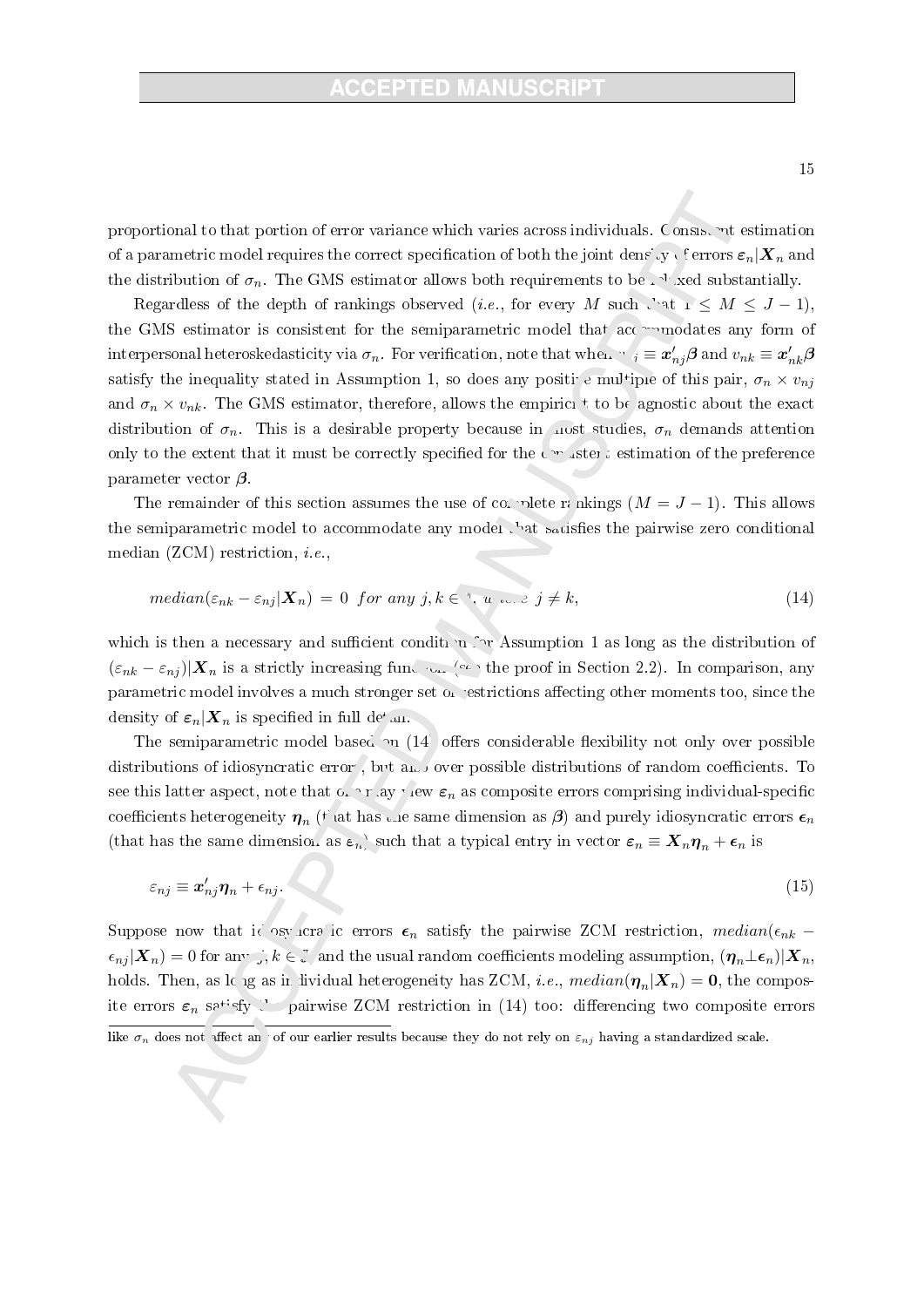results in a linear combination of conditionally independent random variables,  $(\bm{x}_{nk} - \bm{x}_{nj})' \bm{\eta}_n$  and  $(\epsilon_{nk} - \epsilon_{nj})$ , each of which has the conditional median of zero. Each element in β may be interpreted as the *median* of a certain random preference coefficient whereas the corresponding element in  $\eta_n$ measures the individual-specific deviation around this median. In compariso, a parametric random coefficients model places more rigid restrictions on the distribution of ind  $\cdot$  dual heterogeneity  $\boldsymbol{\eta}_n,$ because the density of  $\boldsymbol{\eta}_n|\boldsymbol{X}_n$  needs be fully specified much as that or  $\boldsymbol{\eta}_n|\boldsymbol{X}_n$ .

It is easy to verify that the semiparametric model accommodat is the classic troika of parametric random utility models, MNL (or ROL), nested MNL (or nested  $\sqrt{OL}$ ), and MNP (or ROP).<sup>18</sup> All three models assume away interpersonal heteroskedasticity  $\gamma_y$  setting  $\sigma_n = 1 \forall n = 1, 2, ..., N$ , and assume an idiosyncratic error density  $\varepsilon_n|\bm{X}_n|$  that implies the pairwise ZCM condition. In case of MNL, the idiosyncratic errors are i.i.d. extreme value type 1 over alternatives and, as the celebrated result of McFadden (1974) shows, differencing two errors results in a standard logistic random variable that is symmetric around zero. The nested MNL directly generalizes the MNL model by specifying the joint density of  $\varepsilon_n|\bm{X}_n$  as a generalized extreme value (GEV) distribution. This distribution allows for a *positive* correlation between  $\varepsilon_{nj}$  and  $\varepsilon_{nk}$  in case alternatives j and k belong to the same "nest" or pre-specified subset  $\mathcal{F}$ . Differencing two GEV errors still results in a logistic random variable that is symmetric around zero, though it may not have the unit scale. Finally, in its unrestricted form, the MNP model generalizes the nested MNL model by specifying the multivariate normal density  $\varepsilon_n|\bm{X}_n \sim N(\bm{0},\bm{V}_{\varepsilon})$  that allows for heteroskedasticity of  $\varepsilon_{nj}$  over alternatives j, and also for any sign of correlation between  $\varepsilon_{nj}$  and  $\varepsilon_{nk}$ . Differencing two zero-mean multivariate normal variables results in a zero-mean normal variable that is symmetric around zero.

Mixed MNL (or mixed ROL) mode, have become the workhorse of empirical modeling in the recent decade. The semiparametric model accommodates the most popular variant of mixed logit models, as well as their extensions. In the context of error decomposition (15), a mixed MNL model

<sup>&</sup>lt;sup>18</sup>A major parametric alternative to these three models is the heteroskedastic rank-ordered logit (HROL) model of Hausman and Ruud (1987). Originally introduced as an ad hoc specification to address mounting empirical evidence against the ROL model ( $\pm$  ausman and Ruud, 1987), the HROL model has subsequently inspired several other specifications that share similar motivations (Ben-Akiva et al., 1992; Fok et al., 2012; Yoo and Doiron, 2013). We do not consider the HROL model because it stands on its own behavioral foundation that is not shared by other random utility models. In contrast to the microeconomic interpretation of a ranking as a preference ordering based on a single set of utility  $\zeta$  aws, the HROL model equates a ranking observation with a collection of observations on stage-by-stage choices that have been made as follows. In stage 1, the individual chooses the best out of J alternatives based on a set of utility draws and excludes it from further consideration; in stage 2, she chooses the best out of the remaining  $J - 1$  alternatives based on a new set of utility draws and eliminates it from further consideration too; and she repeats this process until stage  $J - 1$  after which only one alternative is left for further consideration. In her observed ranking  $r_n$ , her  $m<sup>n</sup>$  best alternative corresponds to her choice in stage m. The hallmark of this framework is that the individual's  $\mu$  eferences for alternatives change from one stage to another even when those alternatives are available in a stages.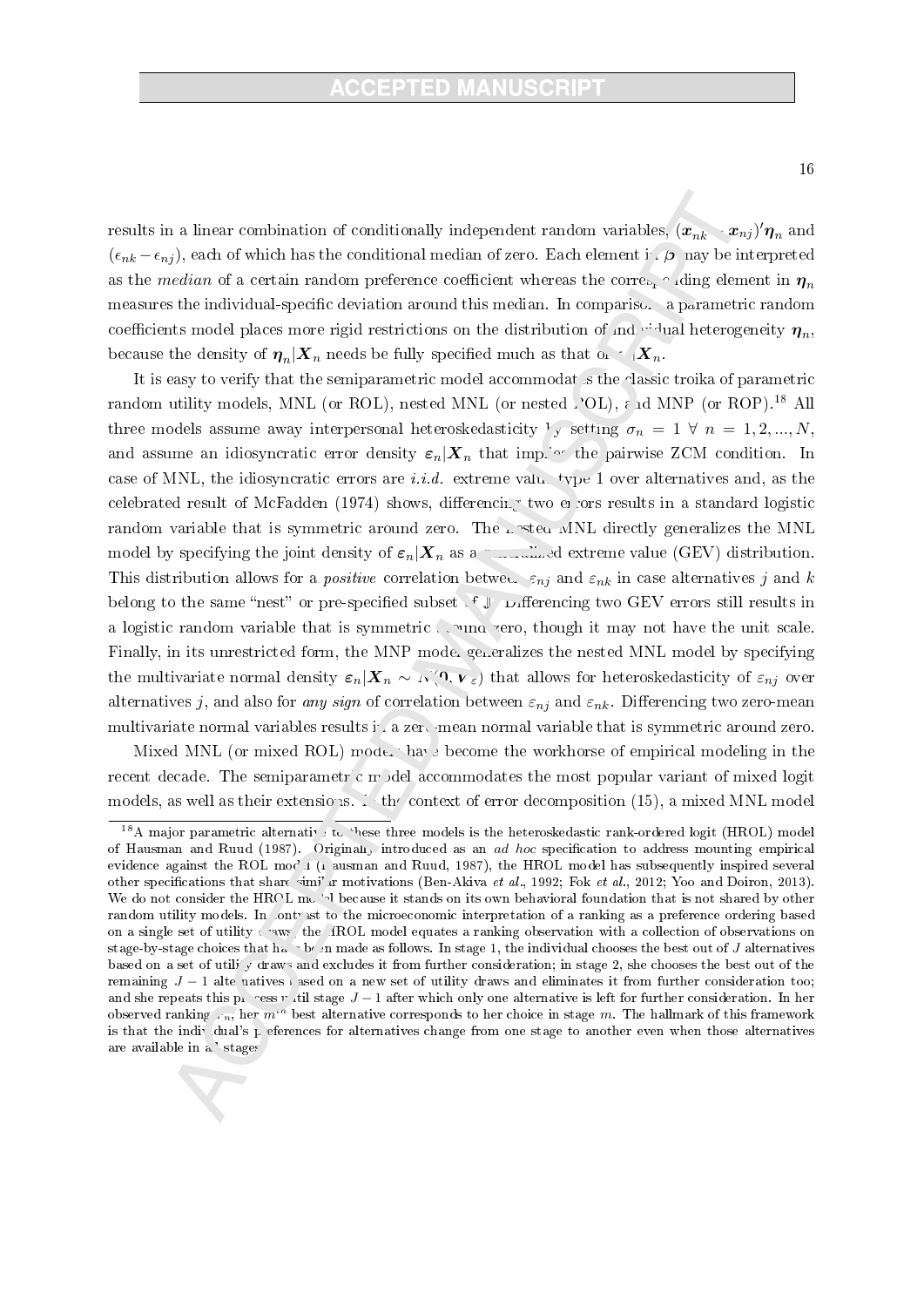17

has idiosyncratic errors  $\epsilon_n|X_n$  as i.i.d. extreme value type 1 over alternatives and incorporates a non-degenerate "mixing" distribution of random heterogeneity  $\boldsymbol{\eta}_n|\boldsymbol{X}_n$ . While the mixing distribution may take any parametric form, specifying  $\bm{\eta}_n|\bm{X}_n\sim N(\bm{0},\bm{V}_{\bm{\eta}})$  is b<sub>y</sub> far the most popular choice, so much so that the generic name "mixed logit" is often associated with this normal-mixture logit model. Differencing the normal-mixture logit model's composite rrors results in a linear combination of conditionally independent zero-mean normal and standard ogistic random variables, which has the conditional median of zero. Fiebig et al. (2010) a gment the normal-mixture logit model with a log-normally distributed interpersonal heteroskedasticity parameter  $\sigma_n$ , and find that the resulting Generalized Multinomial Logit model is capable of capturing the multimodality of preferences. Because the semiparametric model allows for an  $f_{\text{cm}}/f_{\text{cm}}/f_{\text{m}}$ , it nests the Generalized Multinomial Logit model too. Greene et al.  $(2006)$  extend the normal-mixture model in another direction, by allowing the variance-covariance of random coefficients,  $Var(\eta_n|\bm{X}_n)$ , to vary with  $\boldsymbol{X}_n$ . The semiparametric model nests their heteroskedastic normal-mixture logit model too, since this type of generalization does not affect the conditional median of  $\eta_n$ .

The semiparametric model also accommodates any finite mixture of the aforementioned parametric models, and more generally that of all parametric models satisfying the pairwise ZCM restriction. In other words, it is allowed that the data generating process comprises different parametric models for different individuals.<sup>19</sup> This flexibility comes from the fact that the GMS estimator does not require the density of  $\varepsilon_n|\bm{X}_n$  to be identical across all individuals  $n = 1, 2, ..., N$ , as long as each individual's density of the error vector satisfies the pairwise ZCM restriction. While the finite mixture of parametric models approach has ot been applied to the analysis of multinomial choice or rank-ordered choice data, it has motivated influential studies in the binomial choice analysis of decision making under risk (Harrison and Rutström, 2009; Conte et al., 2011). The findings from that literature unambiguously suggest that postulating only one parametric model for all individuals may be an unduly restrictive as umption.

# 3 The Smoothed GMS Estimator

The maximum score  $(MS)$  type estimator is  $N^{1/3}$  consistent, and its asymptotic distribution is studied in Cavanagh (19 $e^{7}$ ) and Kim and Pollard (1990). Kim and Pollard have shown that  $N^{1/3}$ times the centered MS estimator converges in distribution to the random variable that maximizes a certain Gaussian process for binomial choice data. Their general theorem can be applied to

<sup>&</sup>lt;sup>19</sup>For example, the nested MNL model may generate  $1/3$  of the population while the mixed MNL may generate the rest.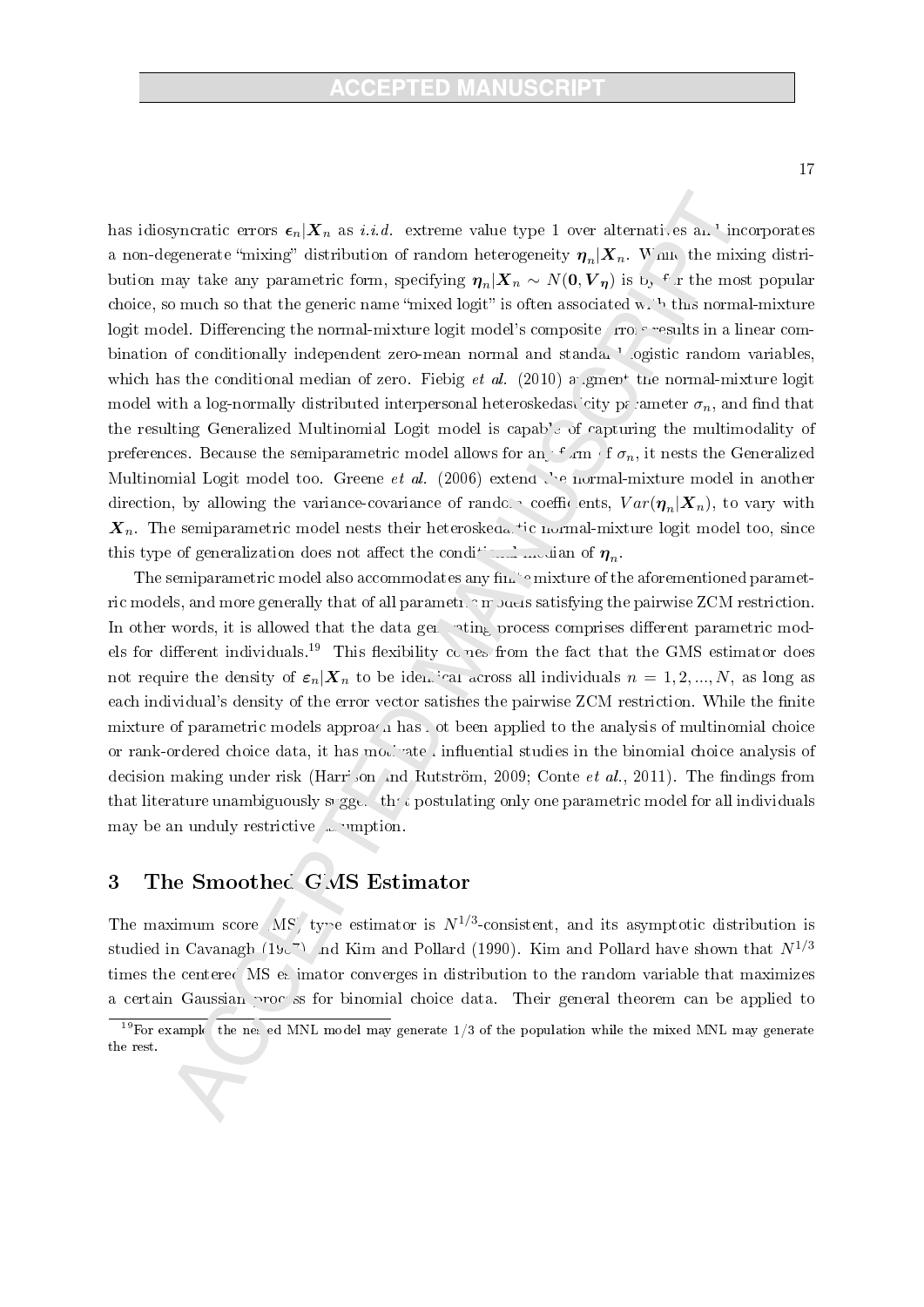multinomial choice data and rank-ordered choice data too. However, the result  $\sigma$  asymptotic distribution is too complicated to be used for inference in empirical applications. Delgado *et al.*  $(2001)$  show that subsampling consistently estimates the asymptotic distribution of the test statistic of the MS estimator. However, subsampling inference is sensitive to the choice of subsample size.<sup>20</sup> Moreover, the standard bootstrap is inconsistent for the MS estimator for  $\frac{1}{2}$  for  $\frac{1}{2}$  choice data, as shown by Abrevaya and Huang (2005), and also for multinomial and  $\ldots$  -  $\alpha$ -ordered choice data.

In this section, we propose an estimator that complements the GMS estimator by addressing these practical limitations, in return for making some additional smoothness assumptions. In the context of Manski's (1985) MS estimator for binomial choice data, Horowitz (1992) develops a smoothed maximum score (SMS) estimator that replaces indicate functions with smooth functions. Yan (2013) applies this technique to derive a smoothed version of Fox's (2007) MS estimator for multinomial choice data. We use the same approach to  $\zeta$  rive a smoothed GMS (SGMS) estimator, which offers similar benefits as its SMS predecessors. Specifically, we show that the SGMS estimator is consistent under the same set of assumptions as  $\mathcal{L}$ . CMS estimator and has a rate of convergence that is faster than  $N^{-1/3}$  under extra smoothness conditions. Its asymptotic distribution is multivariate-normal with a covariance matrix that call be consistently estimated from data.

#### 3.1 The SGMS Estimator and its Asy up otic Properties

In this section, we first derive the SGMS estimator and state its consistency result in Theorem 3. Then we summarize the results on its  $\Box$  of convergence and asymptotic distribution, and state the formal results on the limiting d'stribution in Theorem 4. Theorem 5 establishes consistent estimation of the parameters in the limit.  $\gamma$  distribution of the SGMS estimator.

The objective function in  $(12)$  car be ewritten as

$$
Q_N(\boldsymbol{b}) = N^{-1} \sum_{n=1}^N \sum_{1 \le j, k \le 1} \left\{ \left[1 \left( \tilde{r}_{,j} < r_{nk} \right) - 1 \left( r_{nk} < r_{nj} \right) \right] \cdot 1(\boldsymbol{x}_{njk}^{\prime} \boldsymbol{b} \ge 0) + 1 \left( r_{nk} < r_{nj} \right) \right\} \tag{16}
$$

by replacing  $1(\bm{x}_{nkj}'\bm{b} > \cap)$  with  $[1\!-\!1(\bm{x}_{njk}'\bm{b} \ge 0)].$  The indicator function of  $\bm{b}$  in  $(16)$  can be replaced by a sufficiently smooth function  $K(\cdot)$ , where  $K(\cdot)$  is analogous to a cumulative distribution function (CDF). Application of the smoothing idea in Horowitz (1992) to the right-hand side of (16) yields the SGMS estima or

18

<sup>&</sup>lt;sup>20</sup>The computational cost of subsampling is very high for the MS (or GMS) estimator because a global search method is needed to solve the maximization problem for each subsample.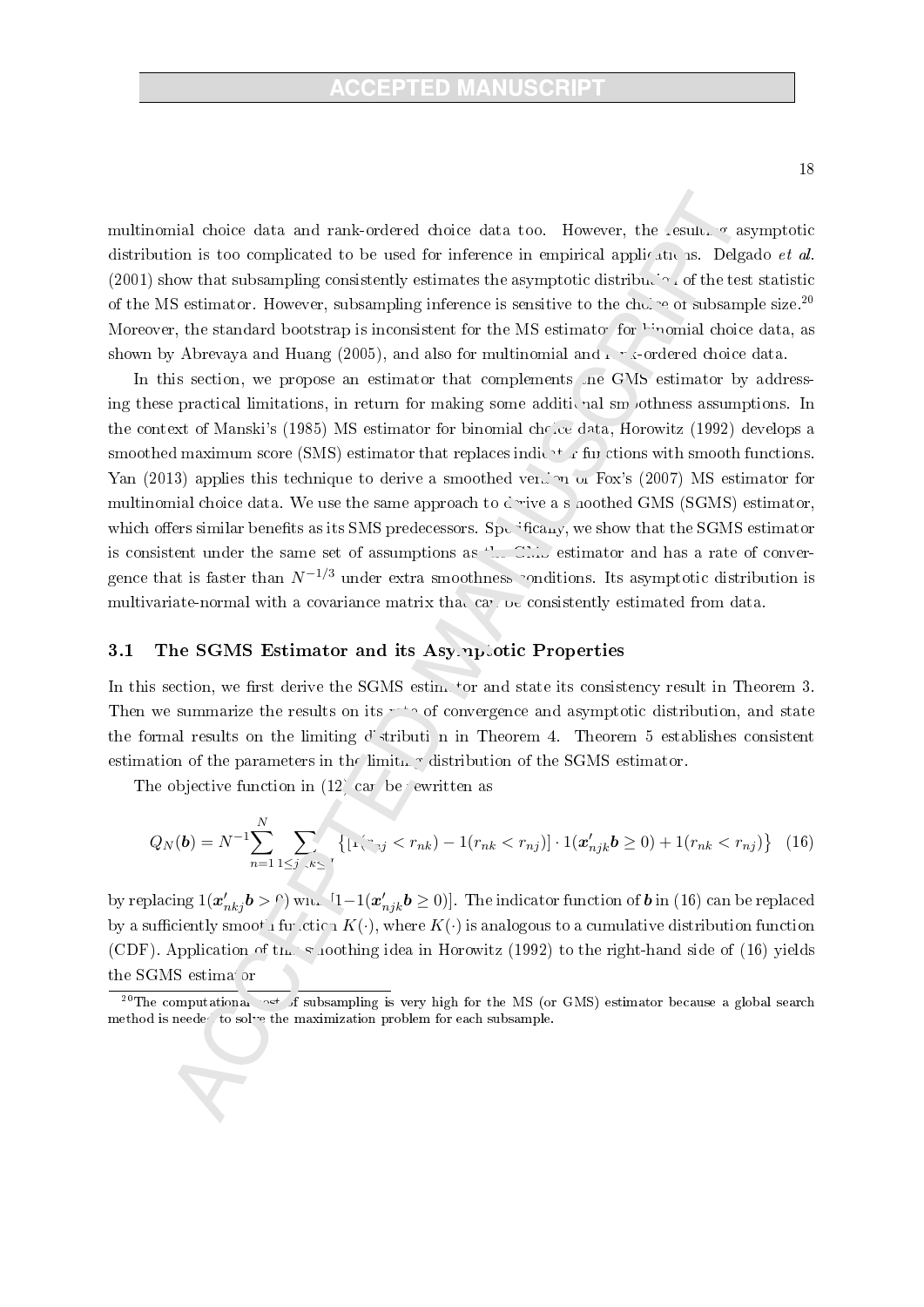$$
\boldsymbol{b}_N^S \in \operatorname*{argmax}_{\boldsymbol{b} \in \mathbb{B}} Q_N^S(\boldsymbol{b}, h_N),\tag{17}
$$

where

$$
Q_N^S(\mathbf{b}, h_N) \equiv N^{-1} \sum_{n=1}^N \sum_{1 \le j < k \le J} \left\{ \left[ 1(r_{nj} < r_{nk}) - 1(r_{nk} < r_{nj}) \right] \cdot K \left( \varepsilon_{njk} \mathbf{b} / h_N \right) + 1(r_{nk} < r_{nj}) \right\} \tag{18}
$$

and  $\{h_N : N = 1, 2, ...\}$  is a sequence of strictly positive real numbers satisfying  $\lim_{N\to\infty}h_N = 0$ . The next condition states the requirements on function  $K_{(+)}$  for the consistency of the SGMS estimator.

**Condition 1.** Let  $K(\cdot)$  be a function on  $\mathbb{R}^1$  such that.

- (a)  $|K(v)| < C$  for some finite  $C \in \mathbb{R}^1_+$  and all  $v \in \mathbb{R}^+$ ; and
- (b)  $\lim_{v \to -\infty} K(v) = 0$  and  $\lim_{v \to \infty} K(v) = 1$ .

**Theorem 3.** Let Assumptions 1-4 and Conduson 1 hold. The SGMS estimator  $\mathbf{b}_N^S \in \mathbb{B}$  defined in (17) converges almost surely to the true  $pr$  from  $ce$  parameter vector  $\beta$ .

By Theorem 3, the consistency of the SGMS estimator holds under the same set of assumptions as the GMS estimator, as long as the smooth function  $K(\cdot)$  is properly chosen. Since any CDF  $(e.g., the standard normal distribution<sup>1</sup> function) satisfies Condition 1, the SGMS estimator does$ not require more assumptions to  $\epsilon$  chieve strong consistency than the GMS estimator does.

Unlike consistency, extra assumptions on the distributions of the error terms and covariates are required in order to derive the asymptotic distribution of the SGMS estimator. Choosing a smooth function  $K(\cdot)$  that is at least twice differentiable. Assume that the true parameter vector is an interior point in the parameter space, that is,

# Assumption 5.  $\tilde{\boldsymbol{\beta}}$  is an interior point of  $\tilde{\mathbb{B}}$ .

Then the objective function (18) of the SGMS estimator is a smooth function of **b** and we can apply a Taylor series expansion method to derive its asymptotic distribution.<sup>21</sup> Let  $b_{N,1}^S$  denote the

19

<sup>&</sup>lt;sup>21</sup>Unlike binom<sup>i</sup><sub>at</sub> choice data, which are generated by a single latent random utility function, multinomial choice data and rank-ordered choice data are generated by multiple latent random utility functions. Yan (2013) explains the challenge of deriving the asymptotic distribution of the SMS estimator for multinomial choice data based on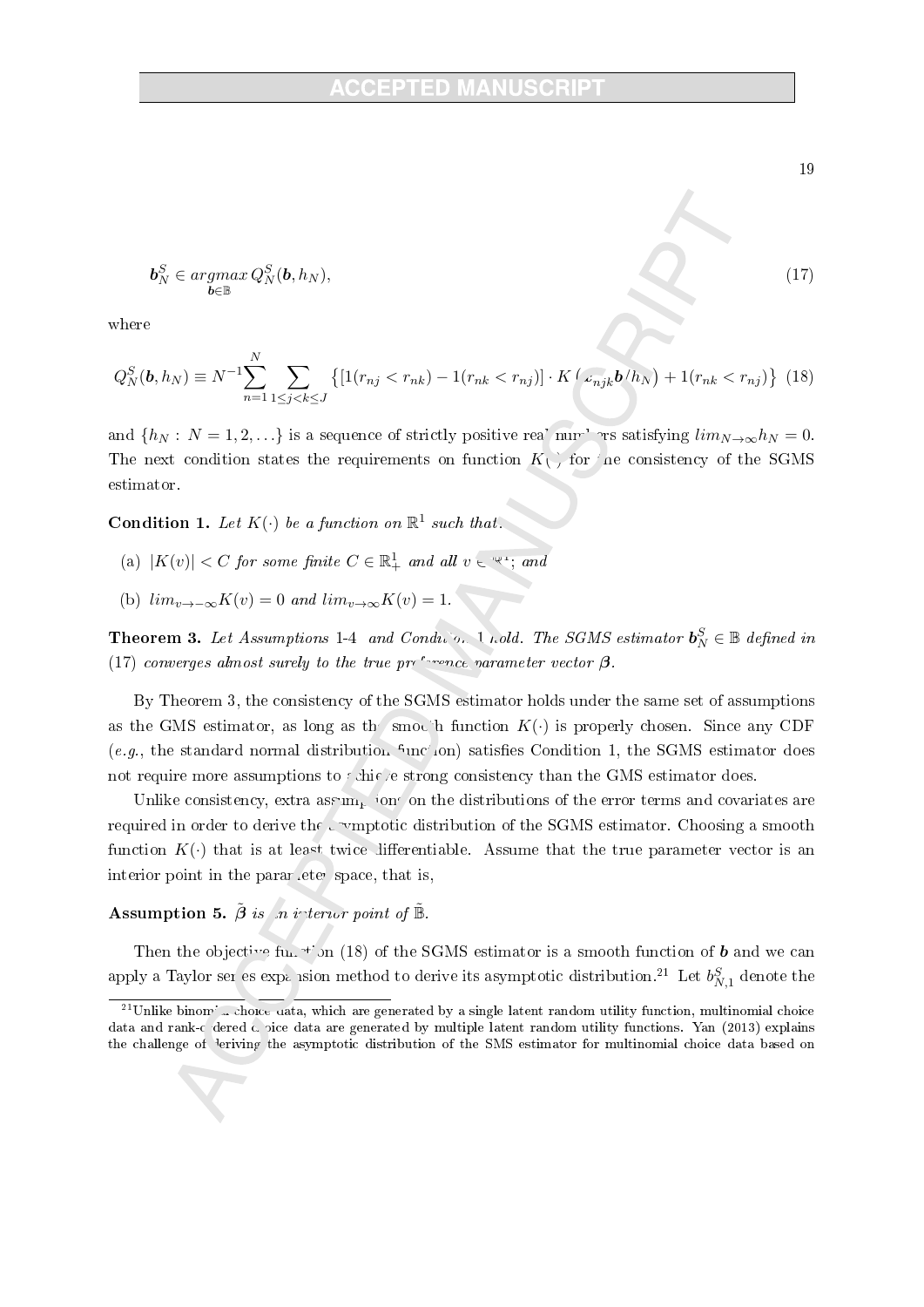first element of  $\bm{b}_N^S$  and  $\tilde{\bm{b}}_N^S$  denote the vector of its remaining elements. Recall that the magnitude of first element of  $\bm{\beta}$  is normalized to be one (Assumption 2). By Theorem 3,  $\vec{\beta_{N,1}}$  is a sign consistent estimator for  $\beta_1$  and the probability  $P(b_{N,1}^S - \beta_1 = 0)$  converges to one as  $N \in \mathfrak{e}$  to infinity. Since  $b_{N,1}^S$  converges to the true parameter at a faster rate than the remaining elements of the SGMS estimator, we focus on the convergence rate and the asymptotic distribution of  $(\tilde{b}_N^S - \tilde{\beta})$  in the following analysis.

Roughly put, the fastest convergence rate of  $(\tilde{b}_N^S - \tilde{\beta})$  to zero is  $\sqrt{-d/(2d+1)}$ , where d is the positive integer that indicates the strength of the smoothness conditions in Assumption 6 and Assumption 7(a) discussed later. When  $d = 1$ , the convergence rate of  $\angle$  ne S<sup>G</sup>MS estimator is  $N^{-1/3}$  and it has an unknown limiting distribution, thus the SGMS estimator does not offer evident advantages over the GMS estimator. When  $d \geq 2$ , the convergence rate of the SGMS estimator, by appropriately choosing the smooth function  $K(\cdot)$  and bandwidt.  $h_N$  (Condition 2 and Assumption 8), is  $N^{-d/(2d+1)}$ , and the asymptotic distribution of the SGM<sub>I</sub> estimator is multivariate normal, making statistical inference straightforward. In other words, in order to have the asymptotic normality of the SGMS estimator, we require the conditional probability of ranking comparison in  $(5)$  to be at least twice differentiable with respect to the systematic utility. A larger integer d corresponds to stronger smoothness conditions. Therefore, a higher rate of convergence of the SGMS estimator is achieved at the cost of making stronger smoothne. s assumptions on the conditional distributions of the error terms and the continuous explanator, variable. For inferential purposes, we assume  $d \geq 2$ and treat it as a given/known parameter.<sup>22</sup>

To facilitate a formal statement o' the assumptions required for deriving the asymptotic distribution of the SGMS estimator, we introduce a series of extra notations first. Recall that  $v_j \equiv x'_j \beta$ represents the systematic utility  $\epsilon$ , choosing alternative  $j \in \mathbb{J}$ . Denote  $\boldsymbol{v} \equiv (v_1, \ldots, v_{J-1}, v_J)' \in \mathbb{R}^J$ . There is a one-to-one correspondence between  $\bm{X}$  and  $(\bm{v},\tilde{\bm{X}})$  for fixed  $\bm{\beta},$  where  $\tilde{\bm{X}}\equiv(\tilde{\bm{x}}_1,...,\tilde{\bm{x}}_J)' \in$  $\mathbb{R}^{J\times (q-1)}$ . Define vector  $\iota_J = (\iota_1, \ldots, 1)' \in \mathbb{R}^J$ . For any alternative  $j \in \mathbb{J}$ , let vector  $\boldsymbol{v}_{-j}$  be the

the properties of Horowitz's  $(1992)$  binomial SMS estimator. Since rank-ordered choice data are generated by the same multiple utility function as  $r$  ultinomial choice data, deriving its asymptotic distribution is a straightforward extension of the multinomial SMs. estimator in Yan (2013). The sketch for deriving the asymptotic distribution of the SGMS estimator is included in Supplementary Material.

<sup>&</sup>lt;sup>22</sup> Following the notatic s summarized at the end of Introduction, let  $K^{(1)}(\cdot)$  denote the first derivative of  $K(\cdot)$ . As we will point out shortly,  $K^{(1)}$  our analysis is analogous to a  $d^{th}$  order kernel in kernel density estimation. If a faster convergence rat is desired, the researcher may assume a larger d and choose  $K(\cdot)$  that gives the corresponding higher order kernel  $F^{(1)}(\cdot)$ , keeping in mind that this gain in the convergence rate is at the cost of making stronger smoothness assumptions. In our Monte Carlo experiments, we find that assuming  $d = 2$  allows the SGMS estimator to perform significantly better than the GMS estimator in terms of achieving smaller mean square error under various error distributions.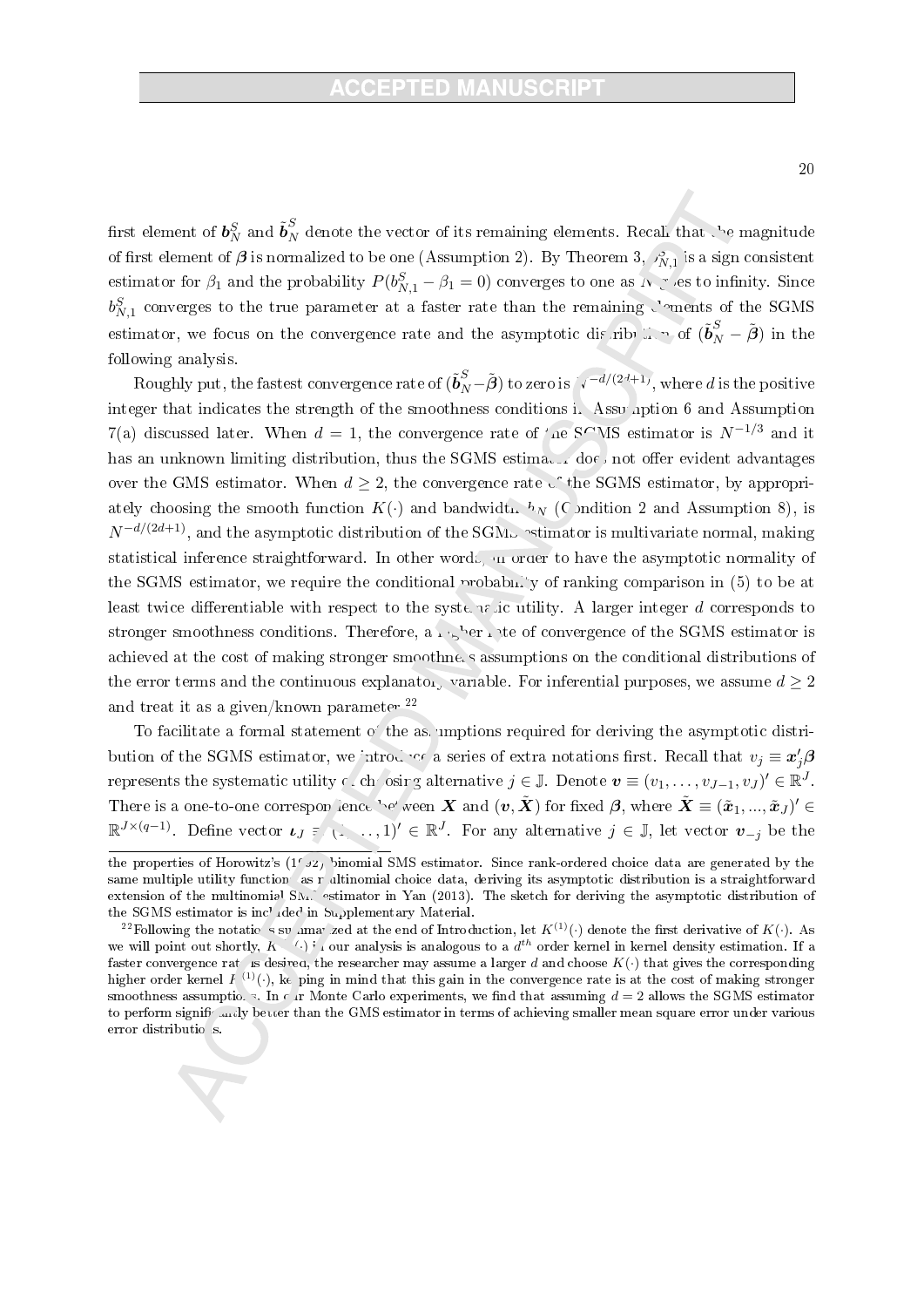difference:  $\mathbf{v} - v_j \mathbf{v}$ . For example, when  $1 < j < J$ ,

$$
\boldsymbol{v}_{-j}=(v_1-v_j,\ldots,v_{j-1}-v_j,\,0,v_{j+1}-v_j,\ldots,v_J-v_j)'\in\mathbb{R}^J.
$$

In words,  $v_{-j}$  is computed by subtracting the systematic utility of alternative j from the raw vector of systematic utilities. For any pair of alternatives j,  $k \in \mathbb{J}$ , define  $v_{-j,k} = v_k - v_j$  and  $\tilde{v}_{-j,k}$  as the vector that consists of all elements of  $v_{-j}$  excluding  $v_{-j,k}$ . For example, when  $1 < j < k < J$ ,

$$
\tilde{\bm{v}}_{-j,k} \equiv (v_1 - v_j, \dots, v_{k-1} - v_j, v_{k+1} - v_j, \dots, v_J - v_j)' \in \mathbb{R}^{\nu-1}
$$

If  $J > 2$ , for any three different alternatives  $j, k, l \in \mathbb{J}$ , define  $\sqrt{-j}k$  as the vector that consists of all of the elements of  $v_{-j}$  excluding  $v_{-j,k}$  and  $v_{-j,l}$ . For exam<sub>p</sub>'<sup>{o}</sup>, when  $1 < j < k < l < J$ ,

$$
\tilde{\boldsymbol{v}}_{-j,kl} \equiv (v_1 - v_j, \dots, v_{k-1} - v_j, v_{k+1} - v_j, \dots, v_{l-1} - v_j, v_{l+1} - v_j, \dots, v_J - v_j)' \in \mathbb{R}^{J-2}.
$$

If  $J > 3$ , for any four different alternatives  $j, k, l, m \in \mathbb{Z}$ , define  $\tilde{\mathbf{v}}_{\{k,m\}}$  as the vector that consists of all of the elements of v excluding  $\{v_k, v_m\}$ . There is a one-to-one correspondence between v and  $(v_{jk}, v_{lm}, \tilde{\boldsymbol{v}}_{\{k,m\}}).$ 

Let  $p_{jk}(v_{-j,k}|\tilde{\bm{v}}_{-j,k}, \tilde{\bm{X}})$  denote the conditional deltarity of  $v_{-j,k}$  given  $(\tilde{\bm{v}}_{-j,k}, \tilde{\bm{X}})$ . For any integer  $i > 0$ , define the derivatives

$$
p_{jk}^{(i)}(v_{-j,k}|\tilde{v}_{-j,k}, \tilde{X}) = \partial^i p_{jk}(v_{-j,k}|_{\sigma_{-j,k}} \tilde{X}) / \partial (v_{-j,k})^i,
$$

whenever they exist. Denote  $p_{jk}^{(0)}(v_{-j,k}|\tilde{\bm{v}}_{-j,k},\tilde{\bm{X}}) \equiv p_{jk}(v_{-j,k}|\tilde{\bm{v}}_{-j,k},\tilde{\bm{X}})$ . Let  $p_{jkl}(v_{-j,k},v_{-j,l}|\tilde{\bm{v}}_{-j,kl},\tilde{\bm{X}})$ denote the joint density of  $(v_{-j,k}, \searrow j)$  co^,ditional on  $(\tilde{\bm{v}}_{-j,kl}, \tilde{\bm{X}}),$  and  $p_{jklm}(v_{jk}, v_{lm} | \tilde{\bm{v}}_{\{k,m\}}, \tilde{\bm{X}})$  denote the joint density of  $(v_{jk}, v|_m)$  conditional on  $(\tilde{\boldsymbol{v}}_{\{k,m\}}, \tilde{\boldsymbol{X}})$ .

Given any pair of alternatives  $\cdot, k \in \mathbb{J}$ , there is a one-to-one correspondence between X and  $(v_{-j,k}, \tilde{v}_{-j,k}, \tilde{X})$  for fixed  $\ell \in \mathbb{B}$ . The probability for each individual to rank alternative j over alternative k depends on her covariates matrix X, or equivalently,  $(v_{-j,k}, \tilde{v}_{-j,k}, \tilde{X})$ . Define

$$
F_{jk}(v_{-j,k},\tilde{\boldsymbol{v}}_{-j,k},\tilde{\boldsymbol{v}}) = P_{\mathcal{N}j} < r_k|v_{-j,k},\tilde{\boldsymbol{v}}_{-j,k},\tilde{\boldsymbol{X}}) \tag{19}
$$

and

$$
\bar{F}_{jk}(v_{-j}\cdot,\tilde{\boldsymbol{v}}_{-j,k}\cdot\tilde{\boldsymbol{X}}) = P(r_j < r_k|v_{-j,k},\tilde{\boldsymbol{v}}_{-j,k},\tilde{\boldsymbol{X}}) - P(r_k < r_j|v_{-j,k},\tilde{\boldsymbol{v}}_{-j,k},\tilde{\boldsymbol{X}}). \tag{20}
$$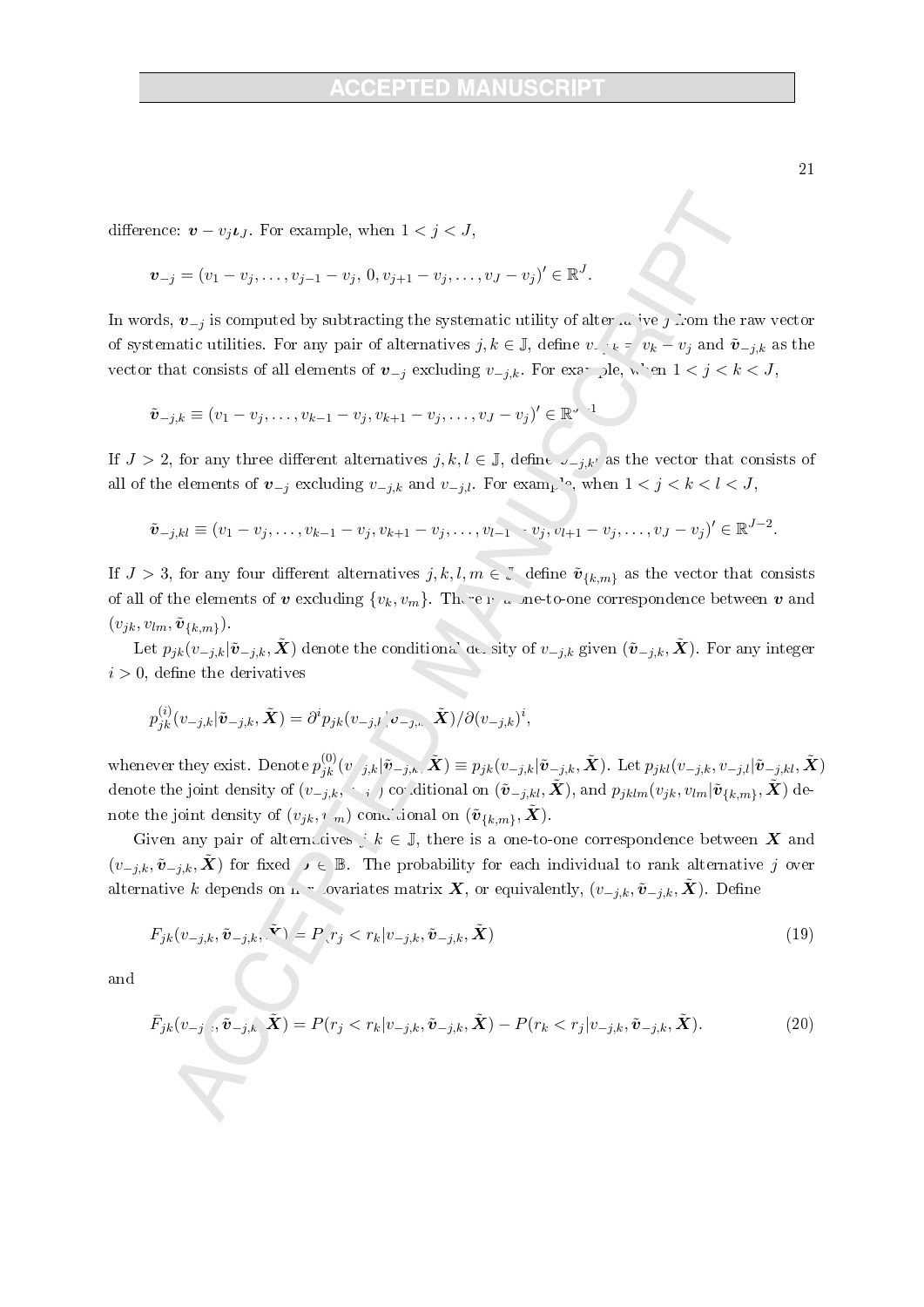Next, for any integer  $i > 0$ , define the following derivatives

$$
\bar{F}_{jk}^{(i)}(v_{-j,k},\tilde{\boldsymbol{v}}_{-j,k},\tilde{\boldsymbol{X}}) = \partial^i \bar{F}_{jk}(v_{-j,k},\tilde{\boldsymbol{v}}_{-j,k},\tilde{\boldsymbol{X}})/\partial (v_{-j,k})^i,
$$

whenever the derivatives exist. Likewise, define the scalar constants  $k_a$ , d  $k_{\Omega}$ , respectively, by

$$
k_d = \int_{-\infty}^{\infty} v^d K^{(1)}(v) dv
$$
 and  $k_{\Omega} = \int_{-\infty}^{\infty} [K^{(1)}(v)]^2 dv$ ,

whenever these quantities exist.

Finally, define the  $q-1$  vector  $\boldsymbol{a}$ , and the  $(q-1) \times (q-1)$  matrices  $\boldsymbol{\Omega}$  and  $\boldsymbol{H}$  as follows:

$$
\mathbf{a} = \sum_{1 \leq j < k \leq J} k_d \sum_{i=1}^d \frac{1}{i!(d-i)!} E\left[\bar{F}_{jk}^{(i)}(0, \tilde{\mathbf{v}}_{-j,k}, \tilde{\mathbf{X}}) p_{j}^{(d-i)}(0 | \tilde{\mathbf{v}}_{-j,k}, \tilde{\mathbf{X}}) \tilde{\mathbf{x}}_{jk}\right],\tag{21}
$$

$$
\Omega = \sum_{1 \le j < k \le J} 2k_{\Omega} E\left[ F_{jk}(0, \tilde{\boldsymbol{v}}_{-j,k}, \tilde{\boldsymbol{X}}) p_{jk}(0 | \tilde{\boldsymbol{v}}_{-j,k} - \tilde{\boldsymbol{X}}) x_{jk} \tilde{x}_{jk}' \right],\tag{22}
$$

and

$$
\boldsymbol{H} = \sum_{1 \leq j < k \leq J} E\left[\bar{F}_{jk}^{(1)}(0, \tilde{\boldsymbol{v}}_{-j,k}, \tilde{\boldsymbol{X}}) \, p_{jk}(0 | \tilde{\boldsymbol{v}}_{-j,j}, \tilde{\boldsymbol{X}}) \tilde{\boldsymbol{x}}_{jk} \tilde{\boldsymbol{x}}'_{jk}\right],\tag{23}
$$

whenever these quantities exist.

Now, we turn to the formal description of the smoothness conditions on the distributions of the error terms and the continuous  $\cos$  ate

Assumption 6. For any pair of distinct alternatives  $j, k \in \mathbb{J}$ , any integer i such that  $1 \leq i \leq d$ , all  $v_{-j,k}$  in a neighborhood of  $0$  almost every  $(\tilde{\bm{v}}_{-j,k}, \tilde{\bm{X}}),$  and some finite constant  $C,$   $\bar{F}_{jk}^{(i)}(v_{-j,k}, \tilde{\bm{v}}_{-j,k}, \tilde{\bm{X}})$ exists and is a continuous  $\int f^{(i)}(v_{-j,k}, satisfying \, |\bar{F}_{jk}^{(i)}(v_{-j,k}, \tilde{v}_{-j,k}, \tilde{X})| < C$ .

By definition (20), furtion  $\bar{F}_{jk}(\cdot)$  can be derived from the conditional distribution of the error terms. Assumption  $\sqrt{r}$  essence imposes the differentiability requirement on the conditional distribution function of the error vector  $\varepsilon$  with respect to systematic utilities. Further elaboration on the latter point wing illustrative examples can be downloaded from the corresponding author's website.<sup>23</sup>

 $^{23}$ https://sites.<sub>b</sub>oogle.com/site/yanjin2011/research-2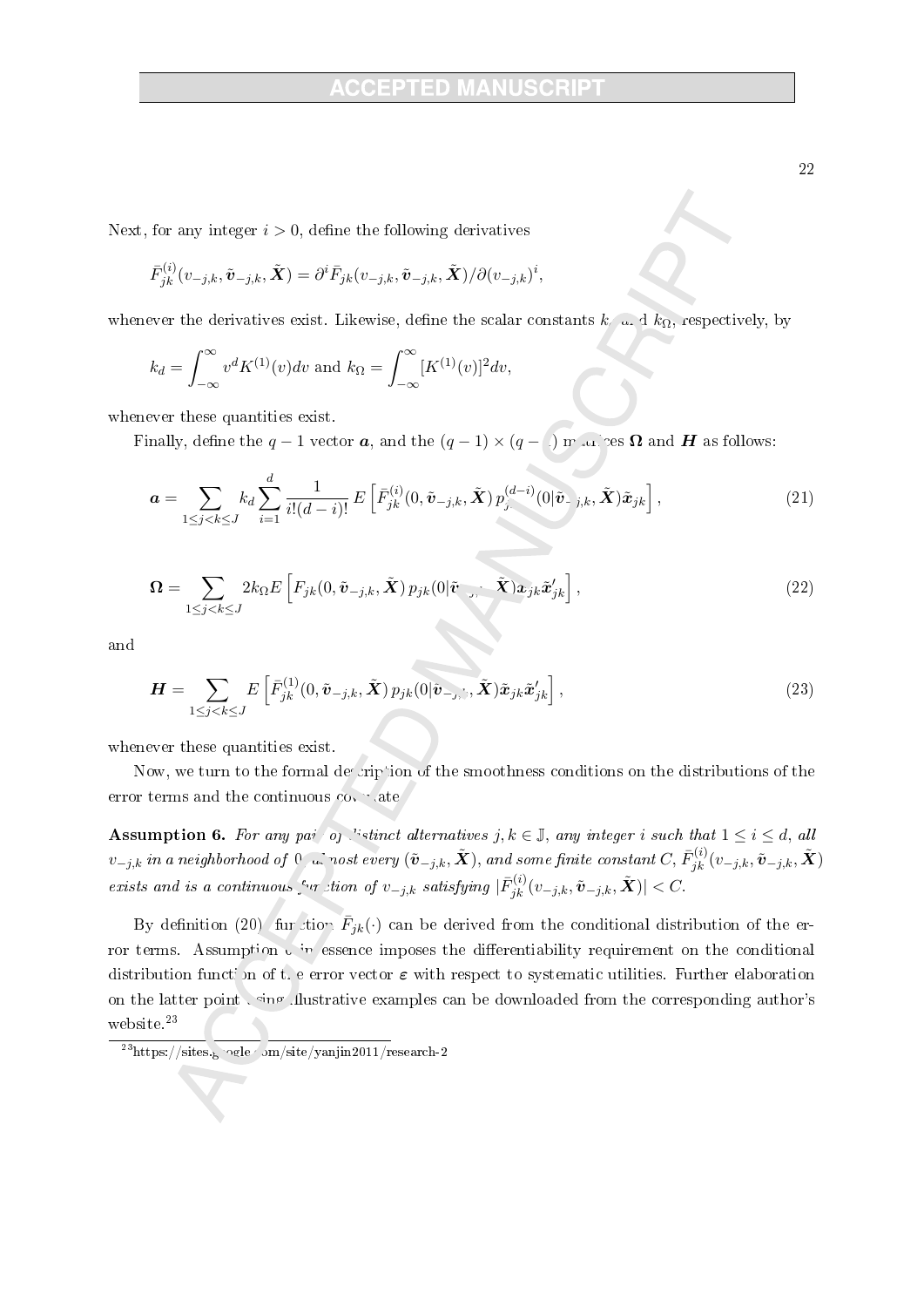Assumption 7. The following statements on the covariates are true.

- (a) For any pair of distinct alternatives j,  $k \in \mathbb{J}$ , each integer i such that  $1 \le i \le d-1$ , all  $v_{-i,k}$  in a neighborhood of 0, almost every  $(\tilde{\bm{v}}_{-j,k}, \tilde{\bm{X}}),$  and some finite constant  $C,$   $\overline{\mu}_{j,k}^{(i)}(v_{-j,k}|\tilde{\bm{v}}_{-j,k}, \tilde{\bm{X}})$ exists and is a continuous function of  $v_{-j,k}$  satisfying  $|p_{jk}^{(i)}(v_{-j,k}|j_{-j,k}| \times C$ . In addition, for all  $v_{-j,k}$  and almost every  $(\tilde{\bm{v}}_{-j,k}, \tilde{\bm{X}}), |p_{jk}(v_{-j,k}|\tilde{\bm{v}}_{-j,k}, \tilde{\bm{X}})| \leq C.$
- (b) If  $J \geq 3$ , then for any three distinct alternatives j, k, l ∈ J, all  $[v_{-j,k}, v_{-j,l})$ , almost every  $(\tilde{\boldsymbol{v}}_{-j,kl}, \tilde{\boldsymbol{X}})$ , and some finite constant C,  $p_{jkl}(v_{-j,k}, v_{-j,l}|\tilde{\boldsymbol{v}}_{-j,k,l}, \tilde{\boldsymbol{X}}) < C$ .
- (c) If  $J \geq 4$ , then for any four distinct alternatives j, k,  $\forall r \in \mathbb{R}$ , all  $(v_{ik}, v_{lm})$ , almost every  $(\tilde{\bm{v}}_{\{k,m\}}, \tilde{\bm{X}}),$  and some finite constant C,  $p_{jklm}(v_{jk}, v_{lm_1}; \tilde{\bm{\cdot}} \epsilon_{k,m_j}, \tilde{\bm{X}}) < C.$
- (d) The components of matrices  $\tilde{\bm{X}}$ ,  $vec(\tilde{\bm{X}})vec(\tilde{\bm{X}})'$ , and  $vec(\hat{\bm{X}})vec(\hat{\bm{X}})'vec(\tilde{\bm{X}})vec(\tilde{\bm{X}})'$  have finite first absolute moments.

In addition to the continuity requirement imposed by Assumption 3(a), Assumption 7(a) further requires that the conditional probability density  $\Gamma$  in tion of the first explanatory variable,  $x_{ik,1}$ , given other explanatory variables is  $(d-1)$  times differentiable, or equivalently, the conditional CDF of the first explanatory variable,  $x_{jk,1}$ , given other explanatory variables is d times differentiable.

Given the smoothness parameter d in Assumption 6 and Assumption 7(a), the smooth function  $K(\cdot)$  is chosen in a way such that its first derivative,  $K^{(1)}(\cdot)$ , is analogous to a  $d^{th}$  order kernel in kernel density estimation. Condition  $\ell$  lists the requirements on the smooth function in addition to Condition 1.<sup>24</sup>

Condition 2. The following state metals about  $K(\cdot)$  are true.

- (a)  $K(v)$  is twice different ible for  $v \in \mathbb{R}$ ,  $|K^{(1)}(v)|$  and  $|K^{(2)}(v)|$  are uniformly bounded, and the integrals  $\int_{-\infty}^{\infty} [K^{(1)}(\cdot)]^2 dv$ ,  $\int_{-\infty}^{\infty} [K^{(1)}(v)]^4 dv$ ,  $\int_{-\infty}^{\infty} v^2 |K^{(2)}(v)| dv$ , and  $\int_{-\infty}^{\infty} [K^{(2)}(v)]^2 dv$  are finite.
- (b) For some integer  $d \geq 2$ ,  $\int_{-\infty}^{\infty} |v^d K^{(1)}(v)| dv < \infty$  and  $k_d \in (0, \infty)$ . For any integer i such that  $1 \leq i < d$ , integrals  $\int_{-\infty}^{\infty} |v^i K^{(1)}(v)| dv < \infty$  and  $\int_{-\infty}^{\infty} v^i K^{(1)}(v) dv = 0$ .

23

<sup>&</sup>lt;sup>24</sup>These extra requ<sup>irements, it ated in Condition 2, on the smooth function  $K(\cdot)$  are similar to those in Assumption</sup> 7 of Horowitz (1992).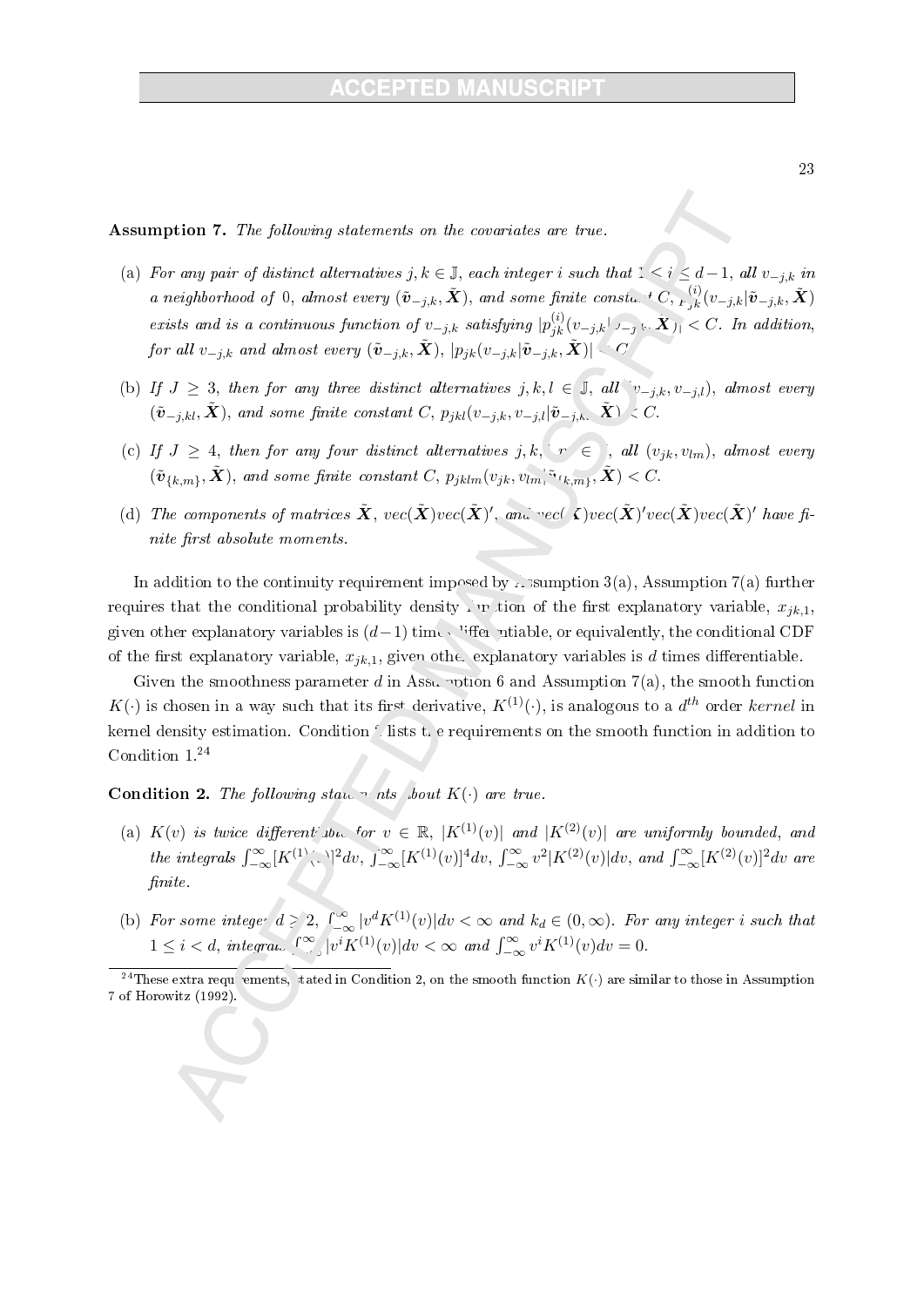(c) For any integer i such that  $0 \le i \le d$ , any  $\eta > 0$ , and any positive sequence  $\{\cdot, \cdot\}$  converging  $to 0$ ,

$$
\lim_{N \to \infty} h_N^{i-d} \int_{|h_N v| > \eta} |v^i K^{(1)}(v)| dv = 0 \text{ and } \lim_{N \to \infty} h_N^{-1} \int_{|h_N v| > \eta} |K^{(2)}(v)| dv = 0.
$$

**Assumption 8.**  $(log N)/(N h_N^4) \rightarrow 0$  as  $N \rightarrow \infty$ , where  $\{h_N\}$  is a strictly positive sequence converging to 0.

Assumption 9. The matrix H, defined by (23), is negative  $d\mathcal{L}$  inite.

Assumptions 6-8, together with Condition 2, are analogous to typical assumptions made in the kernel density estimation. A higher convergence rate of the  $S\mathcal{G}^{\prime}$ S estimator can be achieved using a higher order kernel  $K^{(1)}(\cdot)$  when the required derivatives of  $\bar{F}(\cdot)$  and  $p(\cdot)$  exist. The matrix **H** in Assumption 9 is analogous to the Hessian information  $m_{\alpha}$  rix in the quasi-MLE.

**Theorem 4.** Let Assumptions 1-9 and Conditions  $1-z$  hold for some integer  $d \geq 2$ , and let  $\{b_N^S\}$ be a sequence of solutions to problem (17). If  $Nh_1 + N$  as  $N \to \infty$ , where  $\lambda \in [0, \infty)$ , then

$$
(Nh_N)^{1/2}(\tilde{\boldsymbol{b}}_N^S-\tilde{\boldsymbol{\beta}})\Rightarrow MVN\left(-\lambda^{1/2}\boldsymbol{H}^{-1}\boldsymbol{\epsilon}\quad\boldsymbol{\Gamma}^{-1}\boldsymbol{\Omega}\boldsymbol{H}^{-1}\right),
$$

and if  $Nh_N^{2d+1} \to \infty$  as  $N \to \infty$ , then  $(h_N)^{-d}(\mathbf{b}_N^S - \tilde{\boldsymbol{\beta}}) \xrightarrow{p} -\mathbf{H}^{-1}\mathbf{a}$ .

Theorem 4 implies that given a smoothness condition (where the strength of the smoothness condition is governed by integer  $d$ , the SGMS estimator centered by the true parameter vector,  $\tilde{b}_N^S - \tilde{\beta}$ , converges in distributic 1 to a rormal vector at the rate of  $(Nh_N)^{-1/2}$  by choosing a bandwidth  $h_N$  at the rate equal to or faster than  $N^{-1/(2d+1)}$ . When the bandwidth  $h_N$  converges to zero at the rate of  $N^{-1/(2d)}$  (i.e.,  $Nh_N^{2d+1}$  converges to a strictly positive real number  $\lambda$ ), the convergence rate of the centered SGMS estimator is  $(Nh_N )^{-1/2} = N^{-d/(2d+1)}$ , which is the fastest rate of convergence as explained below.

In the case of under-smoothing (i.e.,  $Nh_N^{2d+1}$  converges to zero), bandwidth  $h_N$  goes to zero at a rate faster than  $N^{-1}(2d+1)$  and the centered SGMS estimator converges in distribution to a zero-mean normal vector (since  $\lambda = 0$ ) at the rate of  $(Nh_N)^{-1/2}$ , which is slower than the rate of  $N^{-d/(2d+1)}$  becaus  $N^{-d/(2d+1)/(Nh_N)^{-1/2} = (Nh_N^{2d+1})^{1/(4d+2)}$  goes to zero as N goes to infinity.<sup>25</sup> In the case of over-smoothing (i.e.,  $Nh_N^{2d+1}$  diverges to infinity), bandwidth  $h_N$  goes to zero at a

 $^{25}$ In certain a plications, under-smoothing may be a more straightforward way to implement statistical inference because it does not require bias-correction, which is discussed in Section 3.2.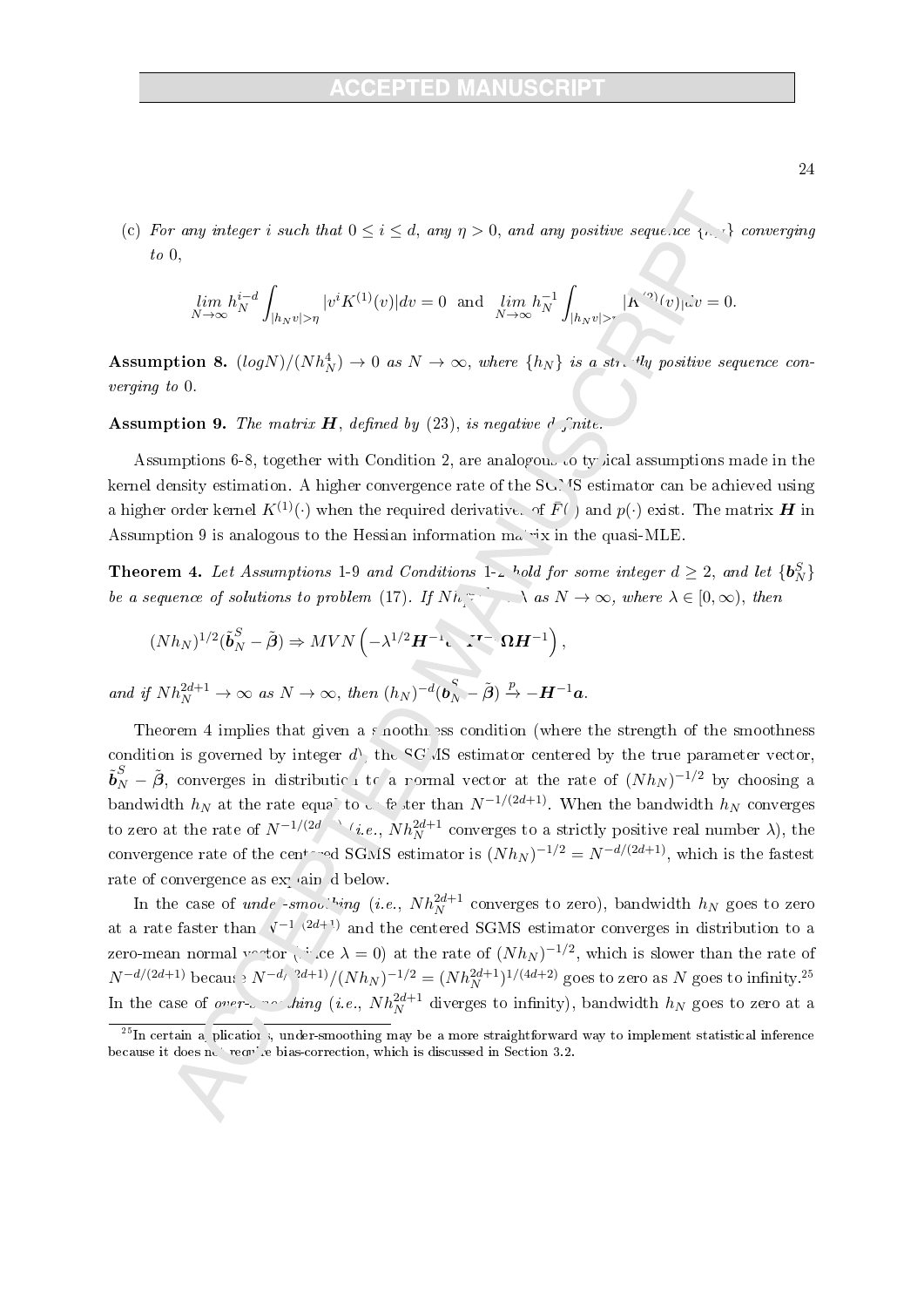rate slower than  $N^{-1/(2d+1)}$  and the centered SGMS estimator converges in probability to a bias term at the rate of  $h_N^d$ , which is also slower than the rate of  $N^{-d/(2d+1)}$  because  $N^{-d/(2d+1)}/(h_N)^d$ 

 $(Nh_N^{2d+1})^{-d/(2d+1)}$  goes to zero as N goes to infinity. To make the results of Theorem 4 useful in statistical inferences, it  $\ldots$  necessary to be able to estimate the parameters,  $a, \Omega$ , and  $H$ , in the limiting distribution of the SGMS estimator consistently from observations of  $(r, X)$ . The next theorem shows how this can be done.

**Theorem 5.** Let Assumptions 1-9 and Conditions 1-2 hold for ome in ger  $d \geq 2$  and vector  $\mathbf{b}_N^S$ be a consistent estimator based on  $h_N \propto N^{-1/(2d+1)}$ . Let  $h^* \propto N^{-\delta}$  (2d+1), where real number  $\delta \in (0,1)$ . Then

(a)  $\hat{\boldsymbol{a}}_N \stackrel{p}{\rightarrow} \boldsymbol{a}$ , where vector

$$
\hat{\mathbf{a}}_N \equiv (h_N^*)^{-d} N^{-1} \sum_{n=1}^N \sum_{1 \le j < k \le J} \left[ 1(r_{nj} < r_{nk}) - 1(r_{n.} < r_{nj}) \right] K^{(1)} \left( \mathbf{x}'_{njk} \mathbf{b}_N^S / h_N^* \right) (\tilde{\mathbf{x}}_{njk} / h_N^*);
$$

(b)  $\hat{\mathbf{\Omega}}_N \stackrel{p}{\rightarrow} \mathbf{\Omega}$ , where matrix  $\hat{\mathbf{\Omega}}_N \equiv (h_N/N) \sum^N$ .  $n=1$  $t_{Nn} \setminus {\mathbf k}_N^S, h_N) t_{Nn} (\boldsymbol b_N^S, h_N)'$  and vector

$$
\boldsymbol{t}_{Nn}(\boldsymbol{b},h_N)\equiv\sum_{1\leq j
$$

for  $\mathbf{b} \in \mathbb{B}$  and  $n = 1, \ldots, N$ ;

(c) and  $\boldsymbol{H}_N(\boldsymbol{b}_N^S,h_N) \xrightarrow{p} \boldsymbol{H}$ , where matrix

$$
\boldsymbol{H}_{N}(\boldsymbol{b}_{N}^{S},h_{N})\equiv(Nh_{N}^{2})^{-1}\sum_{-1}^{I}\sum_{1\leq j
$$

## 3.2 Implementation  $S_{u}$  gestions

#### 3.2.1 Asymptotic  $\mathbb{P}^{\mathsf{T}}$  is Correction

Theorem 4 has all wed us to state earlier that the fastest convergence rate of the SGMS estimator centered at the true parameter vector is  $N^{-d/(2d+1)}$ , which can be achieved by choosing a bandwidth  $h_N$  at the rate of  $N^{-1/(2d+1)}$  under particular smoothness conditions (indicated by integer d). Neither under-smoothing  $(i.e., Nh_N^{2d+1}\rightarrow 0)$  nor over-smoothing  $(i.e.,Nh_N^{2d+1}\rightarrow\infty)$  can achieve this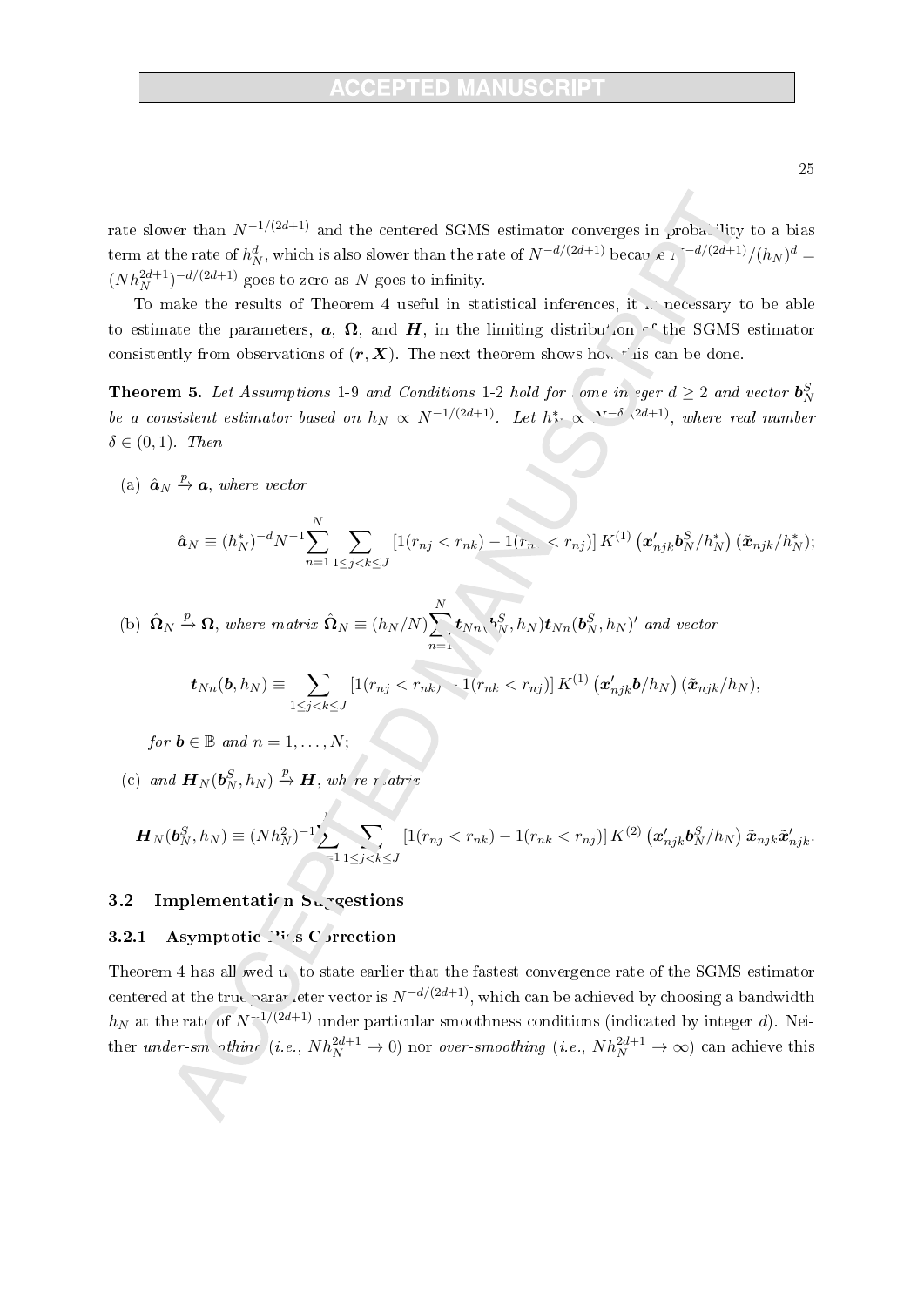fastest rate. For any real number  $\lambda \in (0, \infty)$ , choosing the bandwidth such that  $Nh_N^{\lambda_1+1} \to \lambda$  allows the centered SGMS estimator to achieve this fastest rate. The asymptotic bias of  $N^{d/(2d+1)}(\tilde{\boldsymbol{b}}_N^S - \tilde{\boldsymbol{\beta}})$ is  $-\lambda^{d/(2d+1)}H^{-1}a$  when using bandwidth  $h_N = (\lambda/N)^{1/(2d+1)}$ . It follows <sup>c<sub>r</sub></sup> om Theorem 5 that this bias term can be estimated consistently by  $-\lambda^{d/(2d+1)}H_N(b_N^S,h_N)^{-1}a_I$ . Therefore, define

$$
\tilde{\boldsymbol{b}}_N^{bc} = \tilde{\boldsymbol{b}}_N^S + (\lambda/N)^{d/(2d+1)} \boldsymbol{H}_N (\boldsymbol{b}_N^S, h_N)^{-1} \hat{\boldsymbol{a}}_N
$$
\n(24)

as the bias-corrected SGMS estimator.

#### 3.2.2 Choice of Bandwidth

Using bandwidth  $h_N = (\lambda/N)^{1/(2d+1)}$  (where  $\lambda$  is a strictly  $\mu$  vitive real number) allows the SGMS estimator centered at the true parameter vector to achieve the fastest rate of convergence given certain smoothness conditions. Next we discuss the choice of the positive parameter  $\lambda$ .

Let  $\bm{W}$  be any nonstochastic positive semidefinite matrix such that  $\bm{a}'\bm{H}^{-1}\bm{W}\bm{H}^{-1}\bm{a}\neq 0.$  Denote  $E_A$  as the expectation with respect to the asymptotic distribution of  $N^{d/(2d+1)}$   $(\tilde{\boldsymbol{b}}_N^S - \tilde{\boldsymbol{\beta}})$  and define the mean square error  $(MSE)$  as  $E_A[(\tilde{b}_N^S - \tilde{\boldsymbol{\beta}}) \mathbf{V}(\tilde{b}_N^S - \tilde{\boldsymbol{\beta}})]$ . By the cyclic property of trace,  $E_A[(\bm{\tilde{b}}_N^S-\tilde{\bm{\beta}})^{\prime}\bm{W}(\bm{\tilde{b}}_N^S-\tilde{\bm{\beta}})]=trace\{\bm{W}E_A[(\bm{\tilde{b}}_N^S-\tilde{\bm{\beta}})(\bm{\varepsilon}^S_{\lceil \tau \rceil}-\tilde{\bm{\beta}})^{\prime}]\}.$  Theorem 4 implies that

$$
E_A[(\tilde{\boldsymbol{b}}_N^S - \tilde{\boldsymbol{\beta}})(\tilde{\boldsymbol{b}}_N^S - \tilde{\boldsymbol{\beta}})'] = N^{-2d/(2d+1)} \left[ \lambda^{-1/t} \cdot \lambda^{d+1} \right] \boldsymbol{H}^{-1} \Omega \boldsymbol{H}^{-1} + \lambda^{2d/(2d+1)} \boldsymbol{H}^{-1} \boldsymbol{aa'} \boldsymbol{H}^{-1} \right].
$$

.

Therefore, we calculate

$$
MSE = N^{-2d/(2d+1)} trace \left[ \bm{W} ~ \bm{H}^{-1} \left( N^{-1/(2d+1)} \bm{\Omega} + \lambda^{2d/(2d+1)} \bm{a} \bm{a}' \right) \bm{H}^{-1} \right]
$$

From the first order condition, we show that  $MSE$  is minimized by setting  $\lambda$  to be

$$
\lambda^*=[trace(\boldsymbol{W}\boldsymbol{H}^{-1}\boldsymbol{\Omega}\boldsymbol{H}^{-1})]/[tr\,ace(2d\boldsymbol{W}\boldsymbol{H}^{-1}\boldsymbol{aa}'\boldsymbol{H}^{-1})],
$$

or equivalently,  $\lambda^*=[trace(\rightarrow \bm{H}^{-1}\bm{W}\bm{H}^{-1})]/(2d\bm{a}'\bm{H}^{-1}\bm{W}\bm{H}^{-1}\bm{a})$  by the cyclic property of trace. In this case  $N^{d/(2d+1)/5}$ ,  $\widetilde{\beta}$ ) converges to  $MVN$   $\left(-(\lambda^*)^{d/(2d+1)}H^{-1}a, (\lambda^*)^{-1/(2d+1)}H^{-1}\Omega H^{-1}\right)$ in distribution.

The optimal  $\lambda$  derived here can be consistently estimated by Theorem 5 and the continuous mapping theorem. Therefore, one possible way of choosing bandwidth is to set  $h_N = (\hat{\lambda}/N)^{1/(2d+1)}$ , where  $\hat{\lambda}$  is a consistent estimator for  $\lambda^*$ . Specifically, the choice of bandwidth can be implemented by taking the following steps given integer  $d \geq 2$ , *i.e.*, the smoothness conditions.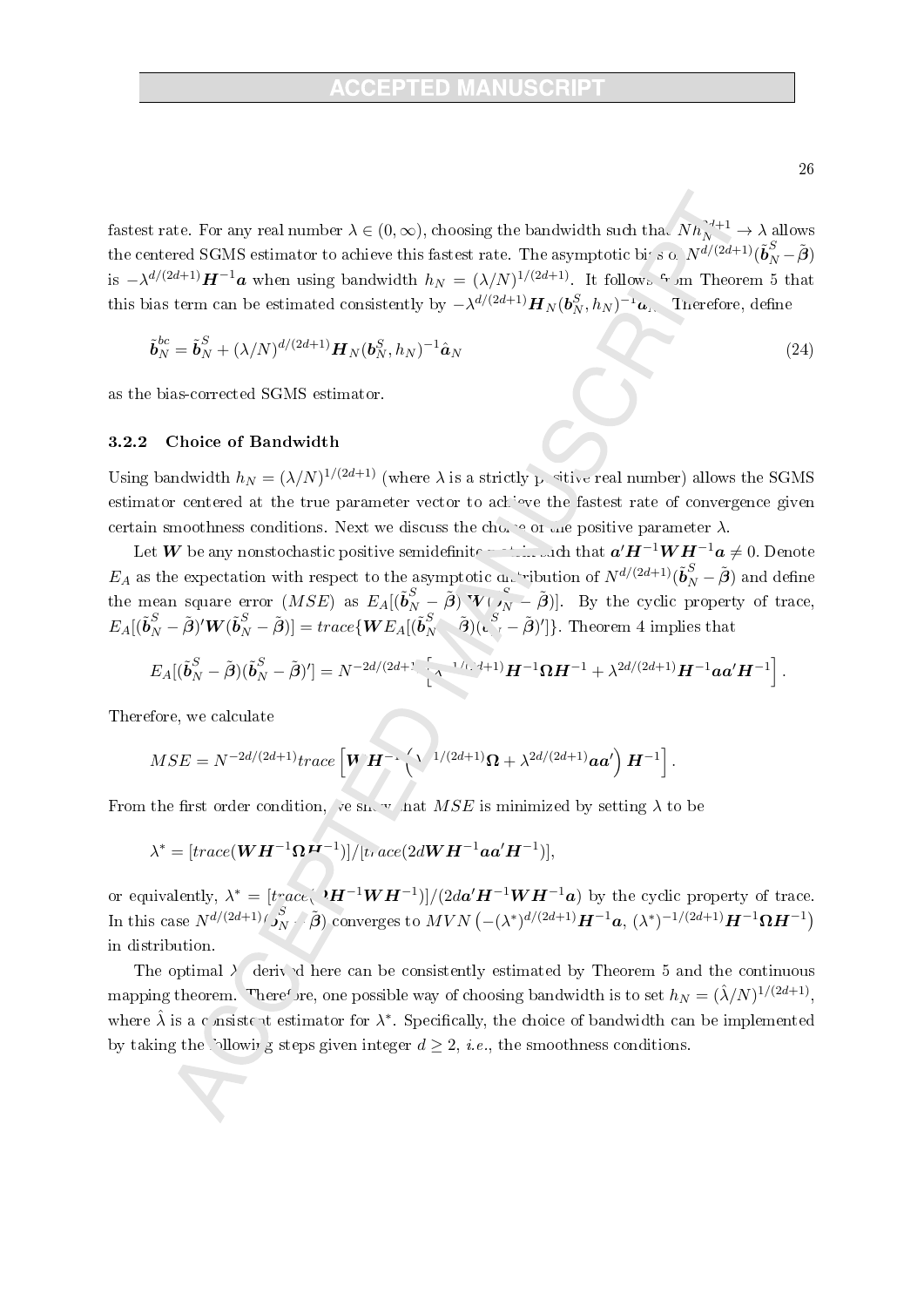Step 1. Choose a bandwidth  $h_N \propto N^{-1/(2d+1)}$  and another bandwidth  $\lambda_N^* \propto N^{-\delta/(2d+1)}$  for  $\delta \in (0,1)$ .

Step 2. Compute the SGMS estimator  $b_N^S$  using  $h_N$ . Use  $b_N^S$  and  $h_N^*$  to compute vector  $\hat{a}_N$  and use  $\bm{b}_N^S$  and  $h_N$  to compute matrices  $\hat{\bm{\Omega}}_N$  and  $\bm{H}_N(\bm{b}_N^S,h_N)$  as Theorem 5 suggests.

Step 3. Estimate  $\lambda^*$  by

$$
\hat{\lambda}_N = \frac{\text{trace}\left[\hat{\mathbf{\Omega}}_N \mathbf{H}_N (\mathbf{b}_N^S, h_N)^{-1} \mathbf{W} \mathbf{H}_N (\mathbf{b}_N^S, h_N)^{-1}\right]}{\left[2d\hat{\mathbf{a}}_N' \mathbf{H}_N (\mathbf{b}_N^S, h_N)^{-1} \mathbf{W} \mathbf{H}_N (\mathbf{b}_N^S, h_N)^{-1} \hat{\mathbf{a}}_N\right]}.
$$
\n(25)

Step 4. Calculate the estimated bandwidth  $h_N^e = (\hat{\lambda}_N/N)^{1/(2-\tau_1)}$ .

Step 5. Compute the SGMS estimator using the estimated bandwidth  $h_N^e$ .

Note that the approach described by steps 1-5 is analogous to the plug-in method of kernel density estimation. As usual in the application of  $t \rightarrow p\mu$ ,  $\mu$  method, the choice of the initial bandwidth  $h_N$  and parameter  $\delta$  would require some exploration, because the estimated bandwidth  $h_N^e$  may be sensitive to that choice. In our Monte Carlo experiments in the next section, the bandwidth has been initialized by setting  $h_N = \lambda^{-1/5}$  and  $\delta = 0.1$ .

#### 3.2.3 Small-Sample Correction

We describe a method, proposed by Horowitz  $(1992)$ , to remove part of the finite sample bias of  $\hat{a}_N$ . A Taylor series expansion of  $\hat{a}_N - a$  around  $\hat{\beta}$  yields

$$
\hat{\boldsymbol{a}}_N - \boldsymbol{a} = \left[ (h_N^*)^{-d} \boldsymbol{t}_N (\boldsymbol{\beta}, h_N^*) - \boldsymbol{a} \right] + (h_N)^{-d} \boldsymbol{H}_N (\boldsymbol{b}_N^*, h_N^*) (\tilde{\boldsymbol{b}}_N^S - \tilde{\boldsymbol{\beta}}) \tag{26}
$$

with probability approaching one as  $N$  goes to infinity, where  $b_N^*$  is a vector between  $b_N^S$  and  $\beta$ . The right-hand side of (26) shows that the finite sample bias of  $\hat{a}_N$  has two components. The first component,  $(h_N^*)^{-d}t_N(\bm{\beta},h_N^*)-\bm{a},$  has a non-zero mean due to the use of a non-zero bandwidth  $h_N^*$ to estimate **a**. The second component,  $(h_N^*)^{-d}H_N(b_N^*,h_N^*)(\tilde{b}_N^S-\tilde{\boldsymbol{\beta}}),$  has a non-zero mean due to the use of an estimate of the true parameter vector  $\beta$  in estimating  $\alpha$ .

The bias correction method described here is aimed at removing the second component of bias by order  $N^{-(1-\delta)d/(2d_+)}$ . Note that the second component of the right-hand side of (26) can be written as

$$
(h_N^*)^{-d} \boldsymbol{F}_{N}(\boldsymbol{b}_N^*, h_N^*) (\tilde{\boldsymbol{b}}_N^S - \tilde{\boldsymbol{\beta}}) = \left[ N h_N (h_N^*)^{2d} \right]^{-1/2} \boldsymbol{H}_N(\boldsymbol{b}_N^*, h_N^*) (N h_N)^{1/2} (\tilde{\boldsymbol{b}}_N^S - \tilde{\boldsymbol{\beta}}).
$$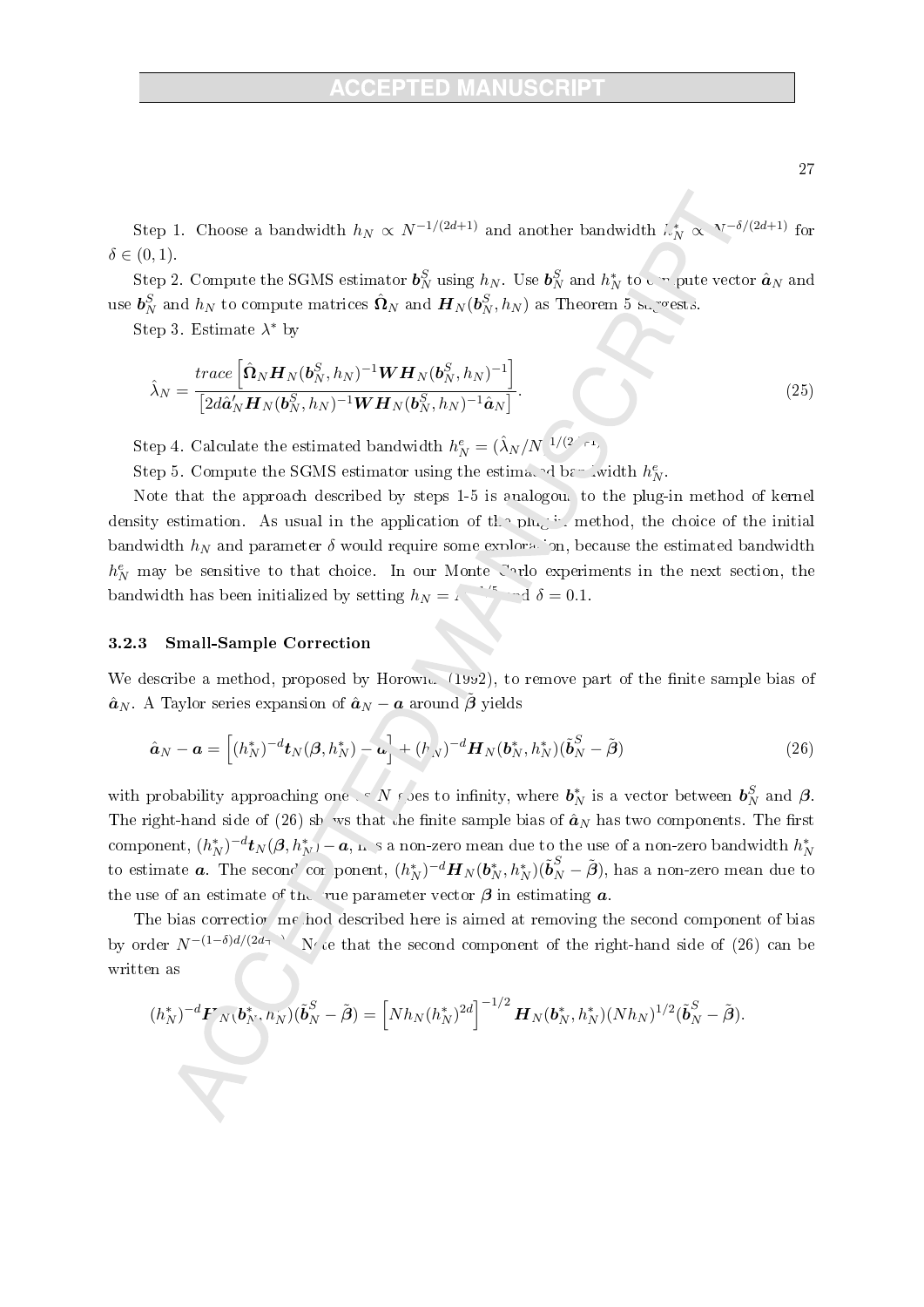The probability limit of  $\bm{H}_N(\bm{b}_N^*,h_N^*)$  is  $\bm{H}$  by Lemmas 7-8 in Supplementary Material,  $\lnot$  d  $(Nh_N)^{1/2}(\tilde{\bm{b}}_N^S \tilde{\bm{\beta}}$ ) converges in distribution to  $MVN(-\lambda^{1/2}\bm{H}^{-1}\bm{a},\,\bm{H}^{-1}\bm{\Omega}\bm{H}^{-1})$  by Theore n 4. Therefore,

$$
\left[ N h_N (h_N^*)^{2d} \right]^{1/2} (h_N^*)^{-d} \boldsymbol{H}_N(\boldsymbol{b}_N^*,h_N^*) (\tilde{\boldsymbol{b}}_N^S - \tilde{\boldsymbol{\beta}})
$$

converges in distribution to  $MVN(-\lambda^{1/2}\boldsymbol{a},\boldsymbol{\Omega})$ .

Based on the above analysis, we treat  $\hat{\bm{a}}_N$  as an estimator of  $\{1 - [Nh_N(n^*_N)^{2d}]^{-1/2}\lambda^{1/2}\}$ a rather than that of  $\boldsymbol{a}$ . Thus, the bias-corrected estimator of vector  $\boldsymbol{a}$  is

$$
\hat{\boldsymbol{a}}_N^c = \hat{\boldsymbol{a}}_N / \left\{ 1 - \left[ \lambda^{-1} N h_N (h_N^*)^{2d} \right]^{-1/2} \right\},\tag{27}
$$

which is applied as the estimator of  $\boldsymbol{a}$  in our Monte Car<sup>1</sup> experiments.

### 4 Monte Carlo Experiments

In this section, we use Monte Carlo simulation results to study finite-sample properties of the GMS estimator  $b_N$  and the SGMS estimator  $b_N^S$ . We consider six data generating processes (DGPs). In each DGP, individual n's utility from alternative  $i, u_{nj}$ , is specified as

$$
u_{nj} = z_{nj,1}\gamma_1 + z_{nj,2}\gamma_{n2} + \alpha_j + \varepsilon_{nj} \text{ for } n = 1, 2, ..., N \text{ and } j = 1, 2, 3, 4. \tag{28}
$$

Each DGP is used to simulate two sets of 1000 random samples of N individuals, where  $N = 500$ in the first set and 1000 in the second set.

In all DGPs, the intercept ve  $\text{for } \mathfrak{g} \equiv (\alpha_1, \alpha_2, \alpha_3, \alpha_4)' = (0, 0.25, 0.5, 0.75)'$ . The first preference parameter  $\gamma_1$  is a deterministic coefficient and takes the value of one for all individuals:  $\gamma_1 = 1$ . In DGPs 1-4, the second preference parameter  $\gamma_{n2}$  is also a deterministic coefficient and takes the value of one for all individual  $\gamma_{n2} = \gamma_2 = 1$  for all n. In DGPs 5-6, however,  $\gamma_{n2}$  is a random coefficient that varies across individuals, and each individual's coefficient value is a random draw from distribution  $N(1, 1)$ :  $\gamma_{n2} = \gamma_2 + \eta_n$ , where  $\gamma_2 = 1$  and  $\eta_n$  is distributed as  $N(0, 1)$ .<sup>26</sup> Each DGP specifies its own <sup>distribution</sup> of error terms  $\varepsilon_{nj}$ : we provide more details below.<sup>27</sup>

 $^{26}$ In random coeffi ients nodels, we are often interested in discovering a certain central tendency of the random preference coeff ient, su h as its mean or its median. The mixed logit estimator will consistently estimate  $E(\gamma_{n2})$  under correct parametric specifications and the proposed semiparametric estimators can consistently estimate median( $\gamma_{r}$ ) under Assumptions 1-4. For the simplicity of demonstration, we choose  $\gamma_{n2} \sim N(1, 1)$  such that

 $E(\gamma_{n2}) = media \iota(\gamma_{n2}) = 1.$ <br><sup>27</sup>In all DGPs, we genuate  $\varepsilon_{nj}$  with variance equal to  $\pi^2/6$ , subject to rounding errors.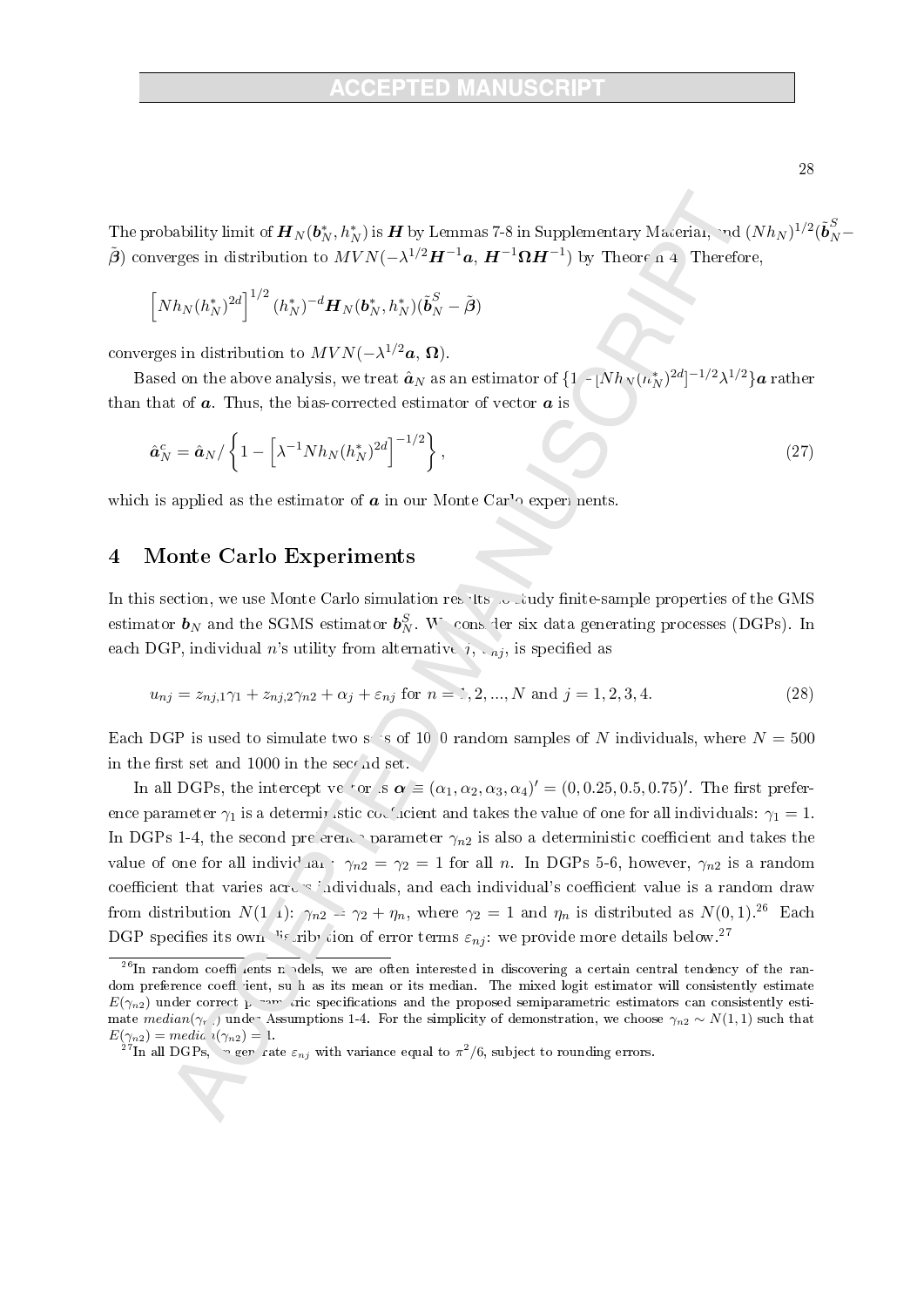29

The econometrician observes a utility-based ranking  $r_n$  of  $J = 4$  alternatives in J, as well as attributes  $z_{nj,1}$  and  $z_{nj,2}$  for  $j=1,...,4$  and  $n=1,...,N$ .<sup>28</sup> As usual, the depth of observed rankings influences the finite sample precision of an estimator; and in the context of our semparametric estimators, it also influences the degree of flexibility that semiparametric  $\mu$ , dels offer. Recall that when the complete rankings  $(M = J - 1 = 3)$  are observed and flere is at least one variable satisfying Assumption 3 such as  $z_{nj,1}$  and  $z_{nj,2}$  in our DGPs, the semitarily arametric model nests all popular parametric models as special cases; when only partial ankings ( $M < 3$ ) are available, this is not the case because the semiparametric model cannot commodate alternative-specific heteroekedasticity and flexible correlation patterns. We will therefore explore the finite sample behavior of the estimators at three depth levels:  $M = 1$  when  $\sim N$  the best alternative is observed,  $M = 2$  when the best and second alternatives are observed, and  $M = 3$  when the complete ranking is observed. In all DGPs, observed attribute  $z_{nj,1}$  is a random draw from  $N(0, 2)$  and  $z_{nj,2}$  is generated as a ratio of two different uniform draws: specifically,  $z_{nj,2} \equiv q_{nj}/w_n$  where  $q_{nj}$  is drawn from  $U(0,3)$  and  $w_n$  is drawn from  $U(\frac{1}{5},5)$ .<sup>29</sup> Note that  $z_{n,j,1}$  and  $q_{nj}$  vary across both individuals and alternatives, whereas  $w_n$  varies only across individual. All three distributions that generate the observed attributes are independent of one another  $a_i a_i i.d.$  across the subscripted dimension(s).

For comparison with our GMS and SGMS estimates, we also compute maximum likelihood estimates using three popular parametric models summarized in Section 2.3, namely rank-ordered logit (ROL), rank-ordered probit (ROP), and mixed ROL (MROL). We do not estimate the nested ROL model, primarily because our analysis already includes the ROP model which is a more flexible parametric method to incorporate correlated errors. In case of ROP and MROL, we opt to place no constraint on the variance-covariance  $p_{\alpha}$  and the underlying multivariate normal densities.<sup>30</sup> This allows us to compare our semiparametric methods with both restrictive  $(ROL)$  and very flexible  $(ROP and MROL) parametric *net*<sub>L</sub>  $ds$ .$ 

In all estimation runs, we set  $\alpha_1 = 0$  for location normalization. Following the notation in

<sup>&</sup>lt;sup>30</sup>Our ROP specification requires estimating five utility index parameters ( $\gamma_1$ ,  $\gamma_2$ ,  $\alpha_2$ ,  $\alpha_3$  and  $\alpha_4$ ) and five identified variance-covariance parameters of pairwise error differences. Our MROL specification assumes that both slope coefficients are random and bivariate normal: we estimate two mean coefficients  $(\gamma_1$  and  $\gamma_2)$ , three variance-covariance parameters of their bivariation normal density, and three alternative-specific intercepts ( $\alpha_2$ ,  $\alpha_3$  and  $\alpha_4$ ). The ROP (MROL) model has been estimated in Stata using command -asroprobit- (-mixlogit-); the likelihood function has been simulated v taking 200 pseudo-random draws from Hammersley (Halton) sequences.



 $28$ Here we use a relatively small choice set mainly because the probit and the mixed logit specifications yield objective functions that require multivariate integration, and consequently a considerable amount of computation time. The computation time  $\sigma$  the GMS and SGMS estimators per se is affordable even if the choice set is very large, e.g.,  $J = 100$  in Yan (2013).

 $^{29}{\rm This}$  pair of uniform  ${\rm d}$  stributions ensures that the second observed attribute has approximately the same variance as the first attribute, *i.e.*,  $\sqrt{q_{nj}}(w_n) = 1.9882 \approx 2$ .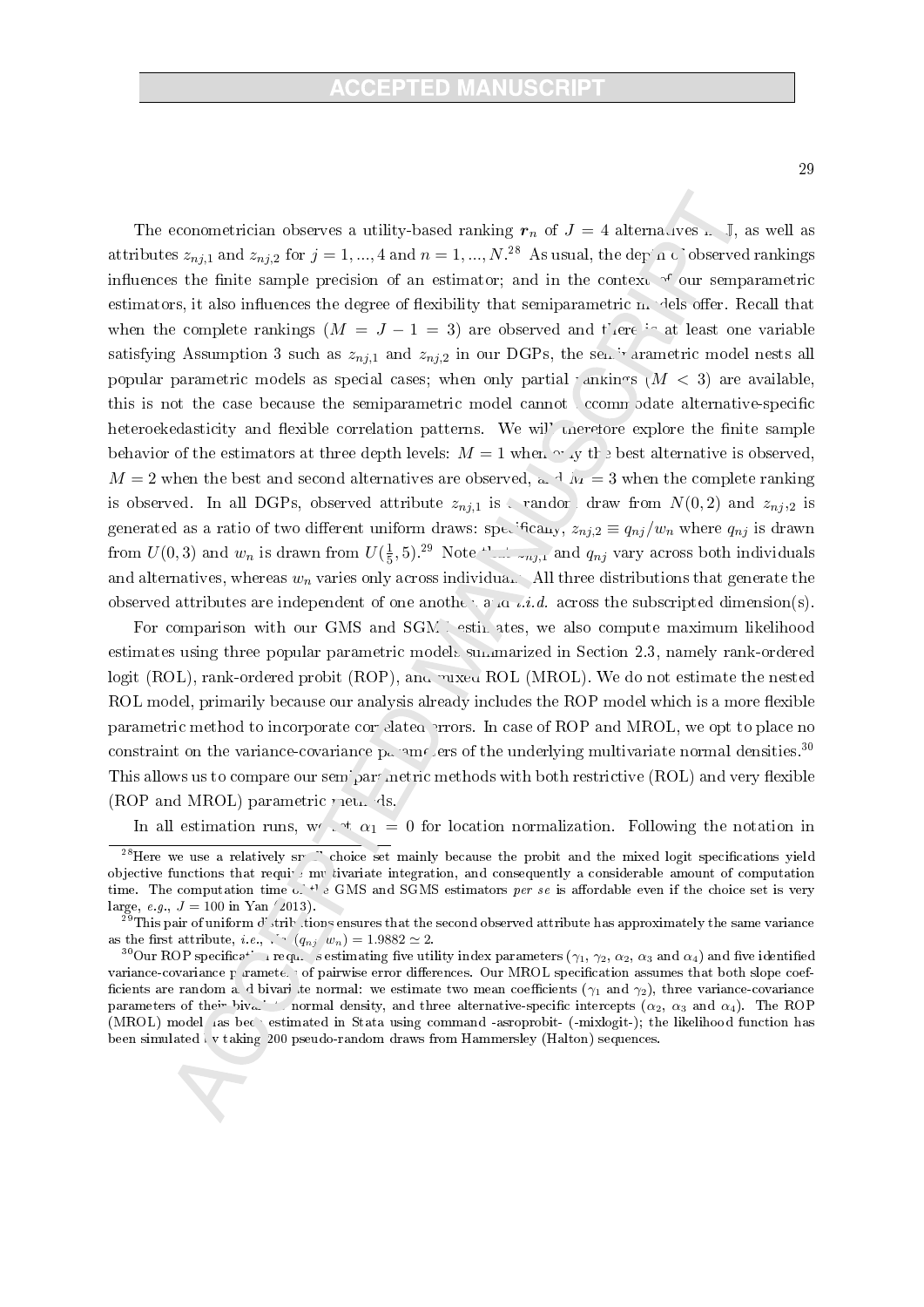section 2, let  $\beta_1 \equiv \gamma_1$  and  $\tilde{\boldsymbol{\beta}} \equiv (\gamma_2, \alpha_2, \alpha_3, \alpha_4)'$ . Our discussion focuses on scaled parameter vector,  $\tilde{\beta}/\beta_1$ , which is identified in both parametric and semiparametric models. In the discrete choice analysis of individual preferences, the main parameter of interest often ta.  $\sim$  the form of a ratio between coefficients on non-price and price attributes; this type of ratio  $\ldots$  known as, *inter alia*, equivalent prices (Hausman and Ruud, 1987), implicit prices (Calfee  $\ell$  al., 2001), and willingnessto-pay (Small *et al.*, 2005). In parametric models, we normalize the sc<sup>1</sup> of the error terms in the usual manner to estimate  $(\beta_1, \tilde{\beta}')'$ , and then use the results to derive estimated counterparts to  $\tilde{\beta}/\beta_1$ . In semiparametric models, we normalize  $|\beta_1|=1$  and estimate  $\tilde{\beta}$  together with the sign of  $\beta_1$ , and then compute the estimate of the ratio of interest  $\tilde{\boldsymbol{\beta}}/$  ign( $\beta_1$ ).<sup>31</sup>

Since the GMS estimator entails maximizing a sum of  $s \sim f$  functions, we use a global search method to compute the GMS estimates: specifically the  $dn$  rential evolution algorithm of Storn and Price (1997), which was also Fox's (2007) preferred method for computing his multinomial MS estimates. As to the SGMS estimator, we assume  $d = \gamma$  (w<sub>mch</sub> is the minimum requirement on smoothness conditions for its asymptotic normality)  $\ldots$  implement a particular version which uses the standard normal distribution function as the smoot. function  $K(\cdot)$ .<sup>32</sup> The resulting objective function is differentiable, and can be maximized by starting any of usual gradient-based algorithms from a set of initial search points. The bandwidth has been initialized by setting  $h_N = N^{-1/5}$  and  $\delta = 0.1$ , and optimized subsequently by applying the five steps described in Section 3.2.2 using an identity matrix as the weight matrix  $W$ .

Table 1 summarizes the true distribution of the error terms in each DGP and whether particular methods can estimate  $\beta/\beta_1$  consister ly. The summary presents a strong case for the importance of considering semiparametric methods for rank-ordered choice data: the GMS/SGMS estimator using complete rankings is the only method that remains consistent throughout all DGPs. The  $GMS/SGMS$  estimator using partial rankings is consistent when the error terms are homoskedastic (DGPs 1-2) or heteroskedastic  $\alpha$  ross individuals (DGP 3), but becomes inconsistent in the presence of alternative-specific heteroskedasticity (DGP 4) and/or random coefficients (DGPs 5-6). As usual, a parametric method is  $\epsilon$  onsistent only when the DGP happens to coincide with the postulated parametric model itself or its recial cases.

Tables 2 through 7 report the bias and root mean square error (RMSE) of each method (in Table 1) using 1,000 samples on  $\overline{z}$  N simulated from DGPs 1 through 6. The last column of each table



<sup>&</sup>lt;sup>31</sup>The estimator of the sign of  $\beta_1$  will converge at a much faster rate than the estimators for other parameters such that there is no need to analyze the finite-sample property of the sign estimator.

 $32$  We follow all the implementation suggestions in Section 3.2 in computing the SGMS estimator, by conducting bias-correction, using the plug-in method to choose the bandwidth, and making a small sample correction.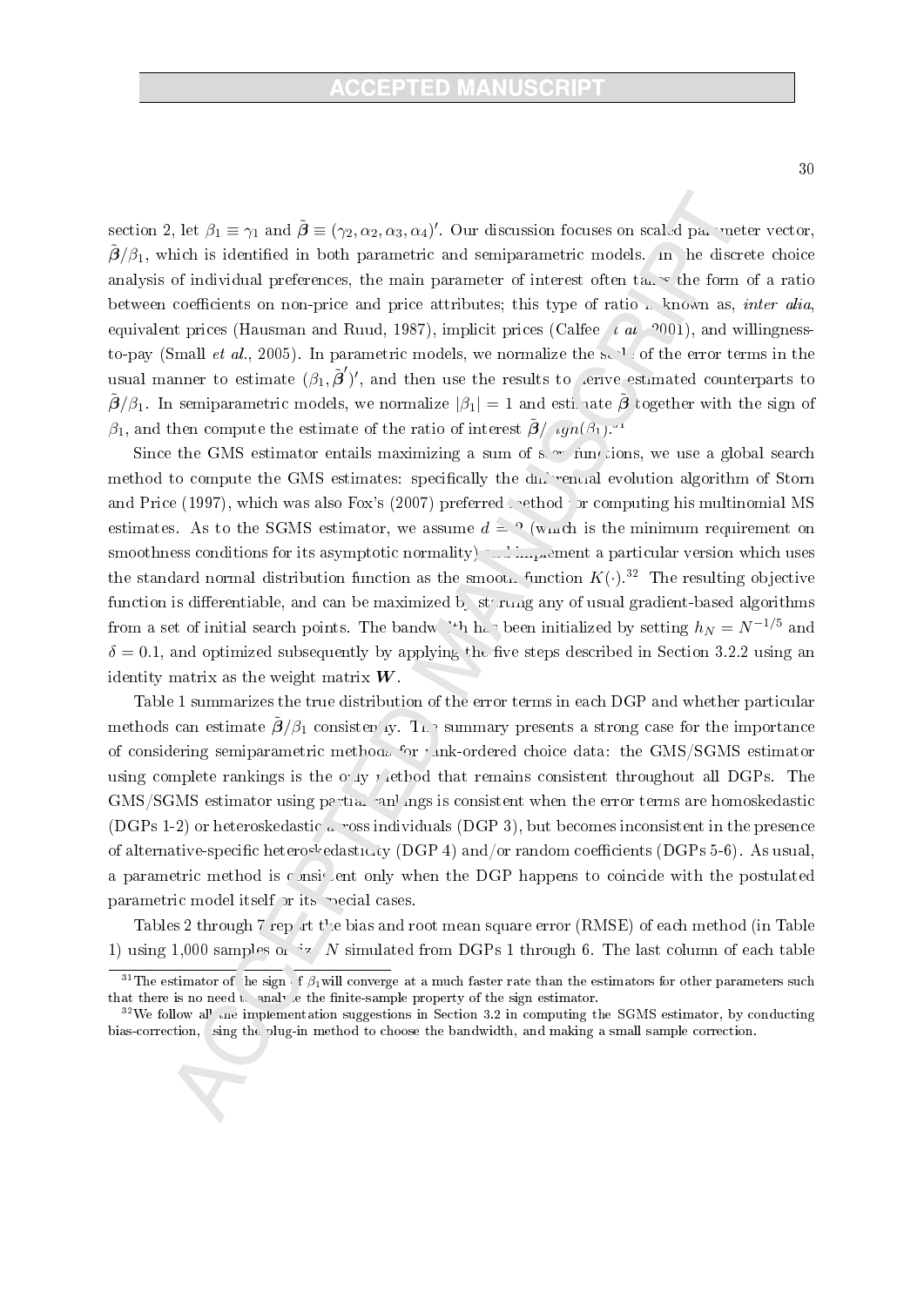reports the empirical coverage probability  $(CP)$  of the asymptotic 95% configurate interval of the SGMS estimator. While all reported estimation results are for scaled parameters,  $\tilde{\beta}/\beta_1$ , henceforth we will not stress division by  $\beta_1 \equiv \gamma_1$  explicitly for the simplicity of notation  $\gamma$  and discussion.

We first focus on the slope coefficient  $\gamma_2$ , the results for which vary more widely across DGPs and estimators. The GMS estimator using complete rankings  $(i.e., N = \mathcal{N})$  is consistent under all six DGPs, and displays a small finite sample bias, which is less than  $\sqrt[3]{\theta}$  of the coefficient's true value in DGPs 1 and 2, and  $1\%$  in DGPs 3 through 6. In addition, the estimator's RMSE declines noticeably in all DGPs as the sample size grows from  $N = 500$  of  $N = 1000$ , suggesting that its finite sample distribution becomes tighter around the coefficient strue value. The potential benefit of using complete rankings in semiparametric estimation appears considerable. The GMS estimator using partial rankings  $(M = 1 \text{ or } M = 2)$  is consistent under  $\Gamma$ Gr s 1,2 and 3 but not under DGPs 4, 5 and 6. While the partial rankings estimator still displays as mall bias under DGPs 1, 2 and 3. it can be subject to a bias that is about 22% (at  $M = 1$ ) or  $8\gamma_0$  (at  $M = 2$ ) in DGP 4, and 14% (at  $M = 1$ ) or 5% (at  $M = 2$ ) in DGP 6; the complete rankings estimator's  $(M = 3)$  bias is practically zero in both DGPs. Comparisons of the SGMS estimator across alternative depth levels and sample sizes lead to similar conclusions, though each  $SG$ . IS estimator tends to display a larger bias and a smaller RMSE than its GMS counterpart,  $t'$  expected trade-offs from using a smoothing kernel to construct a surrogate objective function. For  $\Gamma$ G<sub>1</sub> s 1, 2, and 5, at least one parametric method allows consistent maximum likelihood estimation. The results suggest that the efficiency gains (as measured by the reduction in RMSE) that a consistent SGMS estimator offers over a consistent GMS estimator are comparable to w'at a consistent parametric estimator offers over the SGMS estimator itself.

The results for  $\gamma_2$  in DGPs 3, 4, and 6 present particularly interesting examples of the benefit from using our semiparametric methods. Under each of these DGPs, none of the popular parametric methods is consistent but arguably at least one of the parametric methods postulates an approximately correct model. We observe, nevertheless, that even an approximately correct parametric method may display a sizable bias. In DGP 3, for instance, ROP is a correct specification apart from its failure to capture interpersonal heteroskedasticity; yet, the ROP estimator's bias ranges from 37% to 45% of  $f_{\text{def}}$  true  $f_{\text{parameter}}$  value. In DGP 4 and DGP 6, there is alternative-specific heteroskedasticity induced via a normal error component which multiplies the second attribute  $z_{ni,2}$ ; MROL can readily absort this component into the normal random coefficient on  $z_{nj,2}$ , and is therefore a correct special action apart from its inclusion of a redundant extreme value error component. While the MF OL est mator's bias is indeed small when only the best alternative indicator is used in estimation  $(M - 1)$ , he bias becomes amplified as deeper ranking information is used and exceeds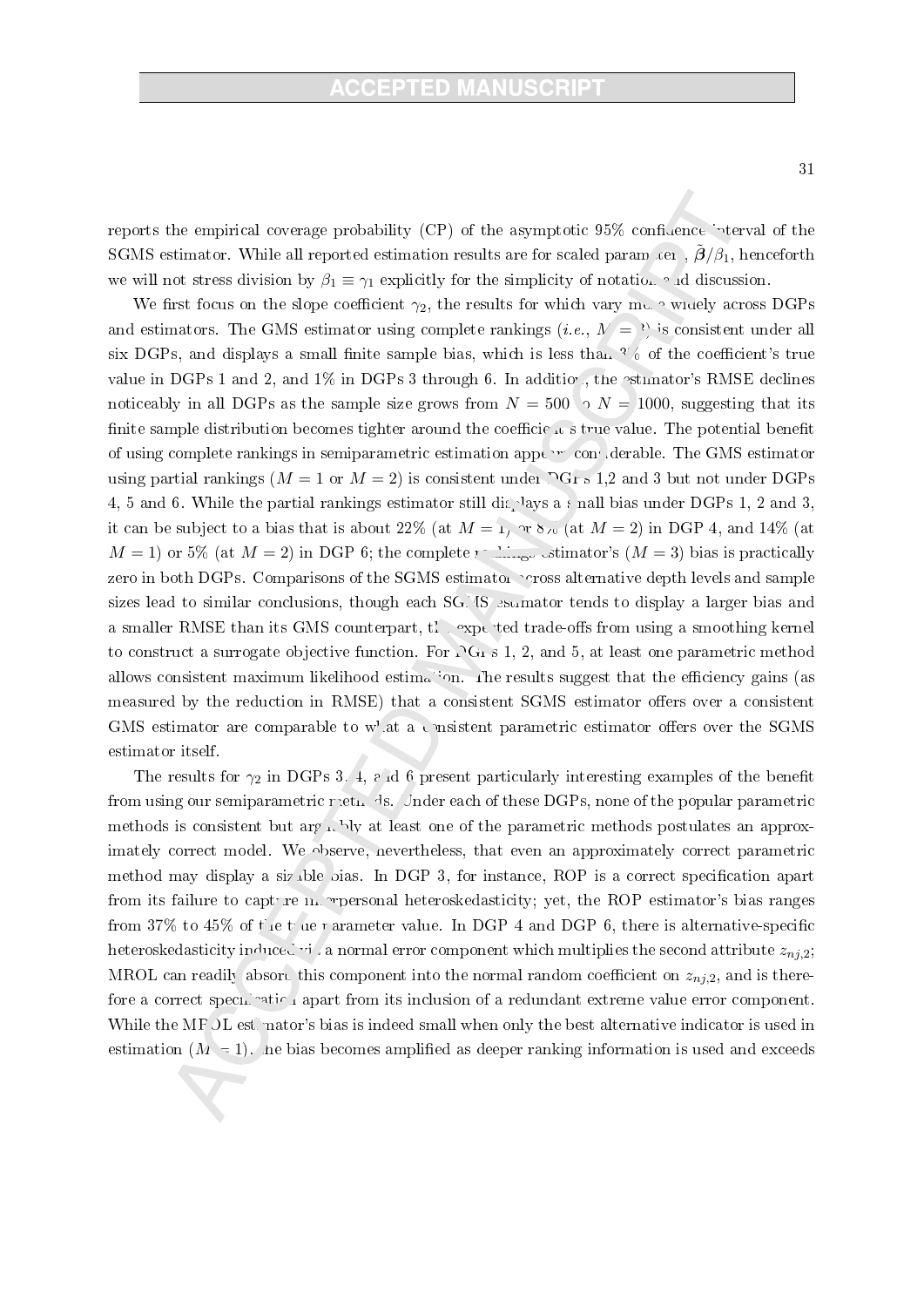13% with the use of complete rankings  $(M = 3)$ .

While the results pertaining to the strong consistency of the GMS and  $SCM<sub>s</sub>$  estimators appear reassuring, the results pertaining to the asymptotic normal distribution  $\alpha^*$  the SGMS estimator sound a cautionary note. The asymptotic 95% confidence intervals for  $\gamma_2$  have empirical coverage probabilities ranging from 88% to 91% when  $N = 500$ , and 89% to 92% when  $N = 1000$ , even when one confines attention to those SGMS estimators that are cons.  $\pm$  nt under a given DGP.<sup>33</sup> It appears that for the asymptotic approximation to work well, one must consider larger sample sizes than what we have examined. For the SMS estimator of  $\iota$  nomial choice models, Horowitz (1992) finds an even larger amount of distortion in samples  $\Lambda N = 500$ , which does not improve considerably in larger samples of  $N = 1000$ , though making  $\frac{1}{2}$  ad-to-head comparisons with our results is difficult given the use of different DGPs. His subsequent work (Horowitz, 2002) provides a bootstrapping procedure that removes the empirical distortional almost entirely. Our conjecture is that the use of bootstrapping will bring about similarly satisfactory improvement in the present context too. In our view, verification of this conjecture may be best addressed in a dedicated study, for both theoretical and computational reasons.  $\cup$  the theoretical side, one should formally extend Horowitz's (2002) bootstrapping method for the SMS estimator to the SGMS estimator, and verify the validity of the resulting method. On the computational side, we note that obtaining the current set of simulation results for the case of  $N = 1000$  and  $M = 3$  under one DGP took an average of 10 hours on a powerful workstation; obtaining reliable bootstrapping results involves repeating this type of computing task over several hundred times per each triple of  $N$ ,  $M$  and DGP.<sup>34</sup> Exploring the performance of bootstrapping across alternative DGPs, sample size configurations and preference depths is likely to require several months of computer time, even when one exploits parallel computing.

For the alternative-specific intercepts ( $\alpha_2$ ,  $\alpha_3$ , and  $\alpha_3$ ), all parametric and semiparametric estimators display practically small biases, even under those DGPs where the estimators in question are inconsistent. We are not aware of any formal explanation for this general robustness, though it appears intuitively play ible that estimating the fixed part of every individual's utility (intercept vector  $\alpha$ ) is an easier task in comparison to estimating the marginal utility weight on an explanatory

<sup>&</sup>lt;sup>33</sup>As summarized in Table <sup>1</sup>, the SGMS estimators using partial rankings are not consistent under DGPs 4-6. In these cases, the coverage probabilities of the asymptotic 95% confidence intervals are not informative about how well asymptotic properties nave played out. While the coverage probabilities are sometimes widely off the mark under DGP 4 and DGP 6 when  $M < 3$ , those results are not alarming considering that the underlying estimators are inconsistent.

 $34$ We compute the SGMS estimates using Matlab 2018a for 64-bit Windows on a machine with a 3.6 GHz Intel Xeon CPU E3-1 '71 and a 16GB RAM.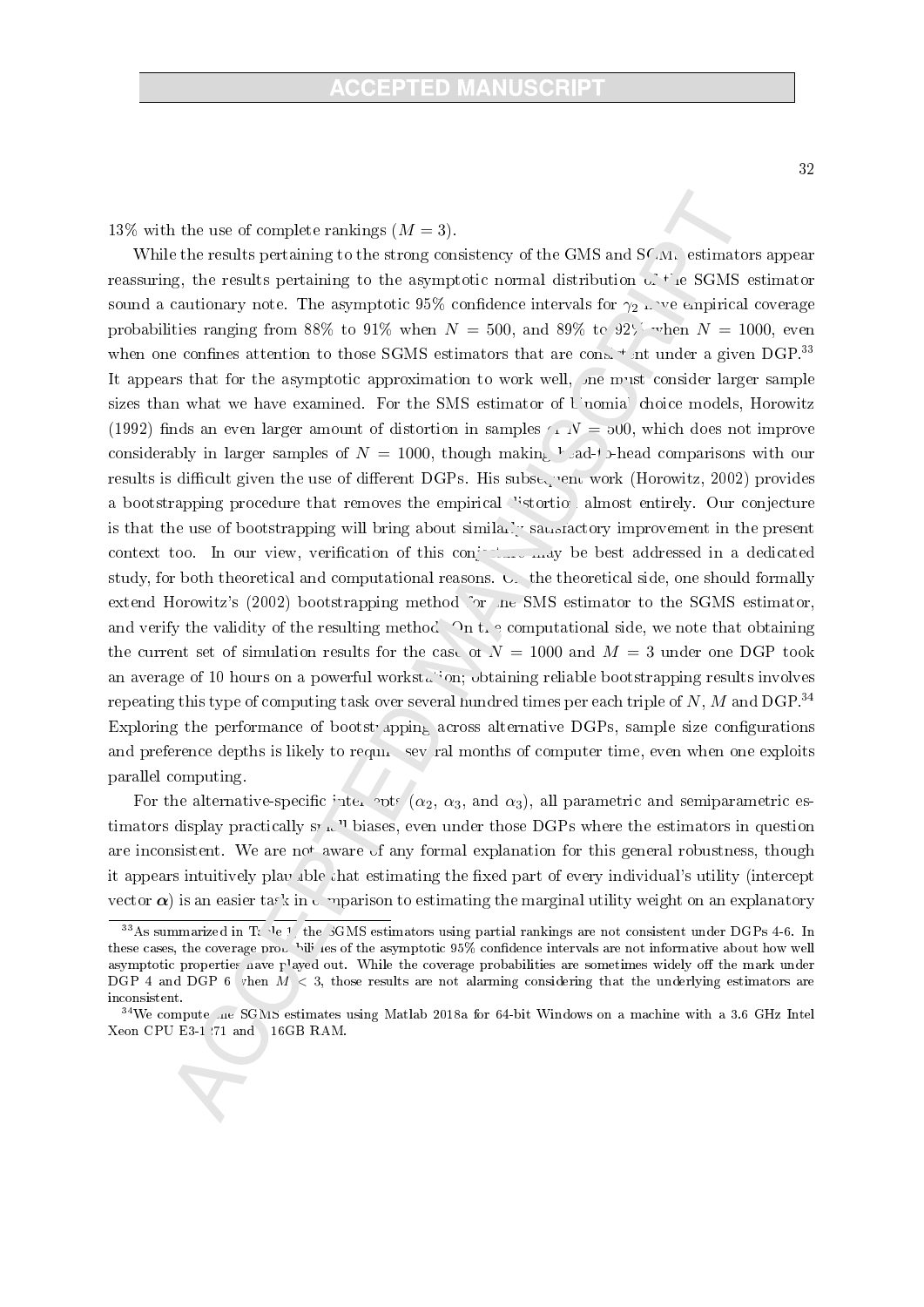variable that varies across alternatives and individuals ( $\gamma_2$  on  $z_{ni,2}$ ). The results also suggest that the asymptotic normal distribution of the SGMS estimator provides a better approximation to the finite sample distribution of the intercept estimator than that of the slope  $c_0$ .  $\mathfrak{F}$  cient estimator. For each intercept  $\alpha_j$  for  $j = 2, 3, 4$ , the empirical coverage probability of the condense interval often comes fairly close to the nominal 95% level.

The Monte Carlo experiments were primarily designed to study the properties of our semiparametric methods, but the results provide a fresh perspective on  $\Delta$  debate over the reliability of rank-ordered choice data. Based on the intuitively convincing premise that ranking is a more cognitively demanding task than making a choice, some research is contend that in case a parametric method produces different estimates depending on whether  $d^*$  on irst preferences  $(M = 1)$  and deeper rankings  $(2 \leq M \leq J - 1)$  are used, the econometrician should opt for  $M = 1$  since deeper ranking information may have been compromised by factors such as decision heuristics: see Chapman and Staelin (1982) and Ben-Akiva et al. (1992) for the innuential proponents of this view. The results in DGPs 3 through 6, however, caution against testing the reliability of data via comparisons of parametric estimates across alternative levels of M. S<sub>1</sub>,  $\sim$  inconsistent parametric estimators may not be equally biased at all levels of  $M$ , they may produce estimates that vary across  $M$  even when the reliability of data is beyond any doubt as  $\sim$  our simulated samples.

Recall that as Assumption  $3(a)$  in Section 2.2 states, for point identification of parameters, our semiparametric methods requires the presence of a continuous covariate with large support such as  $z_{nj,1}$  in the Monte Carlo DGPs. In comparison, parametric methods do not require such a covariate. When Assumption  $3(a)$  fail, there may be a set of parameter vectors that maximize the probability limit of the GMS objective  $\hat{\ }$  net on, instead of a unique parameter vector. Though a detailed theoretical analysis of such partial or set identification is beyond the scope of our paper, we have conducted another Monte Carlo study to develop more insight into the practical consequences of point identification failure, using variants of DGP 3 that replace  $z_{nj,1}$  and  $z_{nj,2}$  with bounded discrete covariates.<sup>35</sup> A summary of the results can be downloaded from the corresponding author's website.<sup>36</sup> We observe that the GMS estimates of the slope parameter  $\gamma_2$  vary over intervals that are narrow relative to the coefficient's true value as well as RMSEs in Table 4, but those of intercept  $\alpha_j$ s vary over much wider intervals. Considering the robustness of the parametric estimators of  $\alpha_j$ s noted earlier, it appears that the complementary use of parametric and semiparametric methods

<sup>&</sup>lt;sup>35</sup>We use DGP 3  $\mu$  illustration because it incorporates interpersonal heteroskedasticity (while DGPs 1-2 have homoskedastic errors) and the GMS estimator is consistent across all levels of rankings M under DGP 3 but not DGPs 4-6.

 $36$ https://sitegoogle.com/site/yanjin2011/research-2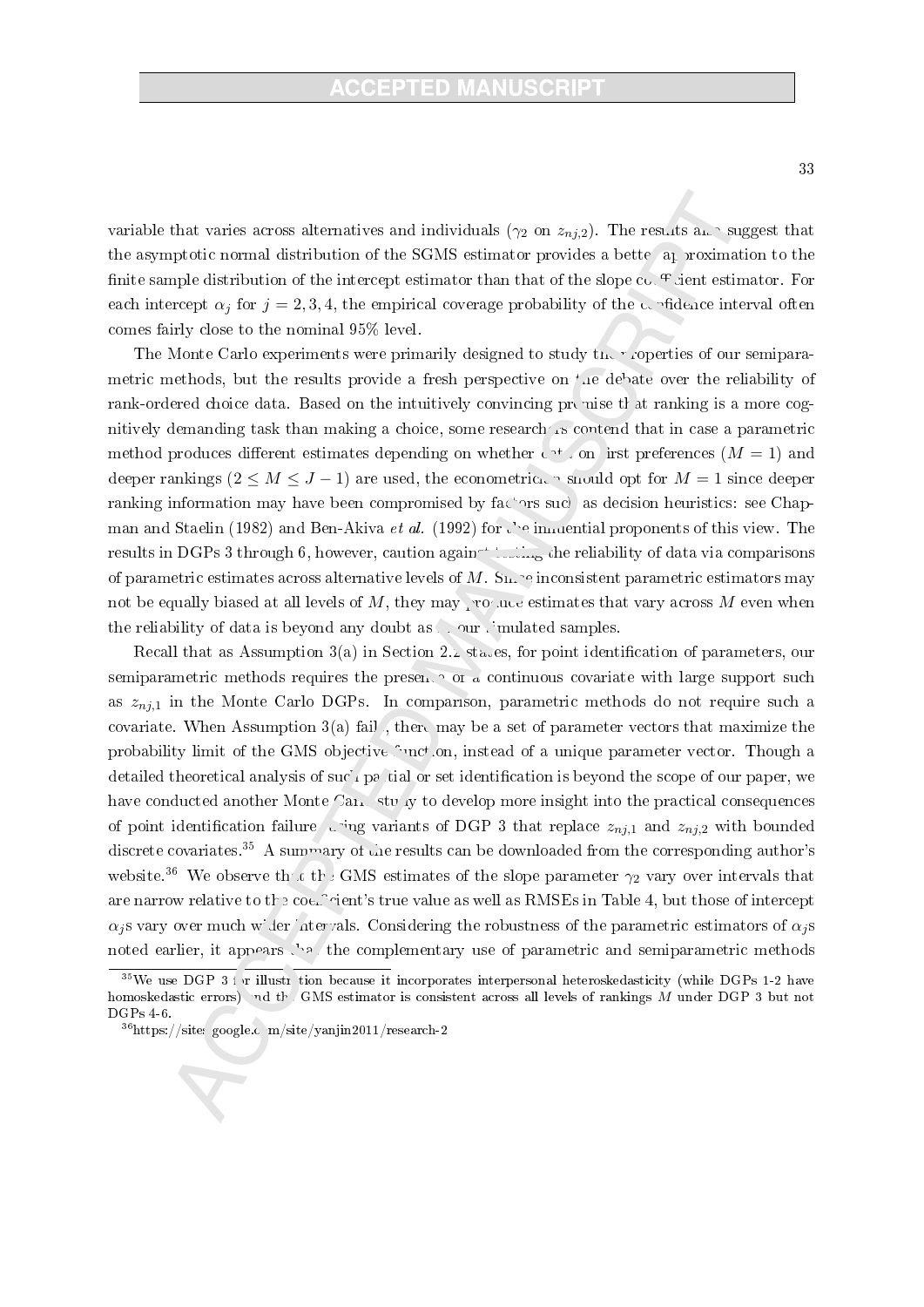could be a useful strategy when Assumption  $3(a)$  is violated. The results also point to another potential benefit of using complete rankings in semiparametric estimation, a intervals become tighter as the depth of ranking increases from  $M = 1$  through  $M = 3$ .

# 5 Conclusions

To collect more preference information from a given sample of  $\text{inc'}$  viduals, multinomial choice surveys can be readily modified to elicit rank-ordered choices. All parametric methods for multinomial choices have their rank-ordered choice counterparts that  $\exp[\lambda]$  the extra information to estimate the underlying random utility model more efficiently. But semiparametric methods for rank-ordered choices remain undeveloped, apart from the seminal work of  $\mathbf{L}$  using and Ruud (1987), which rules out interpersonal heteroskedasticity and is only applicable to continuous regressors. Building on Fox's (2007) maximum score (MS) estimator of semiparametric multinomial choice models, we develop the generalized maximum score (GMS) estimator of semiparametric rank-ordered choice models. We show that the GMS estimator allows for arbitrar<sub>y</sub> forms of interpersonal heteroskedasticity and consistent estimation of coefficients on all types of regressors, as long as there is one continuous regressor with large support that can be used normalize the scale of utility. Like other MS-type estimators, the GMS estimator has a slow convergence rate of  $N^{-1/3}$  and a non-standard asymptotic distribution. In the context of binomial choice models, Horowitz (1992) develops the smoothed MS estimator that addresses similar drawbacks of Manski's (1985) MS estimator in return for making stronger assumptions. Yan (2013) extends to results to Fox's (2007) MS estimator of multinomial choice models. Following this tradition, we propose the smoothed GMS (SGMS) estimator which achieves a faster convergence rate and has an asymptotic normal distribution.

Our study finds that rank-ordered choices provide an interesting data environment which can facilitate and benefit from the development of semiparametric methods. Most interestingly, our results show that using extra information from rank-ordered choices is not just a matter of efficiency gains, to the contrary of what  $p$  ran stric analyses might lead one to anticipate. For our semiparametric estimators, it is also a natter of consistency in the sense that using complete rankings instead of partial rankings allow the estimators to become robust to wider classes of stochastic specifications. More specifically, the  $M_{\nu}$  os imator using multinomial choices and the GMS estimator using partial rankings do n<sup>t</sup> allow for an error variance-covariance structure that varies across alternatives, meaning that they cannot consistently estimate flexible parametric models including nested logit, unrestricted  $\gamma$  obit, and mixed logit. By contrast, the GMS estimator using complete rankings (*i.e.*, fully rank-ordered choices) can accommodate error structures as such, fulfilling the usual expecta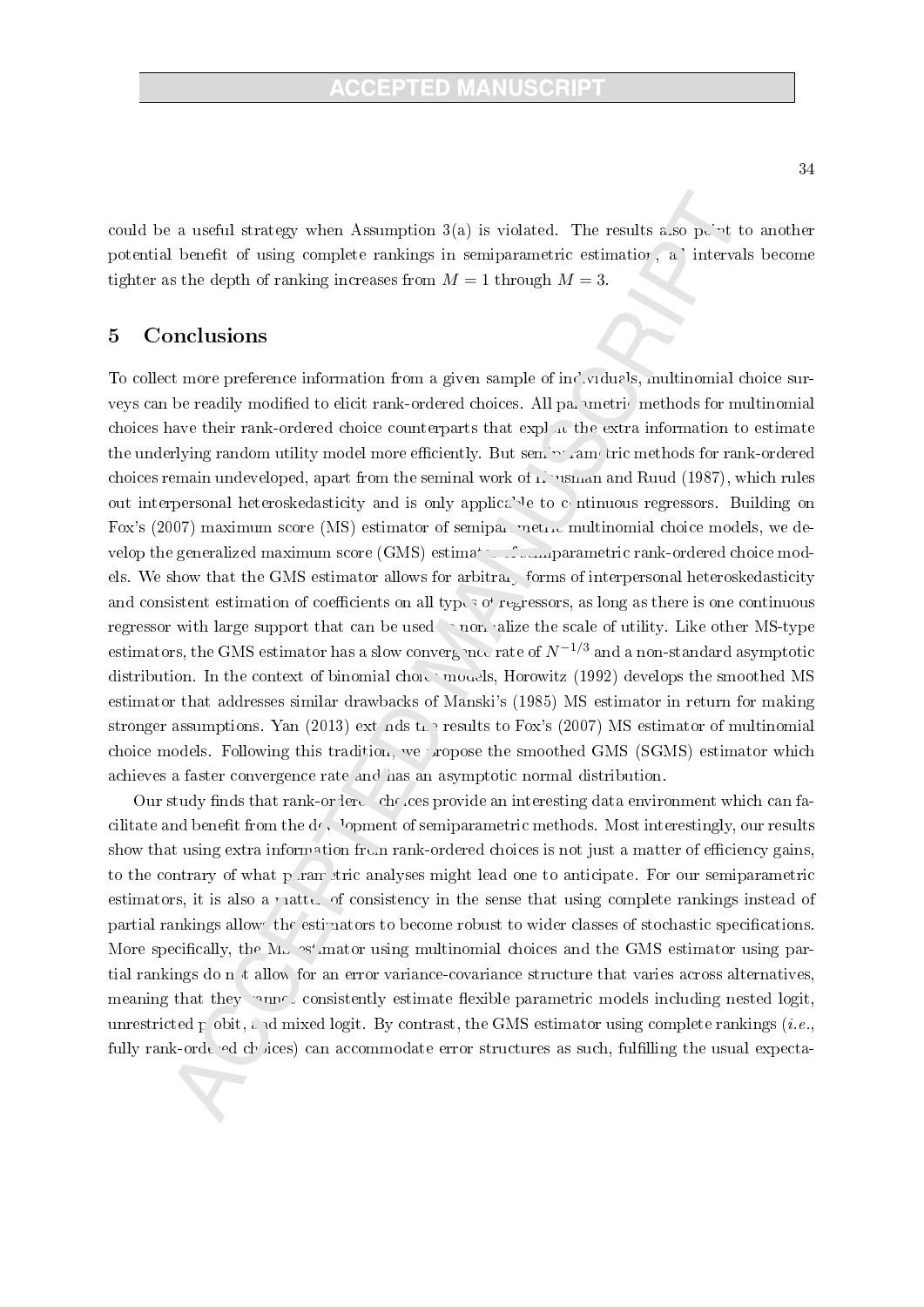tions that a semiparametric model should nest competing parametric models. The main intuition behind this contrast is that the use of complete rankings allows one to infer  $\lambda$  hich alternative is more preferred in every possible pair of alternatives in a choice set. The straig consistency of the GMS estimator (and hence that of the SGMS estimator) using fully rank-redered choices can be therefore shown under almost the same assumptions as the strong corsistency of the MS estimator using binomial choices, without invoking stronger assumptions needed  $\sim$  address more analytically complex cases of multinomial choices or partially rank-ordered choices.

Together with our Monte Carlo evidence on the bias of parametric methods under misspecification, this finding calls for a reconsideration of the convention  $\mu$  wisdom prevailing in the empirical literature. Since Chapman and Staelin (1982), several studies  $\mathbf{v}$  we contended that in case the estimates using complete rankings diverge from the estimates using information on the best alternative alone (or other types of partial rankings), one should have more jaith in the latter set of estimates and question the reliability of data on deeper preference rankings. But with our semiparametric methods, it is the former set of estimates that is consistent under a wider variety of true models. And with parametric methods, the discrepancy may  $ar<sub>l</sub>$  even when the reliability of data is beyond any doubt as in our simulated samples, because the amount of misspecification bias may vary (non-monotonically) in the depth of rankings red. While the premise that an individual finds it easier to tell her best alternative than, say third-  $\mathbf r$  murth-best alternative, is intuitively appealing, testing the validity of the conventional wisdom calls for the use of a semiparametric method which offers the same degree of robustness regardless of the depth of rankings used in estimation. In our view, the development of a method as such  $\overline{I}$  a promising avenue for future research.

# Acknowledgements

We thank the editor, associated editor, and anonymous reviewers for their constructive comments on our initial draft. We also thank Arie Beresteanu, Xu Cheng, Liran Einav, Jeremy Fox, Bryan Graham, Bruce Hansen, Han Hong, Arthur Lewbel, Taisuke Otsu, Joris Pinkse, Jack Porter, Xiaoxia Shi, and seminar participants at the 2015 Tsinghua Econometric Conference, Academia Sinica, Sun Yat-Sen University, the 12th International Symposium on Econometric Theory and Applications, the 2016 Asian and  $\overline{P}v$  opean Meetings of the Econometric Society, Newcastle University, the Chinese University of Ho. g Kong, the 2nd Guangzhou Econometrics Workshop, and National University of Singapore  $\epsilon$  or valuable comments and discussions. Jin Yan acknowledges funding support provided by the Hong Kong Research Grants Council General Research Fund 2014/2015 (Project  $No.14413214$ ) and six anonymous referee reports for the project proposal. All errors are ours.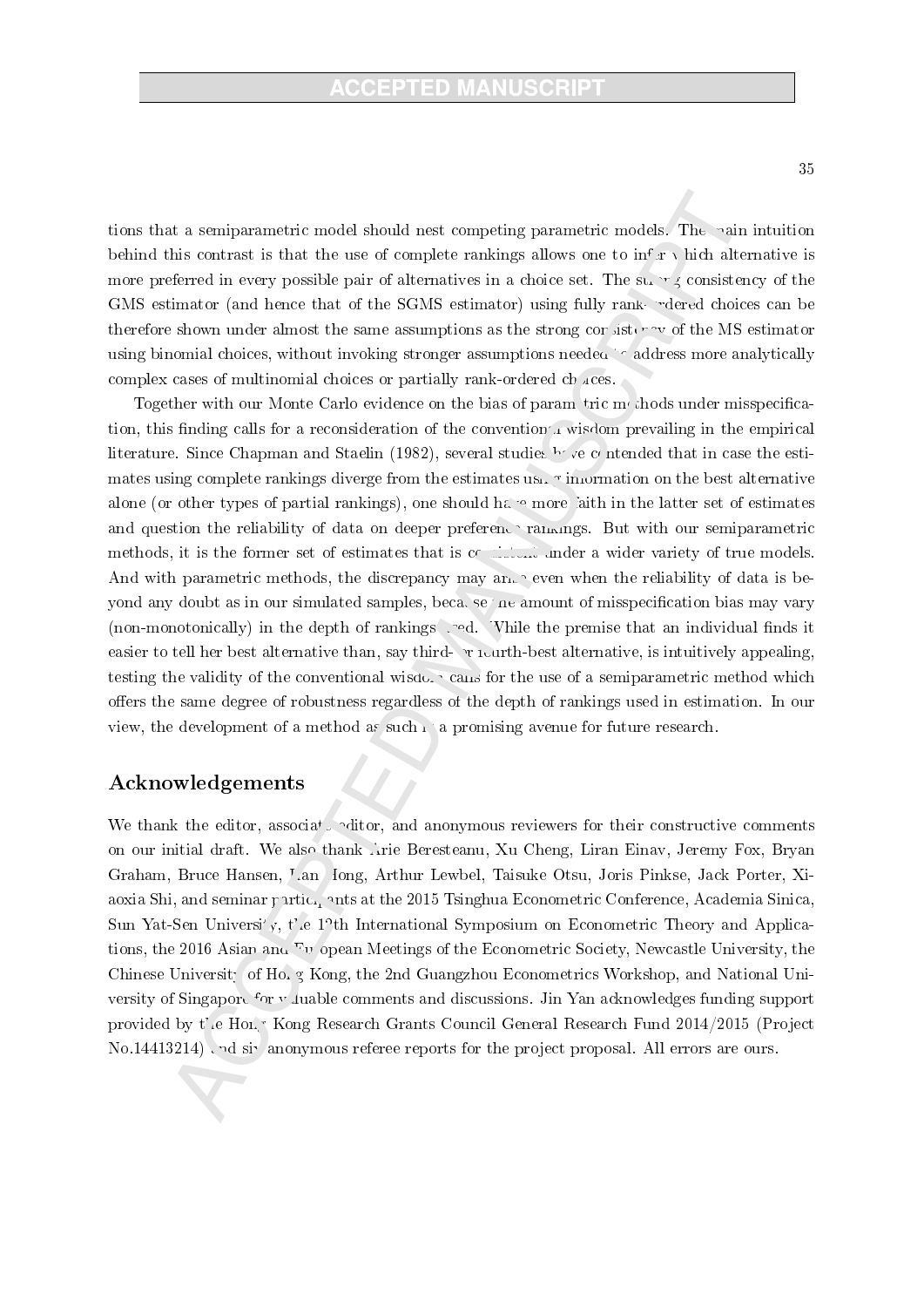# Appendices

We provide the proofs of Theorems 1-3 and those of relevant lemmas in Appendices A and B. Specifically, Appendix A provides the proof of identification (Theorem 1) and Appendix B includes the proofs of the strong consistency of the proposed estimators (Theorems 2-3 and Lemmas 1-3). The derivation of the asymptotic distribution of the SGMS estimator and the results for statistical inference (Theorems 4-5 and Lemmas 4-8) require a relatively long list of rechnical conditions; we present these conditions and associated proofs in Supplementary Material.

Throughout, we use acronyms, LIE, SLLN, and DCT, for  $I \sim v$  of  $I \sim$  rated Expectations, Strong Law of Large Numbers, and Dominated Convergence Theorem, respectively. Set  $\mathbb{Z}_+$  denotes the collection of positive integers. Symbol  $\|v\|$  denotes the  $L^2$  norm  $\mathscr{O}_\epsilon$  vector  $v$  and  $|v|$  denotes the vector of the absolute value of each element in v. Symbol  $O(1)$   $O_p(1)$  denotes a sequence that is bounded (bounded in probability) and symbol  $o(1)$  ( $o_p(1)$ ) and  $\cdots$  is a sequence that converges to zero (converges to zero in probability). For any summation index  $\cdot$  by an alternative (alternatives), we suppress the statement that the alternative (alternatives) is (are) in the choice set  $\mathbb{J}$ . For example,  $\sum_{j < k}$  means  $\sum_{j < k, j \in \mathbb{J}, k \in \mathbb{J}}$ , or equivalently,  $\sum_{1 \leq j \leq k \leq J}$ 

## A Identification

*Proof.* (Theorem 1) Recall that in Definition  $\Gamma$ 

$$
Q^*(\boldsymbol{b}) = \sum_{j < k} E\left[1(r_j < r_k) \cdot (x_j' \boldsymbol{b} \ge x_k' \boldsymbol{b}) + 1(r_k < r_j) \cdot 1(x_k' \boldsymbol{b} > x_j' \boldsymbol{b})\right]
$$
\n
$$
= \sum_{j < k} E\left\{[1(r_j < r_k) \cdot 1(r_k < r_j)] \cdot 1(x_j' \boldsymbol{b} \ge 0) + 1(r_k < r_j)\right\},\tag{A1}
$$

where  $x'_{jk}\beta \equiv x'_j\beta - x'_k\beta$ . Applyng the LIE to the right-hand side (RHS) of (A1) yields

$$
Q^*(\boldsymbol{b}) = \sum_{j < k} E\left\{ [F_{\mathbf{v}_j}, F_k | \mathbf{X}) - P(r_k < r_j | \mathbf{X}) \right\} \cdot 1(\mathbf{x}'_{jk} \mathbf{b} \ge 0) + P(r_k < r_j | \mathbf{X}) \right\}.
$$
 (A2)

By Assumption 1, the  $\iota$  e parameter vector  $\boldsymbol{\beta}$  globally maximizes  $Q^*(b)$  in (A2) for  $b \in \mathbb{B}$  because the sign of the difference,  $[P(r_j < r_k| \bm{X}) - P(r_k < r_j| \bm{X})]$ , is the same as the sign of  $\bm{x}'_{jk}\bm{\beta}$ .

Next, we show that  $\beta$  is a unique global maximizer of  $Q^*(b)$ . Consider a different parameter vector  $\beta^- \in \mathbb{P}$ . If, for values of  $X$  with positive probability,  $\beta$  and  $\beta^-$  yield different rankings of systematic utlities, then  $\beta^-$  will not maximize  $Q^*(b)$ . In other words, for any X with positive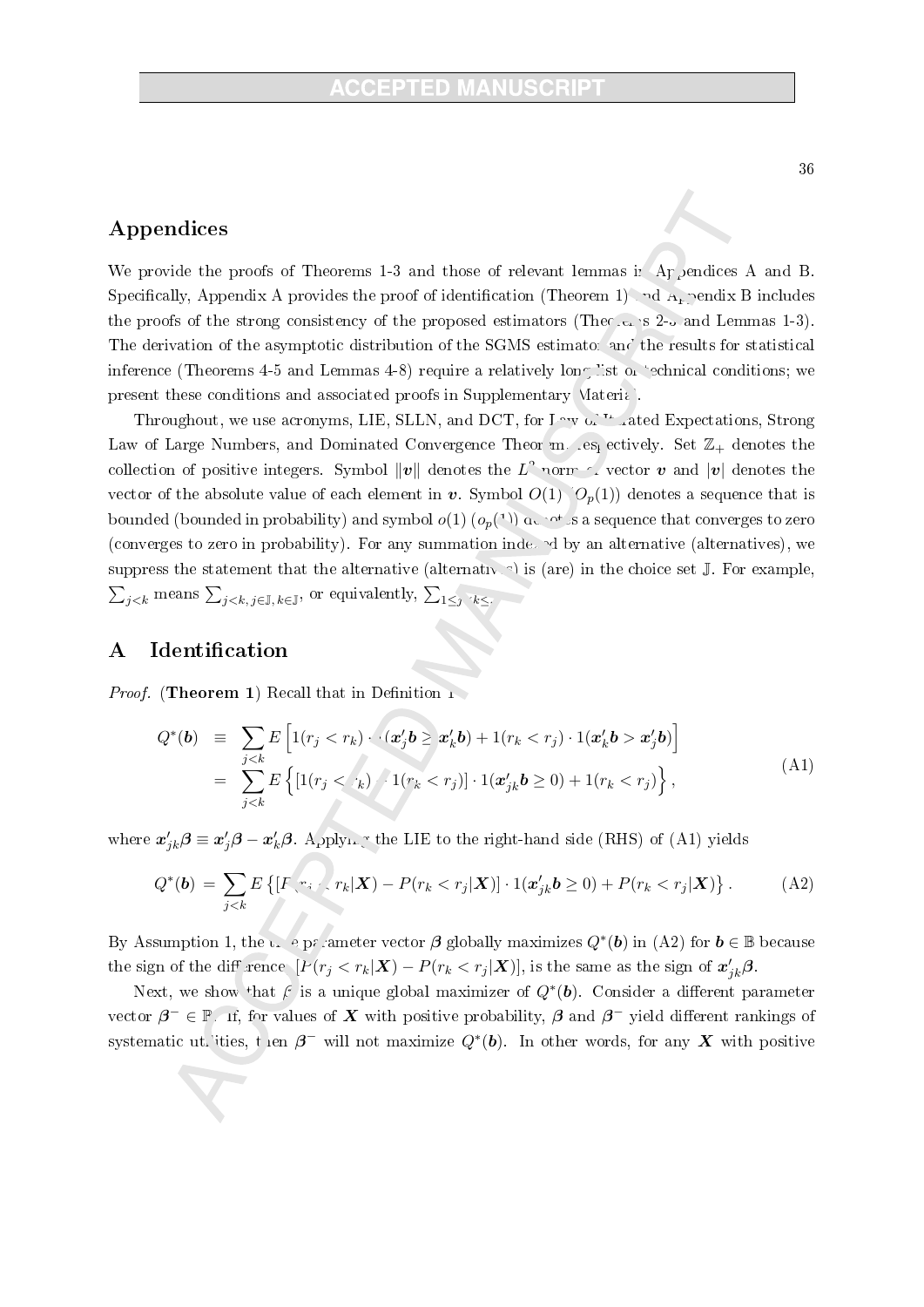probability, if we observe that  $x'_{jk}\beta$  and  $x'_{jk}\beta^-$  have opposite signs for some pair of distinct alternatives  $j, k \in \mathbb{J}$ , then we can conclude  $Q^*(\boldsymbol{\beta}) > Q^*(\boldsymbol{\beta}^-)$ . By scale normalization in Assumption 2, we will show this argument for  $\beta_1 = 1$ ; the argument for  $\beta_1 = -1$  is similar. <sup>If</sup> the first element of  $\bm{\beta}^-,\ \beta_1^-,$  is also 1, then the set of covariates where  $\bm{\beta}$  and  $\bm{\beta}^-$  yield different rankings of systematic utilities is <sup>37</sup>

$$
D(\boldsymbol{\beta},\boldsymbol{\beta}^-) = \{ \boldsymbol{X} \mid \boldsymbol{x}'_{jk}\boldsymbol{\beta} < 0 < \boldsymbol{x}'_{jk}\boldsymbol{\beta}^- \text{ for some } j,k \in \mathbb{J}, \text{ where } j \neq k \} \\ = \{ \boldsymbol{X} \mid \tilde{\boldsymbol{x}}'_{jk}\tilde{\boldsymbol{\beta}} < -x_{jk,1} < \tilde{\boldsymbol{x}}'_{jk}\tilde{\boldsymbol{\beta}}^- \text{ for some } j,k = \mathbb{J}, \text{ wh } \text{re } j \neq k \}.
$$

By Assumption 3(a), the set  $D(\beta, \beta^-)$  has probability zero if and only if  $\tilde{x}'_{jk}\tilde{\beta} = \tilde{x}'_{jk}\tilde{\beta}^-$  with probability one for any pair of distinct alternatives  $j, k \in \mathbb{Z}$ , that  $\cdot, X\beta = X\beta^-$  with probability one. This contradicts Assumption 3(b). If  $\beta_1^-=-1$ , the set of p $\epsilon$  nts where  $\boldsymbol{\beta}$  and  $\boldsymbol{\beta}^-$  give different predictions is

$$
D(\boldsymbol{\beta},\boldsymbol{\beta}^-) \,=\, \{\boldsymbol{X} \,\vert\, x_{jk,1} < min(\tilde{\boldsymbol{x}}'_{jk}\tilde{\boldsymbol{\beta}}^-,-\tilde{\boldsymbol{x}}'_{jk}\tilde{\boldsymbol{\beta}})\in\text{some } j,k\in\mathbb{J}, \,\text{where } j\neq k\}.
$$

The  $D(\beta, \beta^{-})$  has positive probability by Assump i n 3(a). Thus, we have proved that the true preference parameter vector  $\boldsymbol{\beta}$  uniquely maximizes Q  $\langle \boldsymbol{b} \rangle$  for  $\boldsymbol{b} \in \mathbb{B}$  under Assumptions 1-3.  $\Box$ 

# B Strong Consistency of the G<sub>M</sub>S and the SGMS Estimators

We prove Lemmas 1-3 to establish the strong consistency of the GMS and SGMS estimators (Theorem 2-3). Lemma 1 verifies the con'.nuity perty of function  $Q^*(\bm{b}),$  which is the probability limit of the objective functions of the  $AM\sqrt{an}$  SGMS estimators. Lemmas 2 and 3 show the uniform convergence of the GMS objective function,  $Q_N(\bm{b})$ , and the SGMS objective function,  $Q_N^S(\bm{b},h_N),$ to this probability limit function  $Q^*(b)$ , respectively.

**Lemma 1.** Under Assum itions 2-3,  $Q^*(b)$  is continuous in  $b \in \mathbb{B}$ .

*Proof.* Denote each term in the summation on the RHS of  $(A1)$  as

$$
Q_{jk}^*(\boldsymbol{b}) \equiv E \left\{ \begin{array}{ll} r_{1}(r_j < r_j) - 1(r_k < r_j) \end{array} \right\} \cdot 1(\boldsymbol{x}_{jk}' \boldsymbol{b} \ge 0) + 1(r_k < r_j) \right\}. \tag{B1}
$$

<sup>37</sup>Recall that  $\bm{x}_{jk} \in \bm{x}_j - \bm{x}$  for any  $j, k \in \mathbb{J}$ , where  $j \neq k$ , so we have  $\bm{x}_{jk} = -\bm{x}_{kj}$ . The set  $\{\bm{X} \, | \, \bm{x}'_{jk} \bm{\beta}^{-} < 0 < \bm{x}_{jk} \}$  $\pmb{x}'_{jk}\pmb{\beta} \ \ \text{for some} \ j,k \in \mathbb{J}, \ \text{where} \ j \neq k \} \ \text{is the same as the set} \ \{ \pmb{X} \ | \ \pmb{x}'_{kj}\pmb{\beta} < 0 < \pmb{x}'_{kj}\pmb{\beta}^{-} \ \ \text{for some} \ k,j \in \mathbb{J}, \ \text{where} \ j \neq k \}.$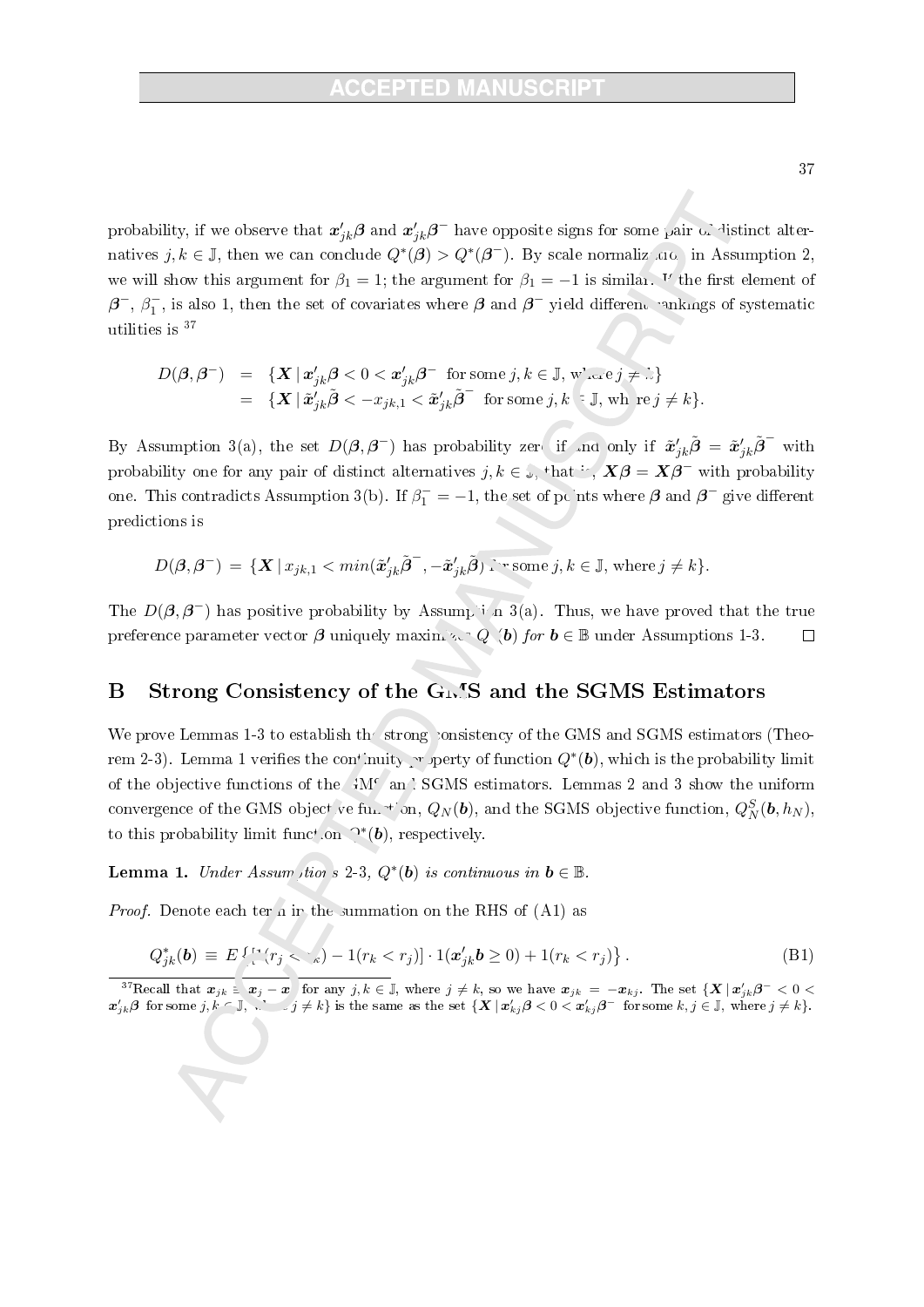Then,

$$
Q^*(\boldsymbol{b}) = \sum_{j < k} Q^*_{jk}(\boldsymbol{b}).\tag{B2}
$$

Therefore, it is sufficient to prove that  $Q_{jk}^*(b)$  is continuous in  $b \in \mathbb{F}$  for any pair of alternatives  $j < k$ . Consider the case  $b_1 = 1$  by the scale normalization in Assum, ion 2. The argument for  $b_1 = -1$  is symmetric. Applying the LIE to the RHS of (B1) yiel is

$$
Q_{jk}^*(\boldsymbol{b}) = E\left\{ [P(r_j < r_k|\boldsymbol{x}_{jk}) - P(r_k < r_j|\boldsymbol{x}_{jk})] \cdot 1(\boldsymbol{x}_{jk}^{\prime}\boldsymbol{b} \geq \mathbf{0}) \right\} + P(r_k < r_j)
$$
\n
$$
= \int \left\{ \int_{-\tilde{\boldsymbol{x}}_{jk}^{\prime}\tilde{\boldsymbol{b}}}^{\infty} \left[ P(r_j < r_k|\boldsymbol{x}_{jk}) - P(r_k < r_j|\boldsymbol{x}_{jk}) \right] \cdot g_{jk}^{\prime}(\boldsymbol{x}_{jk,1}|\tilde{\boldsymbol{x}}_{jk}) d\boldsymbol{x}_{jk,1} \right\} dF(\tilde{\boldsymbol{x}}_{jk}) + P(r_k < r_j), \tag{B3}
$$

where the second equality in (B3) holds by Assumption 3(a) and  $F(\tilde{x}_{jk})$  denotes the CDF of  $\tilde{x}_{jk}$ . The curly brackets inner integral on the RHS of  $(3)$  is a function of  $\tilde{x}_{jk}$  and  $\tilde{b}$  that is continuous in  $\tilde{\boldsymbol{b}} \in \tilde{\mathbb{B}}$ .  $\Box$ 

**Lemma 2.** Under Assumption 4,  $Q_N(b)$  converges almost surely to  $Q^*(b)$  uniformly over  $b \in \mathbb{B}$ .

Proof. Denote the sample analog of (B1) as

$$
Q_{Njk}(\boldsymbol{b}) \equiv N^{-1} \sum_{n=1}^{N} \left\{ \left[ 1(r_{nj} < r_{nk}) - \left( r_{nk} < r_{nj} \right) \right] \cdot 1(\boldsymbol{x}_{njk}' \boldsymbol{b} \ge 0) + 1(r_{nk} < r_{nj}) \right\}.
$$
 (B4)

By (B1), (B4), and Assumption 4, we have  $E[Q_{Njk}(\boldsymbol{b})] = Q_{jk}^*(\boldsymbol{b})$  for any pair of alternatives  $j < k$ . By (12),

$$
Q_N(\boldsymbol{b}) = \sum_{j < k} Q_{Nj\ell} \, \boldsymbol{b}).\tag{B5}
$$

Combination of (B2) and (B5) implies that it is sufficient to show that  $Q_{Njk}(\boldsymbol{b})$  converges almost surely to  $Q_{jk}^*(\bm{b})$  v inormly over  $\bm{b} \in \mathbb{B}$  for any pair of alternatives  $j < k$ . Assumption 4 and the uniform SLLN (T. eorem 7.2 of Rao (1962) or Lemma 4 of Manski (1985)) imply that

$$
P\left[\lim_{N\to\infty}\sup_{\mathbf{t}_{\text{in}}\in\mathbb{B}}\left|\mathbf{t}_{Njk}(\mathbf{b})-Q_{jk}^*(\mathbf{b})\right|=0\right]=1
$$
\n(B6)

38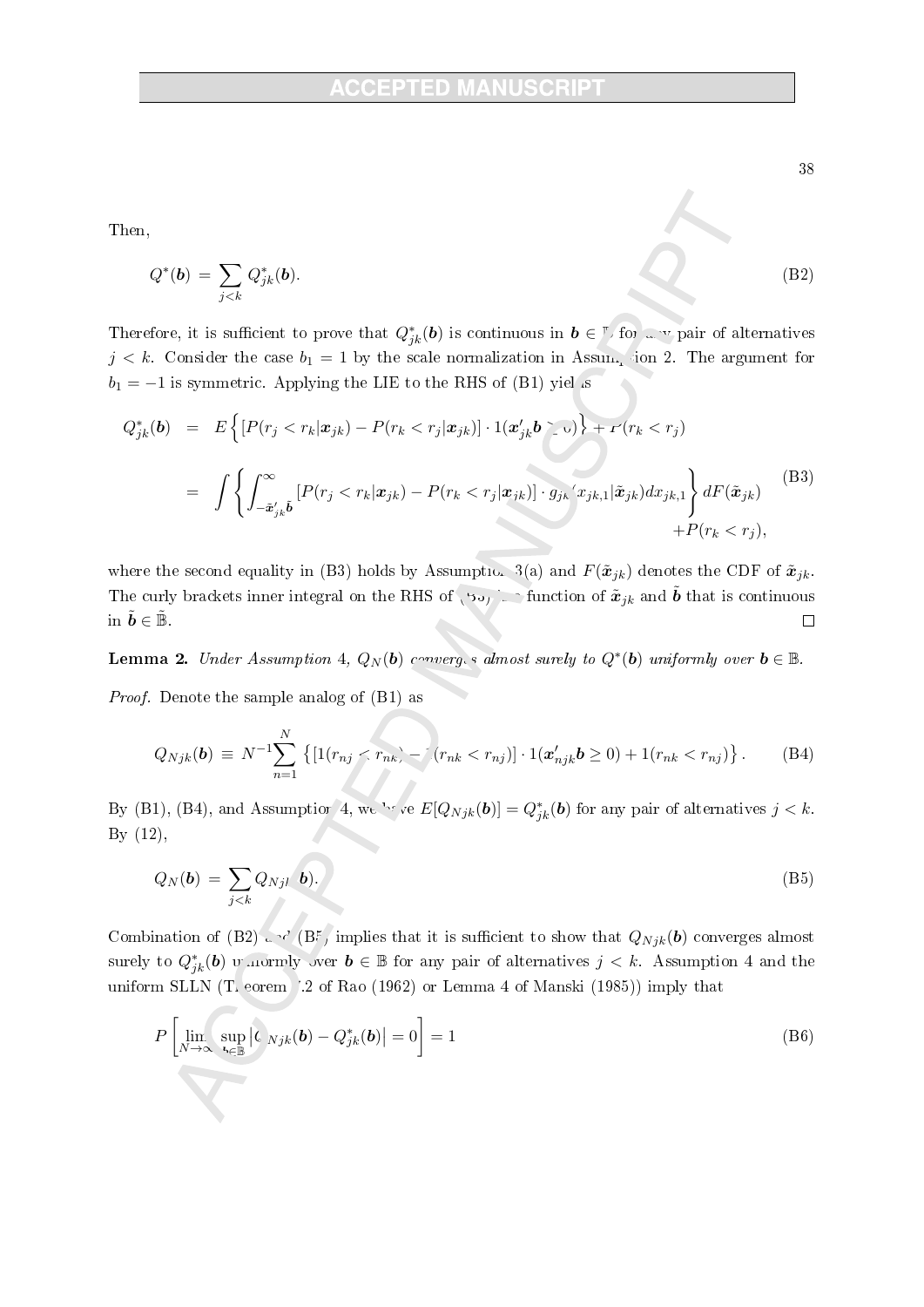for each pair of alternatives.

*Proof.* (Theorem 2) The proof of strong consistency of the GMS estimator involves verifying the conditions of Theorem 2.1 in Newey and McFadden (1994):

(1)  $Q^*(b)$  is uniquely maximized at  $\beta \in \mathbb{B}$ ;

(2) The parameter space  $\mathbb B$  is compact;

(3)  $Q^*(\boldsymbol{b})$  is continuous in  $\boldsymbol{b} \in \mathbb{B}$ ; and

(4) The objective function converges almost surely to its probability limit,  $Q^*(b)$ , uniformly over  $b \in \mathbb{B}$ .

Condition (1) is verified by Theorem 1, Condition (2) is guar need by Assumption 2, and Conditions (3) and (4) are verified by Lemmas 1 and 2, respectively. Therefore, the GMS estimator that maximizes its objective function  $Q_N(b)$  converges to the true parameter vector  $\beta$  almost surely under Assumptions 1-4.  $\Box$ 

**Lemma 3.** Under Assumptions 2-4 and Condition 1,  $Q^S(\bm{b}, h_N)$  converges almost surely to  $Q^*(\bm{b})$ uniformly over  $\mathbf{b} \in \mathbb{B}$ .

*Proof.* First, we show that the SGMS objective function  $Q_N^S(\boldsymbol{b}, h_N)$  converges almost surely to  $Q_N(b)$  uniformly over  $b \in \mathbb{B}$  following the method in Lemma 4 of Horowitz (1992). By definitions (12) and (18), we calculate

$$
\left|Q_N^S(\boldsymbol{b},h_N) - Q_N(\boldsymbol{b})\right| \leq \frac{1}{N} \sum_{j=1}^N \sum_{j < k} \left|1 \right| \boldsymbol{x}_{njk}' \boldsymbol{b} > 0 - K\left(\boldsymbol{x}_{njk}' \boldsymbol{b}/h_N\right)\right|.
$$
\n(B7)

The RHS of (B7)) is the sum of  $c_{N_1}(\eta)$  and  $c_{N_2}(\eta)$ , where

$$
c_{N1}(\eta) \equiv \frac{1}{N} \sum_{n=1}^{N} \sum_{j < \lambda} \left| \mathcal{L} \left( \boldsymbol{x}_{njk}^{\prime} \boldsymbol{b} > 0 \right) - K \left( \boldsymbol{x}_{njk}^{\prime} \boldsymbol{b} / h_N \right) \right| \cdot 1 \left( \left| \boldsymbol{x}_{njk}^{\prime} \boldsymbol{b} \right| \geq \eta \right),
$$
\n
$$
c_{N2}(\eta) \equiv \frac{1}{N} \sum_{n=1}^{N} \sum_{j < \lambda} \left| 1 \left( \boldsymbol{x}_{njk}^{\prime} \boldsymbol{b} > 0 \right) - K \left( \boldsymbol{x}_{njk}^{\prime} \boldsymbol{b} / h_N \right) \right| \cdot 1 \left( \left| \boldsymbol{x}_{njk}^{\prime} \boldsymbol{b} \right| < \eta \right),
$$

and  $\eta \in \mathbb{R}^1_+$  is a positive rumber. Condition 1(b) implies that for any  $\delta > 0$ , there exists  $c > 0$  such that  $|K(v) - 1| = \delta \cdot \mathcal{F}$  and  $|K(-v)| < \delta \cdot J^{-2}$  for any  $v > c$ . As  $h_N \to 0$ , there exists an integer  $N_0 \in \mathbb{Z}_+$  such that  $\eta' h_N > c$  for any  $N > N_0$ . Therefore,  $c_{N1}(\eta) < \delta$  for any  $N > N_0$ . We have

39

 $\Box$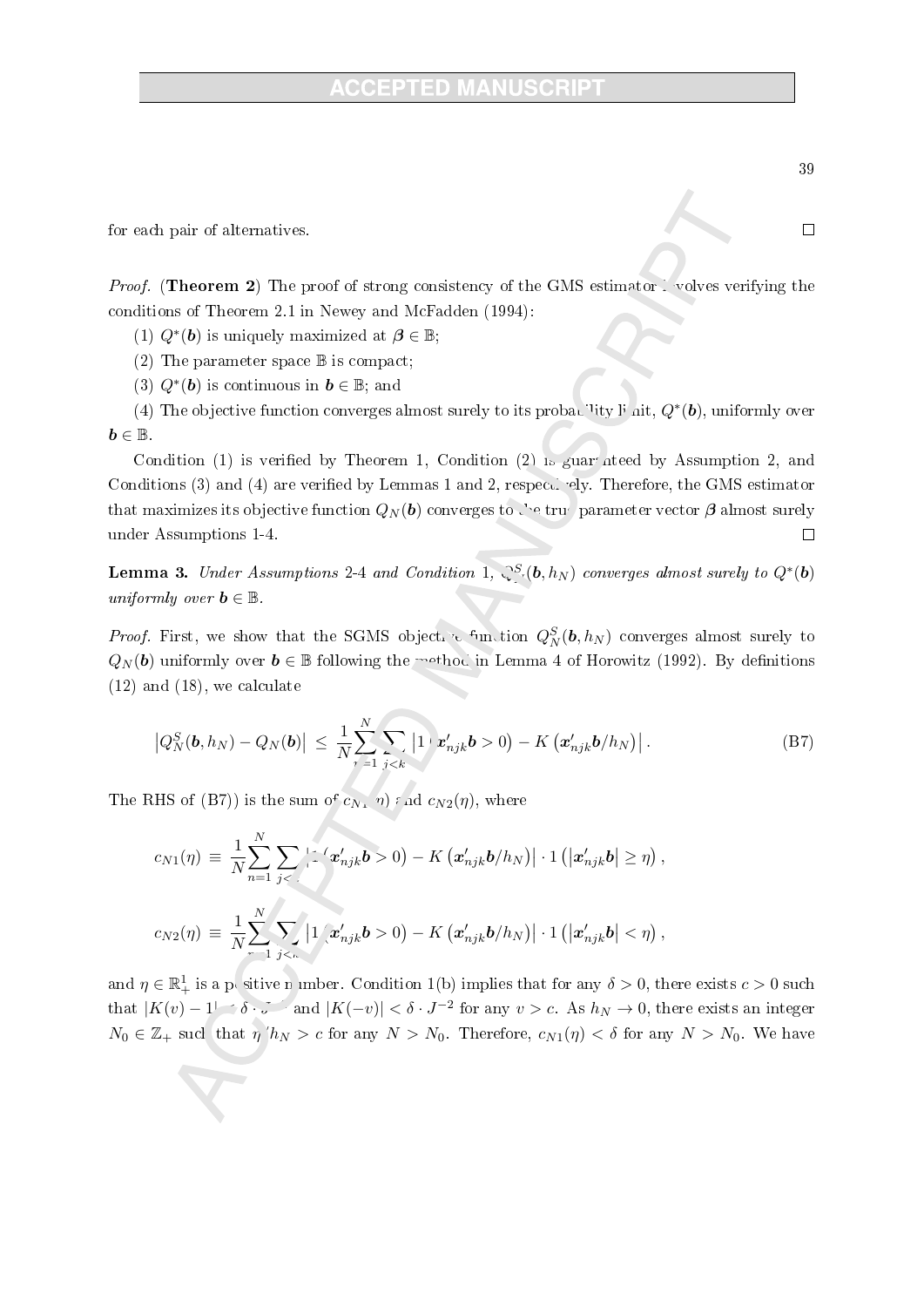shown that for each  $\eta > 0$ ,  $c_{N1}(\eta) \to 0$  uniformly over  $\mathbf{b} \in \mathbb{B}$  as  $N \to \infty$ . Next consider  $c_{N2}(\eta)$ . By Condition 1(a), there is a finite  $C$  such that

$$
c_{N2}(\eta) \le \sum_{j < k} C \cdot \left[ N^{-1} \sum_{n=1}^{N} \mathbb{1} \left( |\boldsymbol{x}'_{njk} \boldsymbol{b}| < \eta \right) \right]. \tag{B8}
$$

Assumption 4 and the uniform SLLN (Theorem 7.2 of Rao, 1962) imply that

$$
P\left\{\lim_{N\to\infty}\sup_{\boldsymbol{b}\in\mathbb{B}}\left|C\cdot\left[N^{-1}\sum_{n=1}^N\mathbb{1}\left(\left|\boldsymbol{x}'_{njk}\boldsymbol{b}\right|<\eta\right)\right]-C\cdot P(\left|\boldsymbol{x}'_{jk}\boldsymbol{b}\right|<\eta\right)\right|=0\right\}=1
$$
(B9)

for any pair of alternatives  $j < k$ . Next, we prove that  $P(|x_{jk}^{\bullet, \bullet}| < \eta) \to 0$  uniformly over  $\bm{b} \in \mathbb{B}$  as  $\eta \to 0$  by verifying the three conditions (*i.e.*, continuity, monoto icity, and pointwise convergence) of Dini's theorem (Theorem 7.13 of Rudin, 1976). We consider  $b_1 = 1$ ; case  $b_1 = -1$  is similar. By Assumption 3(a),

$$
P(|\mathbf{x}'_{jk}\mathbf{b}| < \eta) = \int_{-\eta - \tilde{\mathbf{x}}'_{jk}\tilde{\mathbf{b}}}^{\eta - \tilde{\mathbf{x}}'_{jk}\tilde{\mathbf{b}}} g_{jk}(x_{jk,1}|\tilde{\mathbf{x}}_{jk}) dx_{jk} \cdot \iota F(\tilde{\mathbf{x}}_{jk}).
$$
\n(B10)

Define a sequence of functions  $\{f_i^{jk}\}$ i (b) ≡ P(|x 0 jkb<sup>|</sup> < i−<sup>1</sup> ) : i ∈ Z+} for each pair of alternatives  $j < k$ . By Assumption 3(a) and (B10), it is straightforward to verify that  $f_i^{jk}$  $e^{i\pi}_{i}(\boldsymbol{b})$  is continuous in  $\bm{b}$  and  $f^{jk}_i$  $j^j k(\boldsymbol{b}) > f^{jk}_{i+1}(\boldsymbol{b})$  for any  $i \in \mathbb{Z}_{\geq 0}$  and  $\boldsymbol{b} \in \mathbb{B}$ . As  $i \to \infty$ ,  $f^{jk}_i$  $\mathcal{C}^{\jmath\kappa}_i(\boldsymbol{b})$  converges to zero at each  $\mathbf{b} \in \mathbb{B}$  by Assumption 3(a). Since  $\mathbb{B}$  is  $\infty$  compact space (Assumption 2), this pointwise convergence of  $f_i^{jk}$  $i^{jk}(\boldsymbol{b})$  to zero implies the uniform convergence of  $f^{jk}_i$  $i^{j k}(\boldsymbol{b})$  to zero over  $\boldsymbol{b} \in \mathbb{B}$  by Dini's theorem. By (B9), the RHS of (B8) also converges almost surely to zero uniformly over  $\mathbf{b} \in \mathbb{B}$  as  $N \to \infty$ and  $\eta \to 0$ . The absolute differ nce  $\left|Q_N^{\sim}(\bm{b},h_N)-Q_N(\bm{b})\right|$  converges almost surely to zero uniformly over  $\mathbf{b} \in \mathbb{B}$  as  $N \to \infty$  because the RHS of (B7) is the sum of  $c_{N1}(\eta)$  and  $c_{N2}(\eta)$  for any  $\eta > 0$ . Since

$$
\sup_{\boldsymbol{b}\in\mathbb{B}} |Q_N^S(\boldsymbol{b},h_N) - Q^*(\boldsymbol{b})| \leq \sup_{\boldsymbol{b}\in\mathbb{B}} |Q_N^S(\boldsymbol{b},h_N) - Q_N(\boldsymbol{b})| + \sup_{\boldsymbol{b}\in\mathbb{B}} |Q_N(\boldsymbol{b}) - Q^*(\boldsymbol{b})|
$$
(B11)

and each term on the RHS of (B11) converges to zero almost surely, we have shown that  $Q_N^S(\bm{b},h_N)$ converges to its probability limit  $Q^*(b)$  almost surely uniformly over  $b \in \mathbb{B}$ .  $\Box$ 

Proof. (Theorem 3) The proof of strong consistency of the SGMS estimator is similar to that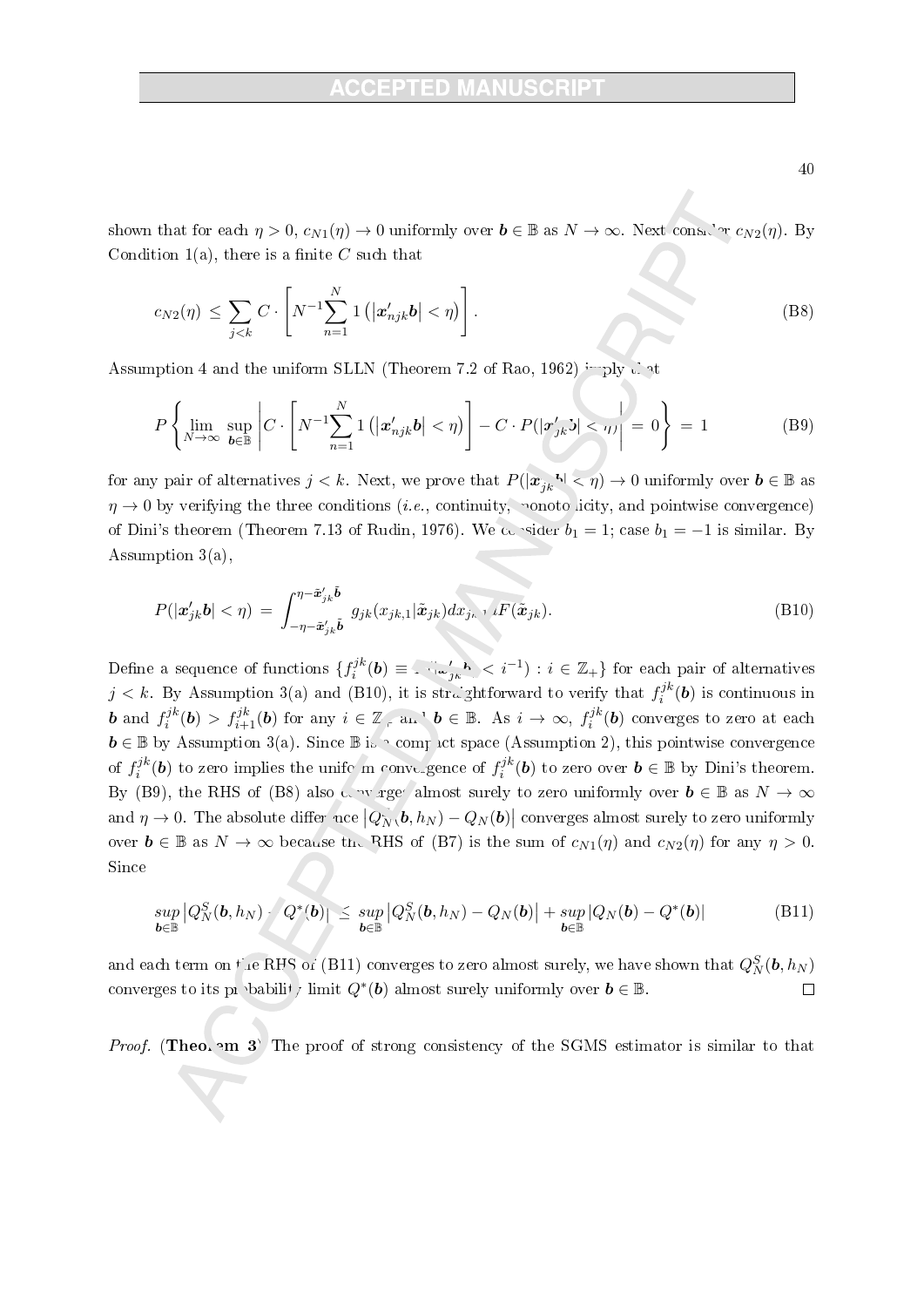41

of the GMS estimator, which involves verifying the four conditions of Theorem 2.1 in Newey and McFadden (1994). As shown in Theorem 2, the first three conditions are  $\rho$ eried by Theorem 1, Assumption 2, and Lemma 1, respectively. The last condition is proved by  $\tau$  mma 3. Therefore, the SGMS estimator that maximizes its objective function  $Q_N^S(\bm{b},h_N)$  converges to  $\bm{\beta}$  almost surely under Assumptions 1-4 and Condition 1. $\Box$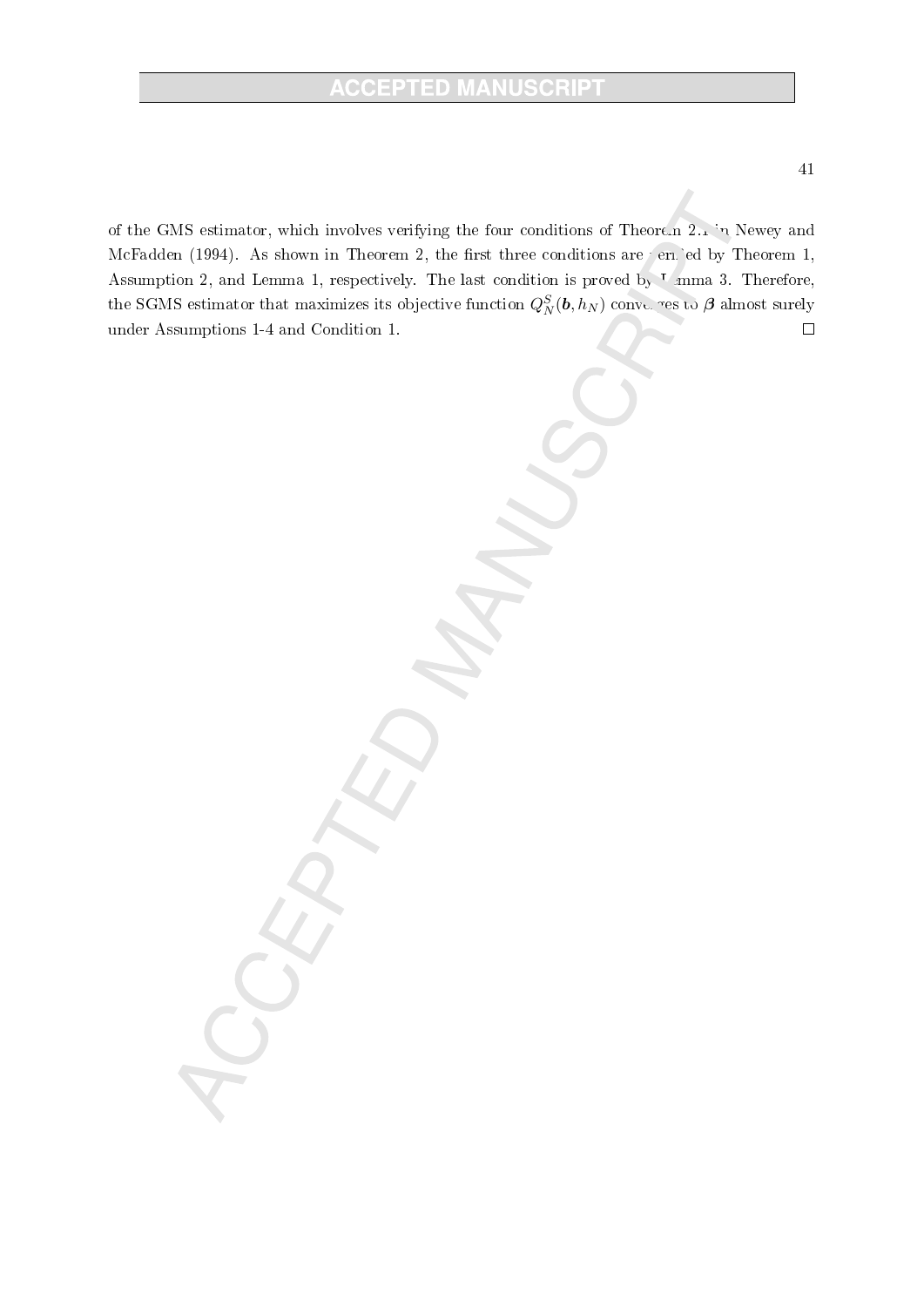## References

- [1] Abrevaya J and Huang J. 2005. On the bootstrap of the maximum score estimator. Econometrica 73: 1175-1204.
- [2] Bajari P, Fox JT and Ryan SP. 2008. Evaluating wireless carrier onseling trion using semiparametric demand estimation. Quantitative Marketing and Economics v. 299-338.
- [3] Barberá S and Pattanaik PK. 1986. Falmagne and the ration lizability of stochastic choices in terms of random orderings. Econometrica 54: 707-715.
- [4] Beggs S, Cardell S, and Hausman J. 1981. Assessing the poter ial demand for electric cars. Journal of Econometrics 16: 1-19.
- [5] Ben-Akiva M, Morikawa T, and Shiroishi F. 1992. Analysis of the reliability of preference ranking data. Journal of Business Research 24: 149-164.
- [6] Beresteanu A, Zincenko F. 2018. Efficiency  $C^{-1}$  in Rank-ordered Multinomial Logit Models. Oxford Bulletin of Economics and Statistics: 80: 122-134.
- [7] Calfee J and Winston C. 1998. The value of a tomobile travel time: implications for congestion policy. Journal of Public Economics  $69: 83.102$ .
- [8] Calfee J, Winston C, and Stempski  $\bar{x}$ , 2001. Econometric issues in estimating consumer preferences from stated preference  $d^2 a$ : A case study of the value of automobile travel time. Review of Economics and Statistics  $83: ^{6}$ ,  $9-707$ .
- [9] Cameron AC and Trivedi PL. 2005. Microeconometrics: Methods and Applications. Cambridge University Press.
- [10] Cavanagh C. 1987. Limiting behavior of estimators dened by optimization. Unpublished manuscript,  $\Gamma$  epartment of Economics, Harvard University, Cambridge, MA.
- [11] Cavanagh C. and Sherman, R. 1998. Rank estimators for monotonic index models. Journal of Economitric,  $\sqrt{\epsilon}$ <sub>1</sub>: 351-381.
- [12] Chapman RG and Steelin R. 1982. Exploiting rank ordered choice set data within the stochastic utility model. Journal of Marketing Research 19: 288-301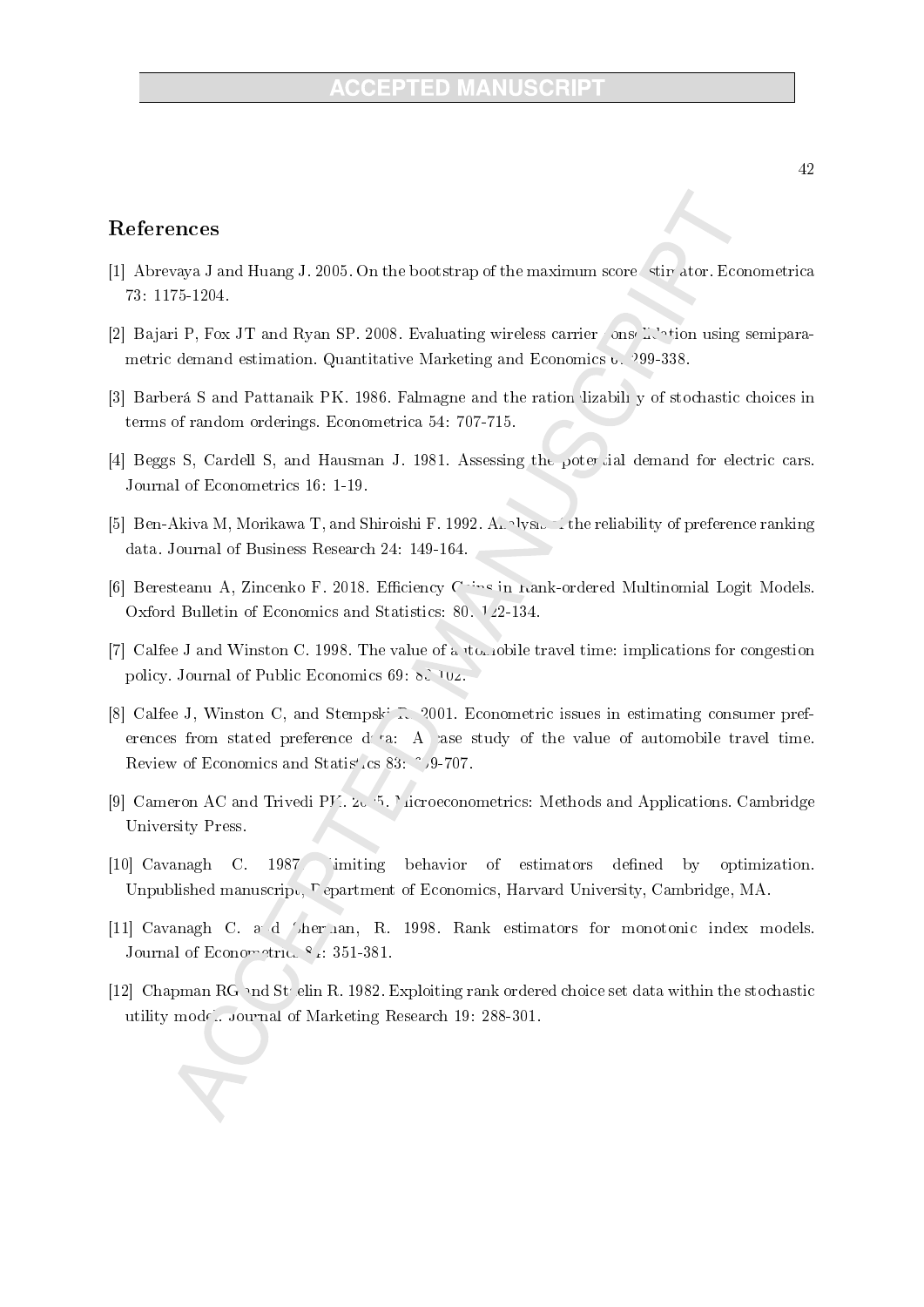- [13] Conte A, Hey JD, and Moffatt PG. 2011. Mixture models of choice under risk. Journal of Econometrics 162: 79-88.
- [14] Dagsvik JK and Liu G. 2009. A framework for analyzing rank ordered data with application to automobile demand. Transportation Research Part A 43: 1-12.
- [15] Delgado MA, Rodríguez-Poo JM, and Wolf M. 2001. Subsampling in ference in cube root asymptotics with an application to Manski's maximum score estimator. Economics Letters 73: 241-250.
- [16] Falmagne JC. 1978. A representation theorem for him random scale systems. Journal of Mathematical Psychology 18: 52-72.
- [17] Fiebig DG, Keane MP, Louviere J, and Wasi N. 2010. The generalized multinomial logit model: Accounting for scale and coefficient heterogeneity. Ma<sub>rk</sub>et Science 29: 393-421.
- [18] Fok D, Paap R, Van Dijk B. 2012. A Rank-Ordered Logit Model With Unobserved Heterogeneity in Ranking Capabilities. Journal of Applied Econometrics 27: 831-846.
- [19] Fox JT. 2007. Semiparametric estimation of m.  $\psi$  nomial discrete-choice models using a subset of choices. RAND Journal of Economics  $38: 10^{2}$ -10.
- [20] Goeree JK, Holt CA, and Palfrey TR. 2005. Regular quantal response equilibrium. Experimental Economics 8: 347-367.
- [21] Greene WH, Hensher DA, and  $\tau$  ose J. 2006. Accounting for heterogeneity in the variance of unobserved effects in mixed logit mode. Transportation Research Part B 40: 75-92.
- [22] Han AK. 1987. Non-parametric and sis of a generalized regression model: The maximum rank correlation estimator. Journal of Econometrics 35: 303-316.
- [23] Harrison GW and  $\text{Ru}^t$  on EE. 2009. Expected utility theory and prospect theory: one wedding and a decent funer. Experimental Economics 12: 133-158.
- [24] Hausman JA and Ru d PA. 1987. Specifying and testing econometric models for rank-ordered data. Journal of Fronometrics 34: 83-104.
- [25] Hensher D, Louvie e J, and Swait J. 1999. Combining sources of preference data. Journal of Econometrics 89: 197-221.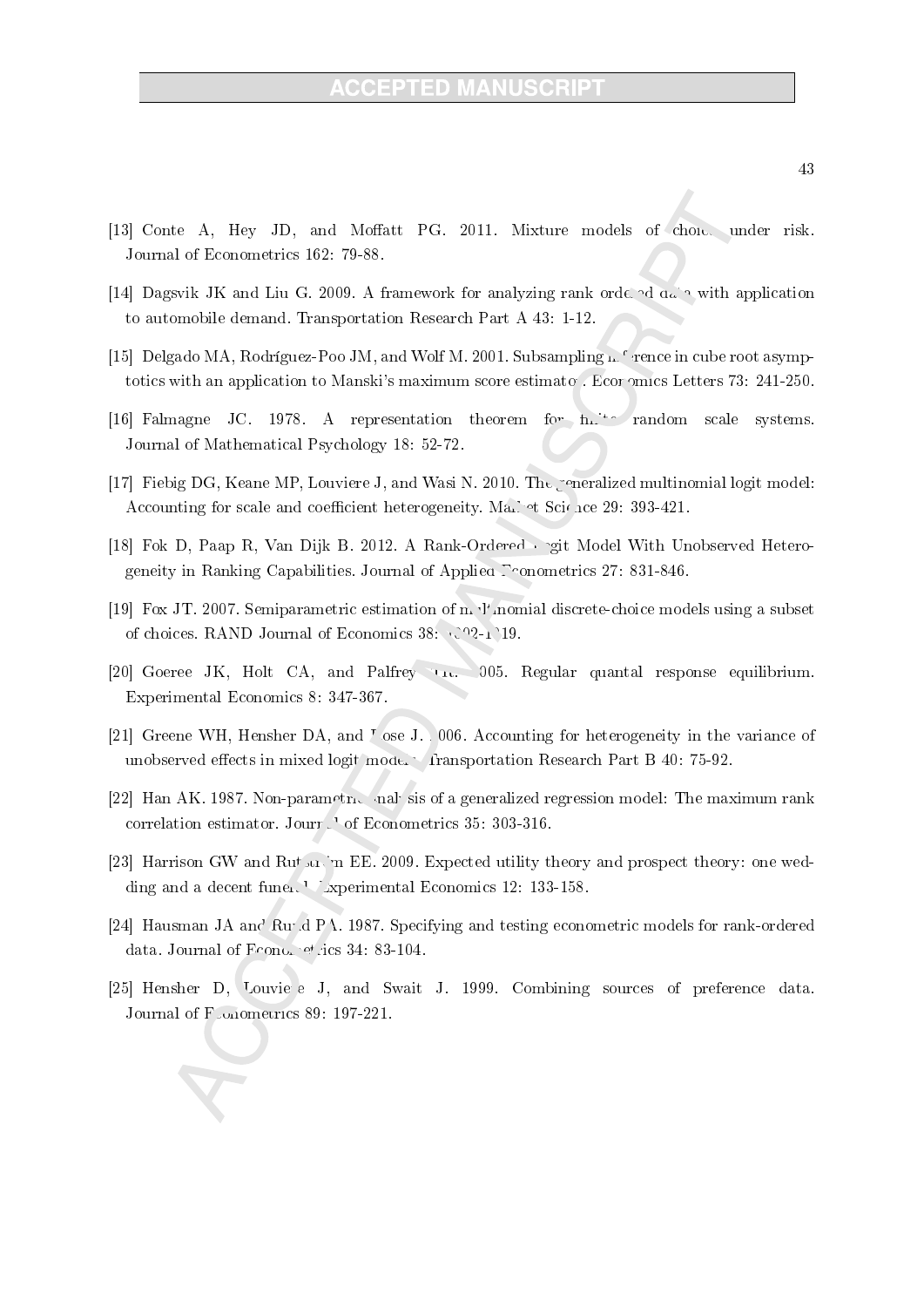- [26] Horowitz JL. 1992. A smoothed maximum score estimator for the binary  $\iota$  ponse model. Econometrica 60: 505-531.
- [27] Horowitz JL. 2002. Bootstrap critical values for tests based on the  $\Box$ noot $\Box$  maximum score estimator. Journal of Econometrics 111: 141-167.
- [28] Kim J and Pollard D. 1990. Cube root asymptotics. Annals of  $Sta$  itics 18: 191-219.
- [29] Klein RW and Spady RH. 1993. An efficient semiparamet ic estin ator for binary response models. Econometrica 61: 387-421.
- [30] Layton DF. 2000. Random coefficient models or stated preference surveys. Journal of Environmental Economics and Management 40: 21-36.
- [31] Layton DF and Levine RA. 2003. How much does the far future matter? A hierarchical Bayesian analysis of the public's willingness to mitigate cological impacts of climate change. Journal of the American Statistical Association 98:  $\sqrt{33-544}$ .
- [32] Lee L. 1995. Semiparametric maximum likelihood estimation of polychotomous and sequential choice models. Journal of Econometrics  $65:31-426$ .
- [33] Lewbel A. 2000. Semiparametric qualitative response model estimation with unknown heteroscedasticity or instrumental variables. Journal of Econometrics 97: 145-177.
- [34] Manski CF. 1975. Maximum score estimation of the stochastic utility model of choice. Journal of Econometrics 3: 205-28.
- [35] Manski CF. 1985. Semiparametric analysis of discrete response: Asymptotic properties of the maximum score estimator. Journal of Econometrics 27: 313-333.
- [36] McCabe C, Brazier J, Gilks P, Tsuchiya A, Roberts J, O'Hagan A, Stevens K. 2006. Using rank data to estimate health state utility models. Journal of Health Economics 25: 418-431.
- [37] McFadden D. 1974. Conditional logit analysis of qualitative choice behavior. In: Zarembka P. (Ed.), Frontiers in Econometrics. Academic Press: New York, pp.105-142.
- [38] McFadden D. 1986. The choice theory approach to market research. Marketing Science 5: 275- 297.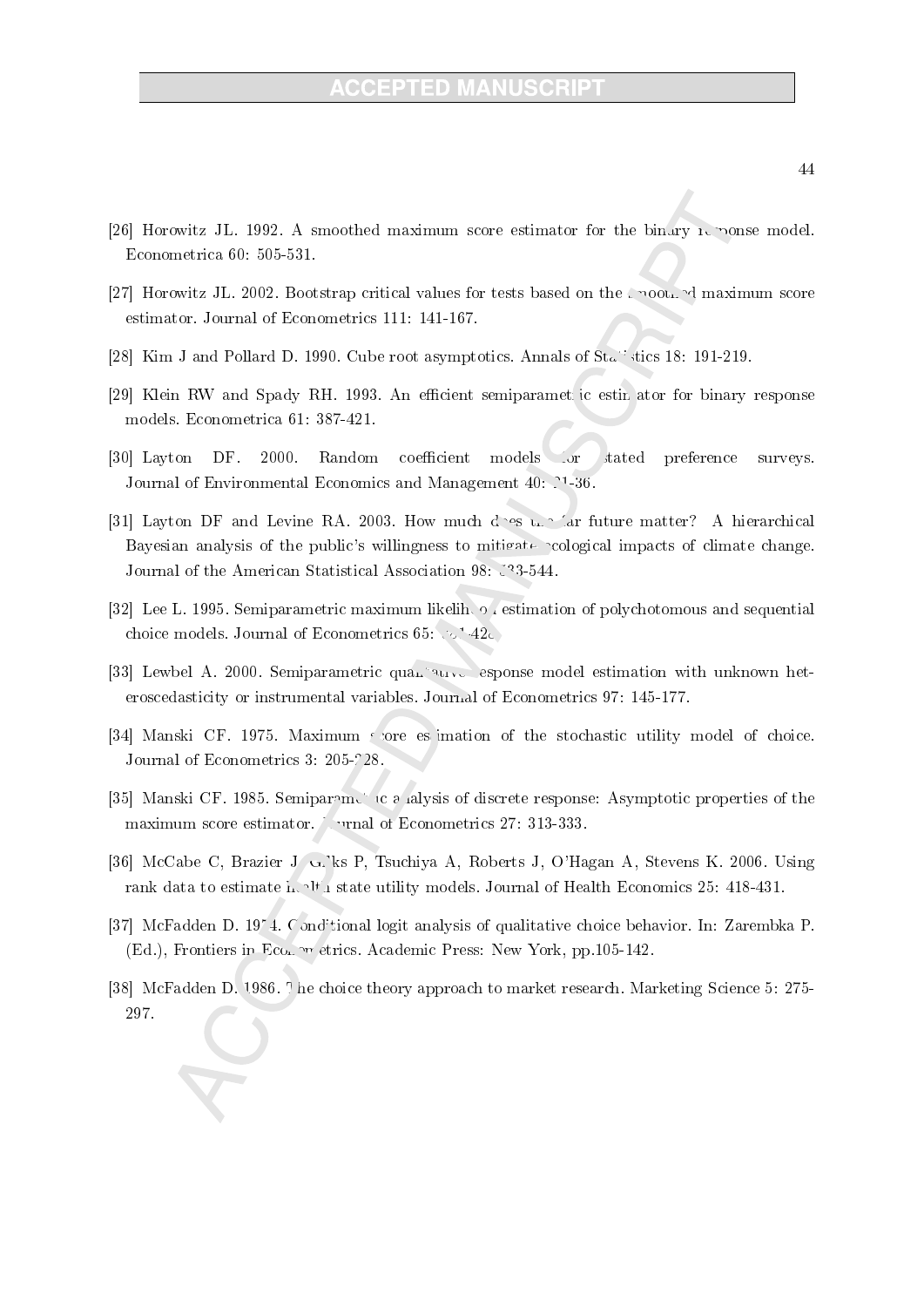- [39] Newey WK. 1986. Linear instrumental variable estimation of limited dependent variable models with endogenous explanatory variables. Journal of Econometrics 32: 127-141.
- [40] Newey WK and McFadden D. 1994. Large sample estimation and inpothesis testing. Handbook of Econometrics Vol 4: 2111-2245.
- [41] Oviedo JL and Yoo H. 2017. A latent class nested logit model  $\degree$  r rank-ordered data with application to cork oak reforestation. Environmental and Resource Economics 68: 1021-1051.
- [42] Rao R.R. 1962. Relations between weak and uniform convergence of measures with applications. The Annals of Mathematical Statistics 33: 659-680.
- [43] Rudin WR. 1976. Principles of Mathematical Analysis. Third Edition. McGraw-Hill.
- [44] Ruud PA. 1983. Sufficient conditions for the consistency of maximum likelihood estimation despite misspecification of distribution in multinomial discrete choice models. Econometrica 51: 225-228.
- [45] Ruud PA. 1986. Consistent estimation of  $\lim_{\Delta t}$  dependent variable models despite misspecification of distribution. Journal of Econometrics 32: 157-187.
- [46] Scarpa R, Notaro S, Louviere J, and R, and R, 2011. Exploring scale effects of best/worst rank ordered choice data to estimate benefits of tourism in alpine grazing commons. American Journal of Agricultural Fononics 93: 813-828.
- [47] Sherman RP. 1993. The limiting  $a_n$  subtribution of the maximum rank correlation estimator. Econometrica 61: 123-137.
- [48] Siikamaki J, Layton DF.  $\mathbb{C}^q$ 7. Discrete choice survey experiments: A comparison using flexible methods. Journal of Environmental Economics and Management 53: 122-139.
- [49] Small KA, Winston C and Yan J. 2005. Uncovering the distribution of motorists' preferences for travel time and reliability. Econometrica 73: 1367-1382
- [50] Storn R and Price K. 1997. Differential evolution—A simple and efficient heuristic for global optimization over continuous spaces. Journal of Global Optimization 11:  $341-359$ .
- [51] Train KE and Winston C. 2007. Vehicle choice behavior and the declining market share of U.S. automakers. International Economic Review 48: 1469-1496.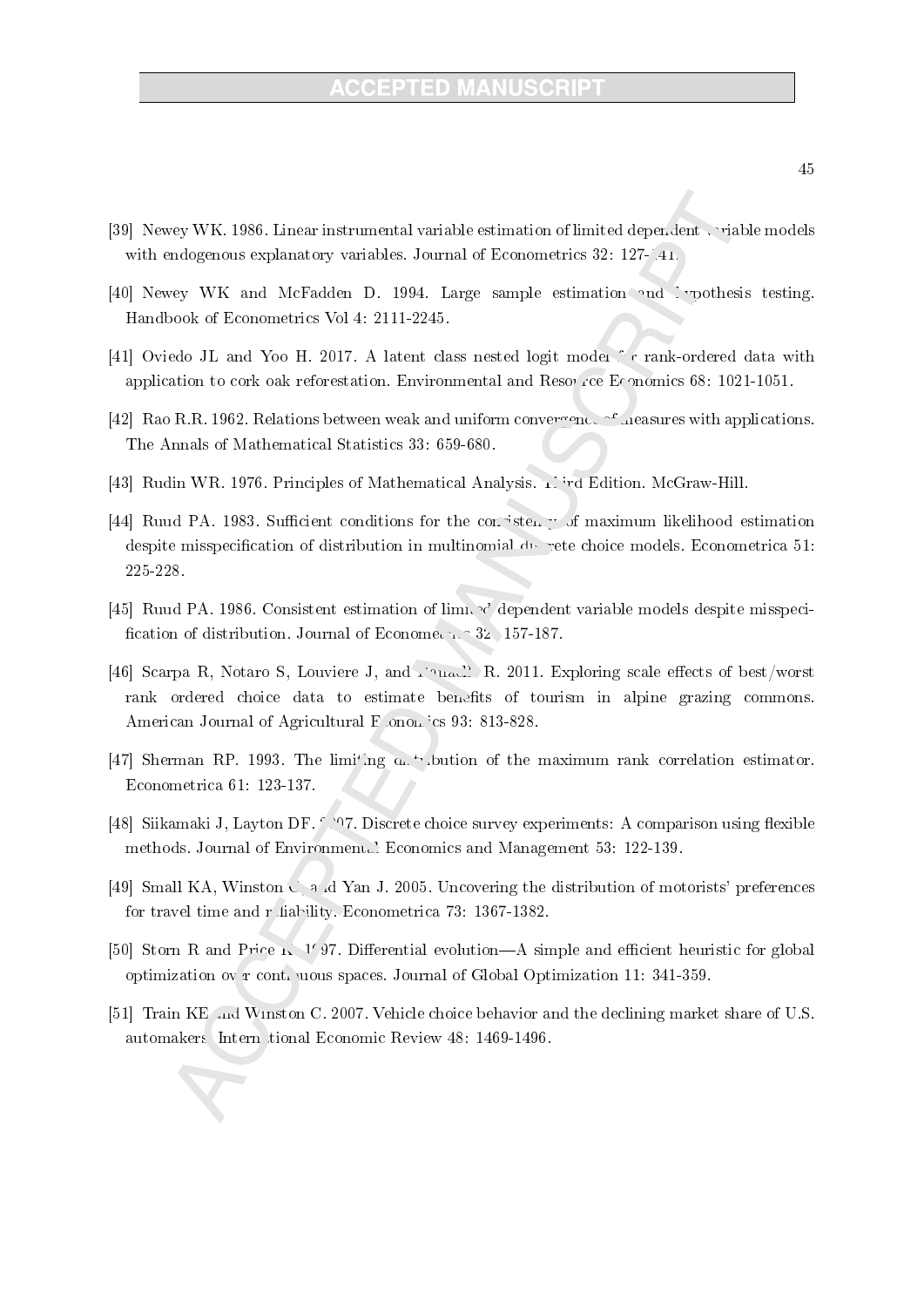- [52] Yan J. 2013. A smoothed maximum score estimator for multinomial discrete boice models. Working Paper.
- [53] Yan J and Yoo H. 2014. The seeming unreliability of rank-ordered  $\frac{1}{4}$ ta  $\ldots$  a consequence of model misspecification. MPRA Paper No. 56285. http://mpra.ub.uri-muenchen.de/56285/
- [54] Yoo H and Doiron D. 2013. The use of alternative preference elicit tion methods in complex discrete choice experiments. Journal of Health Economics 32: 1.66-1179.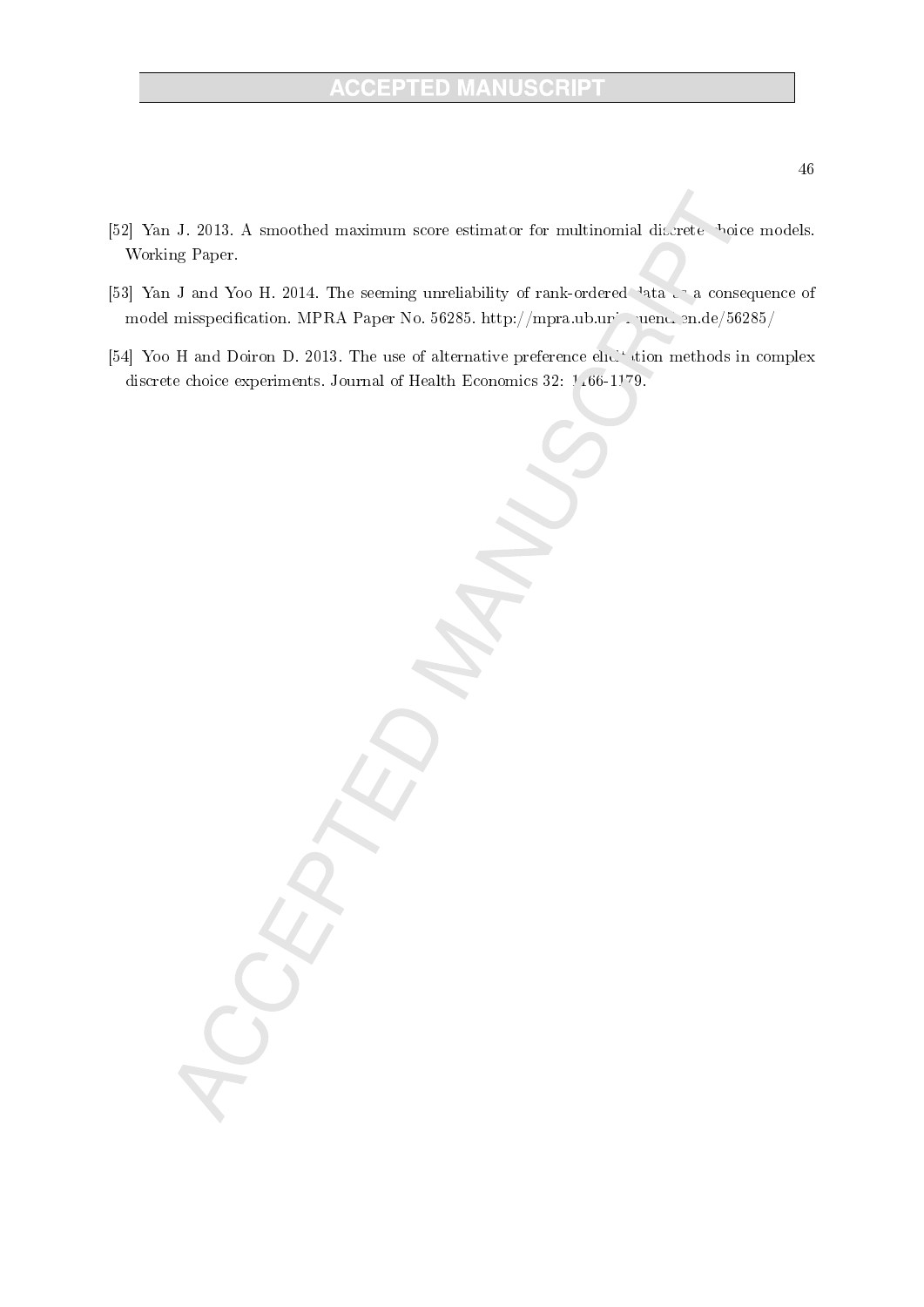|                | rapic r. Consistency or commators by monte $\sim$ (10 $\sim$ 11 s)                                           |                |                  |                            |                                     |
|----------------|--------------------------------------------------------------------------------------------------------------|----------------|------------------|----------------------------|-------------------------------------|
| DGP            | Distribution of $\varepsilon_{nj}$                                                                           | <b>ROL</b>     | ROP              | MRC L                      | $GNS$ & SGMS                        |
|                | (a) True parameters: $\gamma_1 = 1$ , $\gamma_{n2} = 1$ for $\gamma_1 n$ , and $\alpha_j = (j-1)/4$          |                |                  |                            |                                     |
| $\mathbf 1$    | $\varepsilon_{nj}$ is <i>i.i.d.</i> $EV(0,1,0)$                                                              | Yes            | N <sub>0</sub>   | ${\rm Y}$ tor              | Yes                                 |
| $\overline{2}$ | $\varepsilon_{ni}$ is <i>i.i.d.</i> $N(0, \pi^2/6)$                                                          | No             | Yes <sub>1</sub> | N <sub>0</sub>             | Yes                                 |
| 3              | $\varepsilon_{nj} = 0.82\overline{z}_{n,2}\epsilon_{nj}$<br>where $\epsilon_{nj}$ is <i>i.i.d.</i> $N(0, 1)$ | N <sub>0</sub> | No.              | $\mathcal{L}^{\mathsf{T}}$ | Yes                                 |
| 4              | $\varepsilon_{nj} = 0.75 z_{nj,2} \epsilon_{nj}$<br>where $\epsilon_{nj}$ is <i>i.i.d.</i> $N(0, 1)$         | $\rm No$       | $N_{J}$          | No.                        | No when $M < 3$ :<br>Yes when $M=3$ |
|                | (b) True parameters: $\gamma_1$ 1, $\gamma_{n2} \stackrel{i.i.d.}{\sim} N(1,1)$ , and $\alpha_j = (j-1)/4$   |                |                  |                            |                                     |
| 5              | $\varepsilon_{nj}$ is <i>i.i.d.</i> $EV(0, 1, 0)$                                                            | $\sim$ No      | No               | Yes                        | No when $M < 3$ ;<br>Yes when $M=3$ |
| 6              | $\varepsilon_{nj} = 0.75 z_{nj,2} \epsilon_n$<br>where $\epsilon_{nj}$ is <i>i.i.u.</i> $N(0,1)$             | No             | N <sub>0</sub>   | N <sub>0</sub>             | No when $M < 3$ :<br>Yes when $M=3$ |

Table 1: Consistency of estimators by Monte Carlo  $\sqrt{G}P_s$ 

*Note:*  $EV(0, 1, 0)$  stands for the extreme value type 1 distribution, assumed by the ROL model, with a mean of 0.577 and a variance of  $\pi^2/6$ . Where relevant, the error component is *i.i.d.* for  $n = 1, \ldots, N$  and  $j = 1, \ldots, J$ .  $M = 3$   $(M < 3)$  refers to an estimator that incorporates the complete (partial) rankings. Yes (No) means the estimator of  $\tilde{\beta}/\beta_1$  is (not) consistent given the DGP.  $\overline{z}_{n,2}$  is the within-inductividual average of the second covariate, i.e.,  $\overline{z}_{n,2} = J^{-1} \sum_{j=1}^{J} z_{nj,2}$ .

47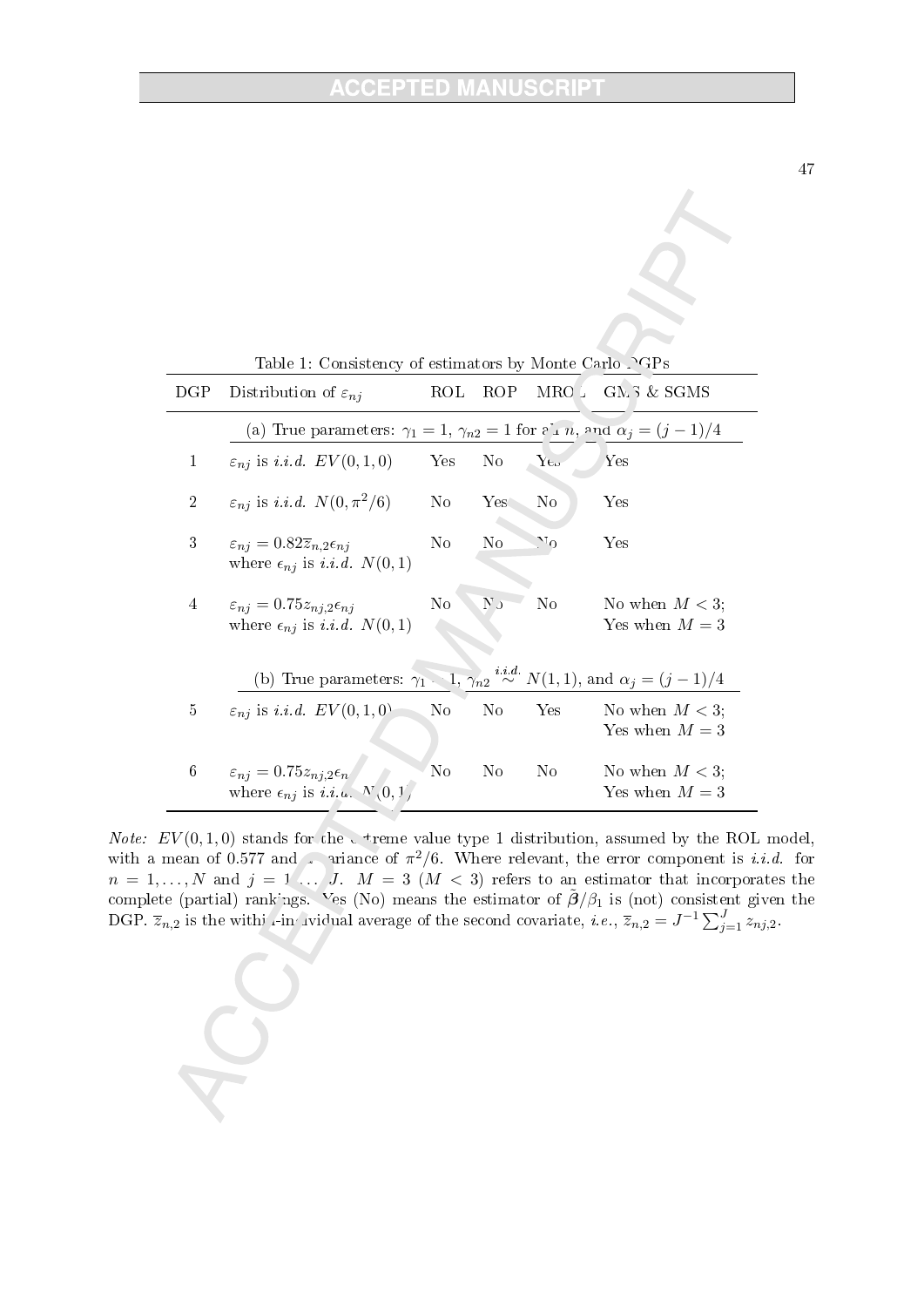|          |              |                       |           |             |               | TON PLAY TO THE PROPERTY OF THE PLAY OF THE PLAY OF THE PLAY OF THE PLAY OF THE PLAY OF THE PLAY OF THE PLAY OF THE PLAY OF THE PLAY OF THE PLAY OF THE PLAY OF THE PLAY OF THE PLAY OF THE PLAY OF THE PLAY OF THE PLAY OF TH |                     |             |            |                   |             |                    |                      |  |
|----------|--------------|-----------------------|-----------|-------------|---------------|--------------------------------------------------------------------------------------------------------------------------------------------------------------------------------------------------------------------------------|---------------------|-------------|------------|-------------------|-------------|--------------------|----------------------|--|
|          |              |                       | ROL       |             | <b>ROP</b>    |                                                                                                                                                                                                                                | <b>MROL</b>         |             |            | GMS               |             | <b>SGMS</b>        |                      |  |
| Σ        | $\mathbf{Z}$ |                       | Bias      | <b>RMSE</b> | Bias          | <b>RMSE</b>                                                                                                                                                                                                                    | Bias                | <b>RMSE</b> | Bias       | <b>RMSE</b>       | Bias        | <b>RMSE</b>        | $\theta$             |  |
|          | $\infty$     | $\gamma_2$            | 0.1092    | 0.1200      | 0.0110        | 0.1249                                                                                                                                                                                                                         | 0.0215              | 0.1271      | 0.0490     | 0.2650            | 0.0925      | 0.2067             | 0.920                |  |
|          |              | ð                     | 0.0012    | 0.1709      | 0.0162        | 0.2415                                                                                                                                                                                                                         | $-0.0005$           | 0.1683      | 0.0213     | 0.3362            | 0.0235      | 0.2325             | 0.944                |  |
|          |              | đ                     | $-0.002f$ | 0.276       | 0.0210        | 0.2259                                                                                                                                                                                                                         | $-0.0124$           | 0.1647      | 0.0215     | 0.3291            | 0.0366      | 0.2328             | 0.947                |  |
|          |              | $\alpha_4$            | 0.0007    | $0.16\%$    | 0.0386        | 0.2221                                                                                                                                                                                                                         | $-0.0154$           | 0.1619      | 0.0057     | 0.3280            | 0.0565      | 0.2259             | 0.940                |  |
|          |              |                       |           |             |               |                                                                                                                                                                                                                                |                     |             |            |                   |             |                    |                      |  |
|          | 1000         | $\approx$             | 0.0001    | 0.0854      | 0.004         | 0.0881                                                                                                                                                                                                                         | 0.0103              | 0.0915      | 0.0248     | 0.2075            | 0.0690      | 0.1555             | 0.901                |  |
|          |              | $\alpha_2$            | 0.0053    | 0.1174      | <b>J.0266</b> | 0.2753                                                                                                                                                                                                                         | 0.0016              | 0.1159      | 0.0064     | 0.2666            | 0.0166      | 0.1605             | 0.947                |  |
|          |              | $\alpha_3$            | 0.0041    | 0.1142      | $0.03'$ J     | 0.172                                                                                                                                                                                                                          | $-0.0039$           | 0.1131      | 0.0150     | 0.2491            | 0.0401      | 0.1597             | 0.951                |  |
|          |              | $\alpha_4$            | 0.0008    | 0.1150      | 0.048.        | $0.1\,59$                                                                                                                                                                                                                      | $-0.0120$           | 0.1151      | 0.0045     | 0.2534            | 0.0519      | 0.1685             | 0.940                |  |
|          |              |                       |           |             |               |                                                                                                                                                                                                                                |                     |             |            |                   |             |                    |                      |  |
| $\sim$   | 500          | $\approx$             | 0.0042    | 0.0869      | 0.0034        | 0.0898                                                                                                                                                                                                                         | $0\,$ $1\,$ $6$     | 0905        | 0.0365     | 0.2097            | 0.0744      | 0.1572             | 0.905                |  |
|          |              | $\alpha_2$            | 0.0020    | 0.1215      | 0.0096        | 0.1280                                                                                                                                                                                                                         | $0.01$ <sup>+</sup> | $0.12o$ .   | $0.0170\,$ | 0.2627            | 0.0173      | 0.1669             | 0.937                |  |
|          |              | $\alpha_3$            | $-0.0032$ | 0.1174      | 0.0074        | 0.1226                                                                                                                                                                                                                         | $-0.0095$           | $0 - 166$   | 0.0070     | 0.2587            | 0.0296      | 0.1669             | 0.949                |  |
|          |              | $\alpha_4$            | $-0.0014$ | 0.1169      | 0.0136        | 0.1234                                                                                                                                                                                                                         | $-0.0109$           | 0.116       | 0.01.3     | 0.2620            | 0.0491      | 0.1751             | 0.937                |  |
|          |              |                       |           |             |               |                                                                                                                                                                                                                                |                     |             |            |                   |             |                    |                      |  |
|          | 1000         | $\approx$             | 0.0004    | 0.0597      | $-0.0043$     | 0.0611                                                                                                                                                                                                                         | 0.0073              | 0.0623      |            | 0.59 <sup>r</sup> | 0.0558      | 0.1125             | 0.910                |  |
|          |              | $\alpha_2$            | 0.0004    | 0.0816      | 0.0064        | 0.0856                                                                                                                                                                                                                         | $-0.0018$           | 0.0810      | $-0.001$   | (21)              | 0.0099      | 0.1136             | 0.950                |  |
|          |              | $\alpha_3$            | 0.0016    | 0.0832      | $0.0118\,$    | 0.0878                                                                                                                                                                                                                         | $-0.0031$           | 0.0828      | 0.0034     | 0.059             | J.027       | 0.1194             | 0.943                |  |
|          |              | $\alpha_4$            | $-0.0009$ | 0.0838      | 0.0114        | 0.0869                                                                                                                                                                                                                         | $-0.0080$           | 0.0842      | 0.0038     | 0.20              | 0.0397      | 8ge <sup>-17</sup> | 0.927                |  |
|          |              |                       |           |             |               |                                                                                                                                                                                                                                |                     |             |            |                   |             |                    |                      |  |
| $\infty$ | 500          | $\approx$             | 0.0021    | 0.0730      | $-0.0041$     | 0.0759                                                                                                                                                                                                                         | 0.0099              | 0.0751      | 0.0184     | 0.1864            | $0.067^{-}$ | 0.1375             | $\int$ $\frac{1}{2}$ |  |
|          |              | $\alpha_2$            | $-0.0027$ | 0.0998      | $-0.0008$     | 0.1032                                                                                                                                                                                                                         | 0.0055              | 0.0987      | 0.0073     | 0.2387            | 0.0134      | $0.40^{4}$         | 942                  |  |
|          |              | $\alpha_3$            | $-0.0059$ | 0.0997      | $-0.0046$     | 0.1037                                                                                                                                                                                                                         | $-0.0114$           | 0.0992      | 0.0043     | 0.2353            | 0.0271      | 0.1417             | 0.952                |  |
|          |              | $\alpha_4$            | $-0.0056$ | 0.1010      | $-0.0044$     | 0.1054                                                                                                                                                                                                                         | $-0.0136$           | 0.1015      | 0.0091     | 0.2431            | 0.0453      | 0.1509             | 0.935                |  |
|          | 1000         | $\gamma$ <sup>2</sup> | 0.0013    | 0.0519      | $-0.0062$     | 0.0533                                                                                                                                                                                                                         | 0.0073              | 0.0542      | 0.0135     | 0.1442            | 0.0498      | 0.0976             | 0.905                |  |
|          |              | $\alpha_2$            | $-0.0004$ | 0.0670      | 0.0026        | 0.0699                                                                                                                                                                                                                         | $-0.0024$           | 0.0665      | $-0.0014$  | 0.1838            | 0.0071      | 0.0954             | 0.945                |  |
|          |              | $\alpha_3$            | 0.0029    | 0.0680      | 0.0042        | 0.0708                                                                                                                                                                                                                         | $-0.0012$           | 0.0677      | 0.0053     | 0.1848            | 0.0271      | 0.1023             | 0.953                |  |
|          |              | $\alpha_4$            | $-0.0005$ | 0.0714      | $-0.0008$     | 0.0741                                                                                                                                                                                                                         | $-0.0065$           | 0.0717      | 0.0080     | 0.1862            | 0.0357      | 0.1080             | 0.927                |  |

Table 2: Monte Carlo results of DGP 1 (extreme value type 1 errors) Table 2: Monte Carlo results of DGP 1 (extreme value type 1 errors) 48

# **ACCEPTED MANUSCRIPT**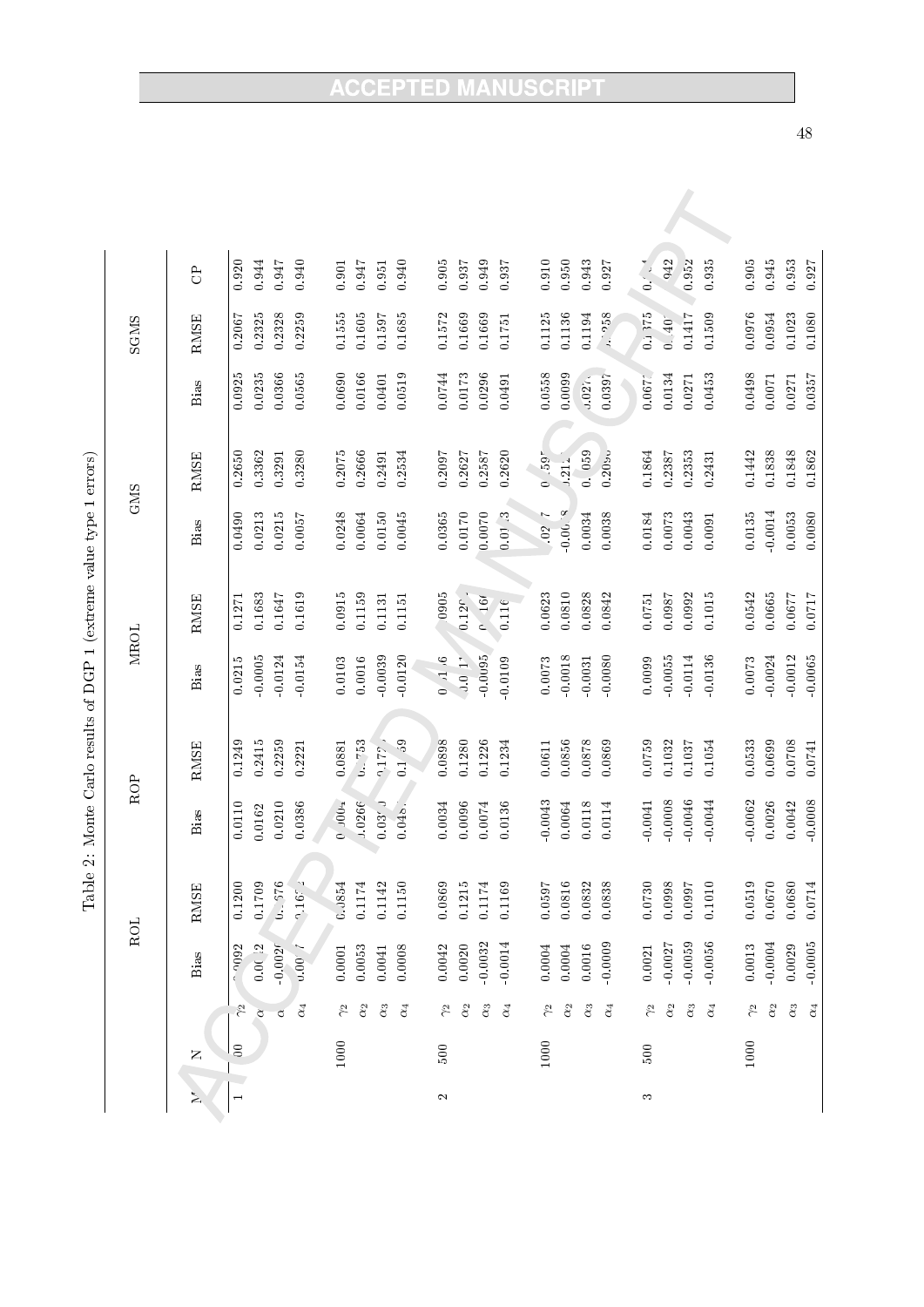|        |              |                       |                       |             |             | Table 3: Monte Carlo results of DGP 2 (normal errors) |                   |             |                             |                   |        |                             |                |  |
|--------|--------------|-----------------------|-----------------------|-------------|-------------|-------------------------------------------------------|-------------------|-------------|-----------------------------|-------------------|--------|-----------------------------|----------------|--|
|        |              |                       |                       | ROL         | $\rm ROP$   |                                                       |                   | <b>MROL</b> |                             | GMS               |        | <b>SGMS</b>                 |                |  |
| Σ      | $\mathbf{Z}$ |                       | Bias                  | <b>RMSE</b> | Bias        | <b>RMSE</b>                                           | Bias              | <b>RMSE</b> | Bias                        | <b>RMSE</b>       | Bias   | <b>RMSE</b>                 | $\overline{c}$ |  |
|        | $\infty$     | $\gamma$ <sup>2</sup> | <b>PF00.2</b>         | 0.1140      | 0.0074      | 0.1157                                                | 0.0192            | 0.1220      | 0.0367                      | 0.2559            | 0.0928 | 0.2070                      | 0.912          |  |
|        |              | $\circ$               | 0.0024                | 0.1611      | $-0.0033$   | 0.2276                                                | 0.0011            | 0.1604      | 0.0020                      | 0.3316            | 0.0105 | 0.2203                      | 0.953          |  |
|        |              | J                     | $-0.002$ <sup>*</sup> | 0.554       | $-0.0053$   | 0.2102                                                | $-0.0052$         | 0.1549      | $-0.0098$                   | 0.3265            | 0.0280 | 0.2211                      | 0.945          |  |
|        |              | $\alpha_4$            | $-0.065$              | 6.915       | 0.0003      | 0.2085                                                | $-0.0064$         | 0.1544      | 0.0017                      | 0.3140            | 0.0538 | 0.2208                      | 0.945          |  |
|        |              |                       |                       |             |             |                                                       |                   |             |                             |                   |        |                             |                |  |
|        | 1000         | $\gamma$ <sup>2</sup> | 0.0051                | 0.0828      | 0.005       | 0.0826                                                | 0.0170            | 0.0893      | 0.0329                      | 0.2009            | 0.0726 | 0.1532                      | 0.904          |  |
|        |              | $\alpha_2$            | 0.0015                | 0.1131      | $0.001^{2}$ | <b>u.584</b>                                          | 0.0010            | 0.1130      | $-0.0050$                   | 0.2659            | 0.0140 | 0.1536                      | 0.952          |  |
|        |              | $\alpha_3$            | 0.0069                | 0.1123      | 0.0014      | $0.15\%$                                              | 0.0056            | 0.1120      | 0.0079                      | 0.2571            | 0.0378 | 0.1619                      | 0.944          |  |
|        |              | $\alpha_4$            | 0.0012                | 0.1097      | 0.002.      | 0.7,19                                                | $-0.0009$         | 0.1096      | 0.0077                      | 0.2517            | 0.0546 | 0.1680                      | 0.933          |  |
|        |              |                       |                       |             |             |                                                       |                   |             |                             |                   |        |                             |                |  |
| $\sim$ | 500          | $\approx$             | 0.0077                | 0.0874      | 0.0048      | 0.0855                                                | $0$ $\lambda$ $2$ | 03920       | 0.0371                      | 0.2140            | 0.0761 | 0.1610                      | $\!0.911$      |  |
|        |              | $\alpha_2$            | 0.0000                | 0.1203      | $-0.0022$   | 0.1252                                                | $0.02^{r}$        | 0.119       | 0.0081                      | 0.2808            | 0.0143 | 0.1640                      | 0.958          |  |
|        |              | $\alpha_3$            | $-0.0032$             | 0.1156      | $-0.0042$   | 0.1169                                                | $-0.0084$         | $0^{10}$ 0  | 0.0021                      | 0.2771            | 0.0281 | 0.1670                      | 0.948          |  |
|        |              | $\alpha_4$            | $-0.0053$             | 0.1215      | $-0.0048$   | 0.1243                                                | $-0.0133$         | 0.121       | $0.0011$                    | 0.2724            | 0.0463 | 0.1755                      | 0.946          |  |
|        |              |                       |                       |             |             |                                                       |                   |             |                             |                   |        |                             |                |  |
|        | 1000         | $\approx$             | 0.0063                | 0.0616      | 0.0022      | 0.0595                                                | 0.0130            | 0.0671      | .02 $\epsilon$ <sub>3</sub> | 0.62 <sup>o</sup> | 0.0600 | 0.1201                      | 0.892          |  |
|        |              | $\alpha_2$            | 0.0025                | 0.0853      | 0.0028      | 0.0870                                                | 0.0006            | 0.0847      | 0.005                       | .225.             | 0.0109 | 0.1196                      | 0.957          |  |
|        |              | $\alpha_3$            | 0.0017                | 0.0882      | 0.0015      | 0.0899                                                | $-0.0021$         | 0.0875      | 0.0027                      | 0.1307            | .025.  | 0.1288                      | 0.946          |  |
|        |              | $\alpha_4$            | 0.0012                | 0.0859      | 0.0016      | 0.0878                                                | $-0.0048$         | 0.0858      | 0.0010                      | 0.220             | 0.0418 | $\tilde{\epsilon}_{\rm{c}}$ | 0.934          |  |
|        |              |                       |                       |             |             |                                                       |                   |             |                             |                   |        |                             |                |  |
| S      | 500          | $\approx$             | 0.0115                | 0.0803      | 0.0039      | 0.0767                                                | 0.0184            | 0.0842      | 0.0230                      | 0.1991            | 0.0720 | $0.1$ $21$                  | 0.5            |  |
|        |              | $\alpha_2$            | 0.0002                | 0.1087      | 0.0009      | 0.1044                                                | $-0.0036$         | 0.1072      | 0.0010                      | 0.2560            | 0.0139 | $0.54$ f                    | $970 - 1$      |  |
|        |              | $\alpha_3$            | $-0.0037$             | 0.1067      | $-0.0015$   | 0.1048                                                | $\,0.0114\,$      | 0.1062      | $\,0.0051\,$                | 0.2620            | 0.0239 | 0.1582                      | 0.943          |  |
|        |              | $\alpha_4$            | $-0.0034$             | 0.1121      | $-0.0022$   | 0.1093                                                | $-0.0145$         | 0.1121      | $-0.0035$                   | 0.2648            | 0.0434 | 0.1668                      | 0.937          |  |
|        | 1000         | $\approx$             | $0.0107\,$            | 0.0586      | 0.0029      | 0.0546                                                | 0.0141            | 0.0619      | 0.0226                      | 0.1550            | 0.0574 | 0.1133                      | $0.895\,$      |  |
|        |              | $\alpha_2$            | $-0.0018$             | 0.0747      | $-0.0009$   | 0.0732                                                | $-0.0051$         | 0.0740      | 0.0024                      | 0.2017            | 0.0092 | 0.1084                      | 0.956          |  |
|        |              | $\alpha_3$            | $-0.0015$             | 0.0789      | 0.0000      | 0.0775                                                | $-0.0080$         | 0.0784      | 0.0095                      | 0.2113            | 0.0241 | 0.1170                      | 0.937          |  |
|        |              | $\alpha_4$            | 0.0021                | 0.0775      | 0.0021      | 0.0750                                                | $-0.0077$         | 0.0771      | 0.0057                      | 0.2135            | 0.0416 | 0.1220                      | 0.931          |  |

Table 3: Monte Carlo results of DGP 2 (normal errors)  $\gamma$ ና ከርኮ ን (<sub>ከ</sub>  $\frac{1}{1+\epsilon}$  $\frac{1}{2}$  $\epsilon$  $\ddot{\phantom{0}}$  $Table 3: M<sub>0</sub>$ 

**ACCEPTED MANUSCRIPT** 

49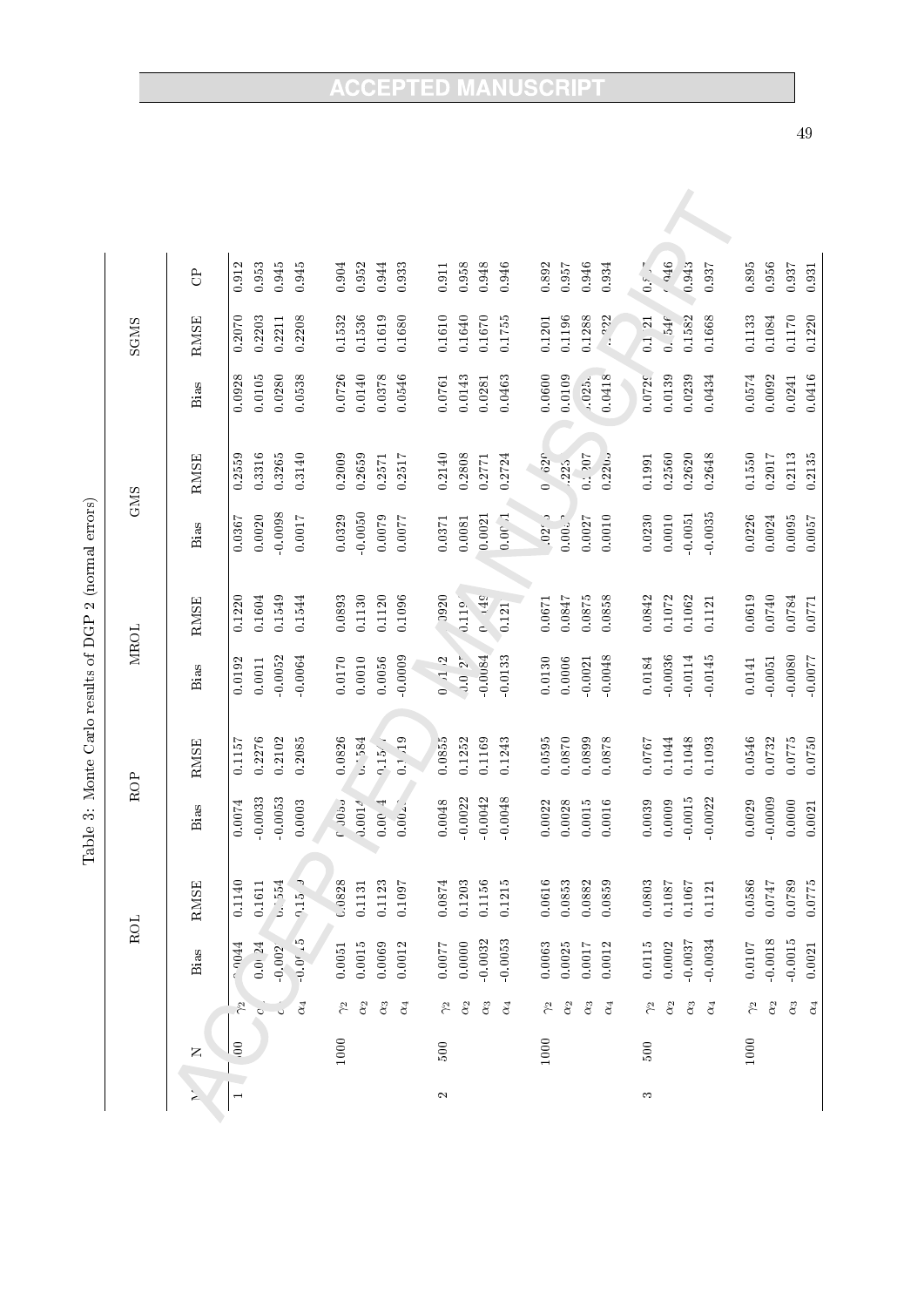|                   |          |            |                 | $1$ able $4$ . |                      | учания социально с приведения при социально с под данных политоров. Обще социально с приведения и социально с |             |             |              |                   |                    |               |                |  |
|-------------------|----------|------------|-----------------|----------------|----------------------|---------------------------------------------------------------------------------------------------------------|-------------|-------------|--------------|-------------------|--------------------|---------------|----------------|--|
|                   |          |            |                 | ROL            | $\rm ROP$            |                                                                                                               | <b>MROL</b> |             |              | GMS               |                    | <b>SGMS</b>   |                |  |
| ≥                 | Z        |            | Bias            | <b>RMSE</b>    | Bias                 | <b>RMSE</b>                                                                                                   | Bias        | <b>RMSE</b> | Bias         | <b>RMSE</b>       | Bias               | <b>RMSE</b>   | $\overline{c}$ |  |
|                   | $\infty$ | $\gamma_2$ | $\sqrt{2192}$   | 0.3378         | -0.3686              | 0.3873                                                                                                        | $-0.0902$   | 0.1515      | 0.0054       | 0.2117            | 0.0576             | 0.1669        | 0.892          |  |
|                   |          | $\alpha$   | $-0.00$ $\pm 1$ | 0.1102         | 0.0193               | 0.1841                                                                                                        | $-0.0244$   | 0.0993      | $-0.0043$    | 0.1822            | 0.0112             | 0.1188        | 0.962          |  |
|                   |          | đ          | $-0.006f$       | 0.132          | 0.0264               | 0.1741                                                                                                        | $-0.0527$   | 0.1122      | $-0.0102$    | 0.1807            | 0.0258             | 0.1232        | 0.950          |  |
|                   |          | $\alpha_4$ | $-0.0066$       | 0.111          | 0.0349               | 0.1714                                                                                                        | $-0.0844$   | 0.1319      | $-0.0075$    | 0.1776            | 0.0437             | 0.1269        | 0.938          |  |
|                   |          |            |                 |                |                      |                                                                                                               |             |             |              |                   |                    |               |                |  |
|                   | 1000     | $\approx$  | $-0.3221$       | 0.3320         | $-3855$              | 0.3988                                                                                                        | $-0.0870$   | 0.1224      | 0.0022       | 0.1601            | 0.0450             | 0.1156        | 0.903          |  |
|                   |          | $\alpha_2$ | $-0.0030$       | 0.0770         | $0.020$ <sup>r</sup> | 0.7229                                                                                                        | $-0.0249$   | 0.0700      | 0.0031       | 0.1367            | 0.0066             | 0.0812        | 0.967          |  |
|                   |          | $\alpha_3$ | $-0.0014$       | 0.0776         | 0.033                | $0.12 \; z$                                                                                                   | $-0.0504$   | 0.0824      | 0.0014       | 0.1356            | 0.0236             | 0.0838        | 0.956          |  |
|                   |          | $\alpha_4$ | 0.0002          | 0.0732         | 0.038c               | $0.7\,465$                                                                                                    | $-0.0823$   | 0.1042      | 0.0020       | 0.1306            | 0.0384             | 0.0878        | 0.941          |  |
|                   |          |            |                 |                |                      |                                                                                                               |             |             |              |                   |                    |               |                |  |
| $\mathbf{\Omega}$ | 500      | $\approx$  | $-0.3432$       | 0.3546         | $-0.4182$            | 0.4284                                                                                                        | $-0$ i $27$ | 1590        | 0.0092       | 0.1663            | 0.0490             | 0.1263        | 0.903          |  |
|                   |          | $\alpha_2$ | 0.0018          | 0.0773         | 0.0067               | 0.0910                                                                                                        | 0.0117      | 0.068       | 0.0006       | 0.1358            | 0.0167             | 0.0778        | 0.972          |  |
|                   |          | $\alpha_3$ | $-0.0020$       | 0.0795         | 0.0019               | 0.0918                                                                                                        | $-0.0526$   | JF8 U       | 0.0034       | 0.1362            | 0.0265             | 0.0849        | 0.947          |  |
|                   |          | $\alpha_4$ | $-0.0036$       | 0.0783         | 0.0020               | 0.0865                                                                                                        | $-0.0833$   | $0.106\,$   | 0.0057       | 0.1366            | 0.0402             | 0.0917        | 0.921          |  |
|                   |          |            |                 |                |                      |                                                                                                               |             |             |              |                   |                    |               |                |  |
|                   | 1000     | $\approx$  | $-0.3439$       | 0.3495         | $-0.4267$            | 0.4316                                                                                                        | $-0.1332$   | 0.1474      | $1/00^\circ$ | $0.30^{4}$        | 0.0364             | 0.0891        | 0.900          |  |
|                   |          | $\alpha_2$ | $-0.0001$       | 0.0562         | 0.0035               | 0.0653                                                                                                        | $-0.0243$   | 0.0535      | $0.00^{-7}$  | 1.10 <sub>k</sub> | 0.0084             | 0.0585        | 0.957          |  |
|                   |          | $\alpha_3$ | 0.0014          | 0.0554         | 0.0063               | 0.0634                                                                                                        | $-0.0516$   | 0.0692      | 0.0009       | 0.074             | J.020.             | 0.0599        | 0.937          |  |
|                   |          | $\alpha_4$ | 0.0009          | 0.0553         | 0.0066               | 0.0625                                                                                                        | $-0.0815$   | 0.0938      | 0.0013       | $0.104_{1}$       | 0.0313             | <b>975.77</b> | 0.912          |  |
|                   |          |            |                 |                |                      |                                                                                                               |             |             |              |                   |                    |               |                |  |
| S                 | 500      | $\approx$  | $-0.3546$       | 0.3644         | $-0.4372$            | 0.4449                                                                                                        | $-0.1378$   | 0.1589      | 0.0054       | 0.1554            | 0.045 <sub>1</sub> | 0.1 47        | 0.1            |  |
|                   |          | $\alpha_2$ | 0.0008          | 0.0661         | 0.0013               | 0.0731                                                                                                        | $-0.0254$   | 0.0601      | $-0.0003$    | 0.1191            | 0.0136             | 0.068'        | 958            |  |
|                   |          | $\alpha_3$ | $-0.0034$       | 0.0690         | $-0.0025$            | 0.0770                                                                                                        | $-0.0557$   | 0.0792      | $-0.0014$    | 0.1196            | 0.0235             | 0.0736        | 0.942          |  |
|                   |          | $\alpha_4$ | $-0.0040$       | 0.0691         | $-0.0022$            | 0.0760                                                                                                        | $-0.0833$   | 0.1015      | $-0.0026$    | 0.1194            | 0.0368             | 0.0811        | 0.921          |  |
|                   |          |            |                 |                |                      |                                                                                                               |             |             |              |                   |                    |               |                |  |
|                   | 1000     | $\approx$  | $-0.3563$       | 0.3609         | $-0.4455$            | 0.4492                                                                                                        | $-0.1396$   | 0.1506      | 0.0002       | 0.1247            | 0.0342             | 0.0837        | 0.897          |  |
|                   |          | $\alpha_2$ | 0.0008          | 0.0466         | $-0.0005$            | 0.0505                                                                                                        | $-0.0256$   | 0.0462      | 0.0050       | 0.0954            | 0.0094             | 0.0502        | 0.947          |  |
|                   |          | $\alpha_3$ | $0.0017\,$      | 0.0471         | 0.0010               | 0.0515                                                                                                        | $-0.0515$   | 0.0643      | 0.0051       | 0.0928            | 0.0206             | 0.0506        | 0.946          |  |
|                   |          | $\alpha_4$ | 0.0021          | 0.0485         | 0.0026               | 0.0526                                                                                                        | $-0.0782$   | 0.0878      | 0.0045       | 0.0983            | 0.0312             | 0.0580        | 0.911          |  |

 $ind_{\text{rel}}$ Table 4: Monte Carlo results of DGP 3 (heteroskedastic errors across individuals)  $J\sim$  $\mathcal{A}$  DCP 3 (boto  $\frac{1}{1+\epsilon}$  $\frac{1}{2}$  $\epsilon$  $\ddot{\cdot}$  $Table 4: Mon$ 

**ACCEPTED MANUSCRIPT** 

50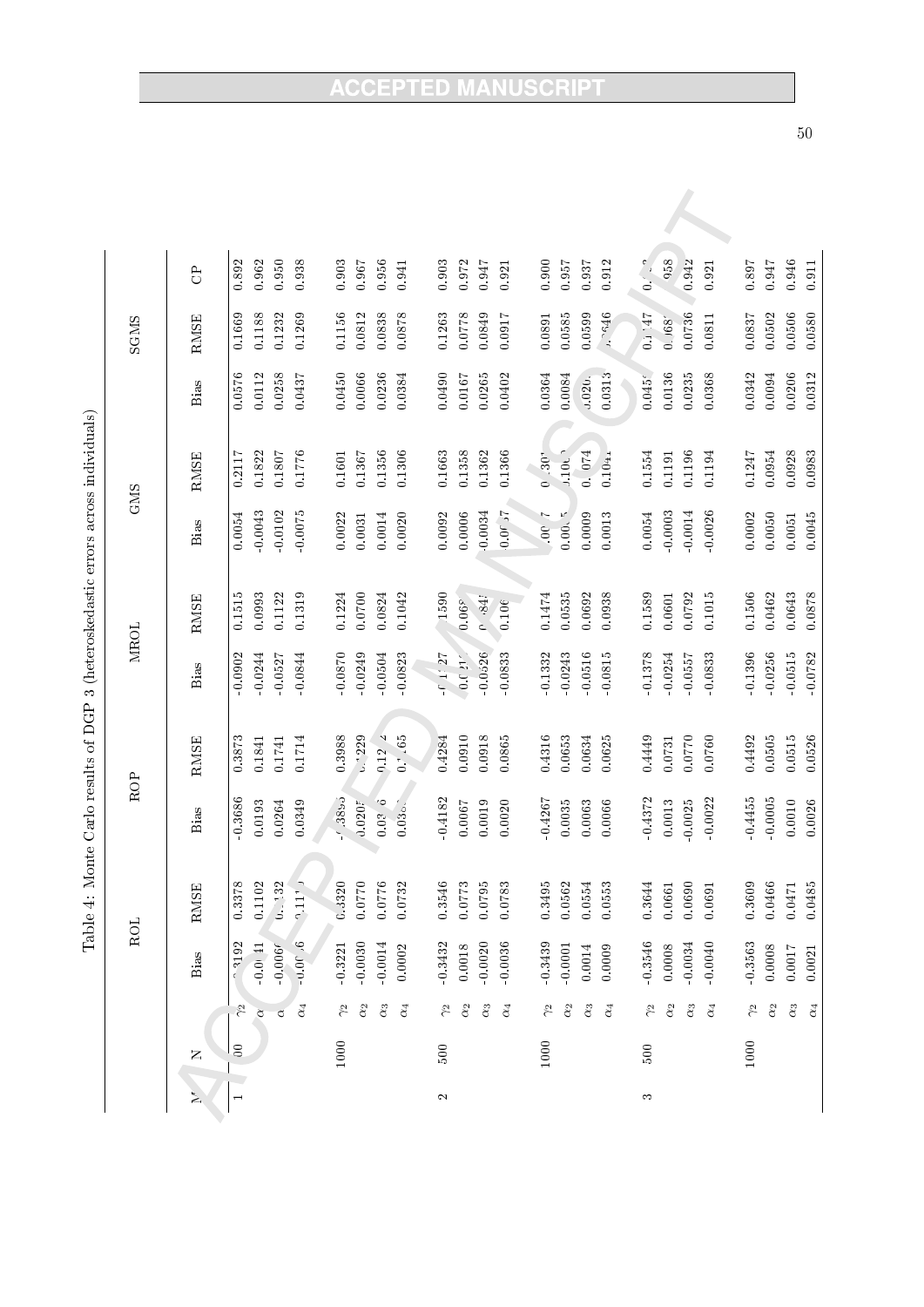|                   |          |                          |           | (Удина и сурсина с солна с солна солна солна солна солна солна солна солна солна солна солна солна солна солна с |           |               |             |               |              |                   |        |             |           |
|-------------------|----------|--------------------------|-----------|------------------------------------------------------------------------------------------------------------------|-----------|---------------|-------------|---------------|--------------|-------------------|--------|-------------|-----------|
|                   |          |                          |           | ROL                                                                                                              |           | ROP           | <b>MROL</b> |               |              | GMS               |        | <b>SGMS</b> |           |
|                   | Z        |                          | Bias      | RMSE                                                                                                             | Bias      | <b>RMSE</b>   | Bias        | <b>RMSE</b>   | Bias         | RMSE              | Bias   | RMSE        | $\theta$  |
|                   | $\Theta$ | $\gamma_2$               | 1861      | 0.2324                                                                                                           | $-0.2150$ | 0.2503        | $-0.0137$   | 0.1284        | 0.2192       | 0.3093            | 0.2844 | 0.3266      | 0.540     |
|                   |          | $\circ$                  | $-0.0$ 90 | 0.1204                                                                                                           | 0.0208    | 0.1995        | 0.0302      | 0.1067        | $-0.0065$    | 0.1830            | 0.0093 | 0.1242      | 0.957     |
|                   |          | J                        | $-0.009'$ | 0.195                                                                                                            | 0.0352    | 0.1995        | $-0.0597$   | 0.1183        | $-0.0081$    | 0.1795            | 0.0247 | 0.1241      | 0.953     |
|                   |          | $\alpha_4$               | $-0.065$  | $0.11\%$                                                                                                         | 0.0486    | 0.1901        | 0.0888      | 0.1366        | $-0.0018$    | 0.1703            | 0.0459 | 0.1288      | 0.939     |
|                   |          |                          |           |                                                                                                                  |           |               |             |               |              |                   |        |             |           |
|                   | 1000     | $\approx$                | $-0.2017$ | 0.2199                                                                                                           | $-7.2442$ | 0.2620        | $-0.0153$   | 0.0921        | 0.2201       | 0.2786            | 0.2645 | 0.2881      | 0.359     |
|                   |          | $\alpha_2$               | 0.0003    | 0.0821                                                                                                           | $0.024$ ? | <b>U.</b> 126 | $-0.0251$   | 0.0736        | $-0.0002$    | 0.1332            | 0.0095 | 0.0843      | 0.954     |
|                   |          | $\alpha_3$               | $-0.0006$ | 0.0825                                                                                                           | $0.03\,1$ | 0.13          | $-0.0563$   | 0.0889        | $0.0011\,$   | 0.1334            | 0.0241 | 0.0881      | 0.948     |
|                   |          | $\alpha_4$               | 0.0016    | 0.0776                                                                                                           | 0.044     | 0.1, 35       | $-0.0902$   | 0.1123        | 0.0016       | 0.1312            | 0.0378 | 0.0901      | 0.938     |
|                   |          |                          |           |                                                                                                                  |           |               |             |               |              |                   |        |             |           |
| $\mathbf{\Omega}$ | 500      | م×<br>م                  | $-0.3540$ | 0.3651                                                                                                           | $-0.3691$ | 0.3802        | $-0.1$ )5   | 1414          | 0.0794       | 0.1890            | 0.1246 | 0.1735      | 0.772     |
|                   |          | $\alpha_2$               | $-0.0021$ | 0.0769                                                                                                           | 0.0024    | 0.0908        | 0.014       | 0.068         | 0.0050       | 0.1292            | 0.0134 | 0.0777      | 0.960     |
|                   |          | $\alpha_3$               | $-0.0049$ | 0.0791                                                                                                           | $-0.0002$ | 0.0928        | $-0.0542$   | 0.749         | 1.0016       | 0.1304            | 0.0237 | 0.0843      | 0.945     |
|                   |          | $\alpha_4$               | $-0.0038$ | 0.0796                                                                                                           | 0.0032    | 0.0903        | $-0.0820$   | $0.106^\circ$ | $0.00^{2}$   | 0.1290            | 0.0396 | 0.0902      | 0.922     |
|                   |          |                          |           |                                                                                                                  |           |               |             |               |              |                   |        |             |           |
|                   | 1000     | $\approx$                | $-0.3560$ | 0.3619                                                                                                           | $-0.3811$ | 0.3869        | $-0.1132$   | 0.1290        | 2.0772       | $0\degree$ 52 $e$ | 0.1143 | 0.1423      | 0.710     |
|                   |          | $\alpha_2$               | 0.0003    | 0.0593                                                                                                           | 0.0047    | 0.0709        | $-0.0236$   | 0.0549        | $0.000^{-7}$ | .106.             | 0.0091 | 0.0596      | 0.941     |
|                   |          | $\alpha_3$               | $-0.0010$ | 0.0569                                                                                                           | 0.0058    | 0.0670        | $-0.0533$   | 0.0711        | 0.0000       | 0.1,006           | .019   | 0.0595      | 0.942     |
|                   |          | $\alpha_4$               | $-0.0002$ | 0.0567                                                                                                           | 0.0075    | 0.0664        | $-0.0817$   | 0.0946        | $-0.0019$    | 0.0982            | 0.0308 | 522         | 0.906     |
|                   |          |                          |           |                                                                                                                  |           |               |             |               |              |                   |        |             |           |
| S                 | 500      | $\approx$                | $-0.4579$ | 0.4654                                                                                                           | $-0.4568$ | 0.4641        | $-0.1588$   | 0.1771        | $-0.0040$    | 0.1600            | 0.0422 | 0.145       | 0.8       |
|                   |          | $\alpha_2$               | $-0.0017$ | 0.0645                                                                                                           | $-0.0010$ | 0.0709        | $-0.0254$   | 0.0585        | $-0.0009$    | 0.1083            | 0.0122 | 0.66f       | $6p_0$    |
|                   |          | $\alpha_3$               | $-0.0038$ | 0.0663                                                                                                           | $-0.0033$ | 0.0747        | $-0.0527$   | 0.0760        | $-0.0001$    | 0.1063            | 0.0231 | 0.0725      | 0.942     |
|                   |          | $\alpha_4$               | $-0.0039$ | 0.0688                                                                                                           | $-0.0023$ | 0.0754        | 0.0776      | 0.0970        | $-0.0024$    | 0.1047            | 0.0381 | 0.0797      | 0.924     |
|                   | 1000     | $\lesssim$               | 0.4598    | 0.4638                                                                                                           | $-0.4656$ | 0.4693        | $-0.1591$   | 0.1688        | $-0.0007$    | 0.1274            | 0.0328 | 0.0847      | $\!0.901$ |
|                   |          |                          | 0.0016    | 0.0469                                                                                                           | 0.0016    | 0.0516        | $-0.0235$   | 0.0448        | 0.0035       | 0.0854            | 0.0103 | 0.0500      | 0.936     |
|                   |          | $\alpha_3$<br>$\alpha_2$ | 0.0002    | 0.0461                                                                                                           | 0.0012    | 0.0511        | $-0.0503$   | 0.0626        | 0.0052       | 0.0863            | 0.0201 | 0.0508      | 0.931     |
|                   |          | $\alpha_4$               | 0.0002    | 0.0477                                                                                                           | 0.0020    | 0.0526        | $-0.0759$   | 0.0854        | 0.0021       | 0.0855            | 0.0308 | 0.0575      | 0.906     |
|                   |          |                          |           |                                                                                                                  |           |               |             |               |              |                   |        |             |           |

alternatives Table 5: Monte Carlo results of DGP 4 (heteroskedastic errors across alternatives) Table 5: Monte Carlo results of DGP 4 (heteroskedastic errors

51

# **ACCEPTED MANUSCRIPT**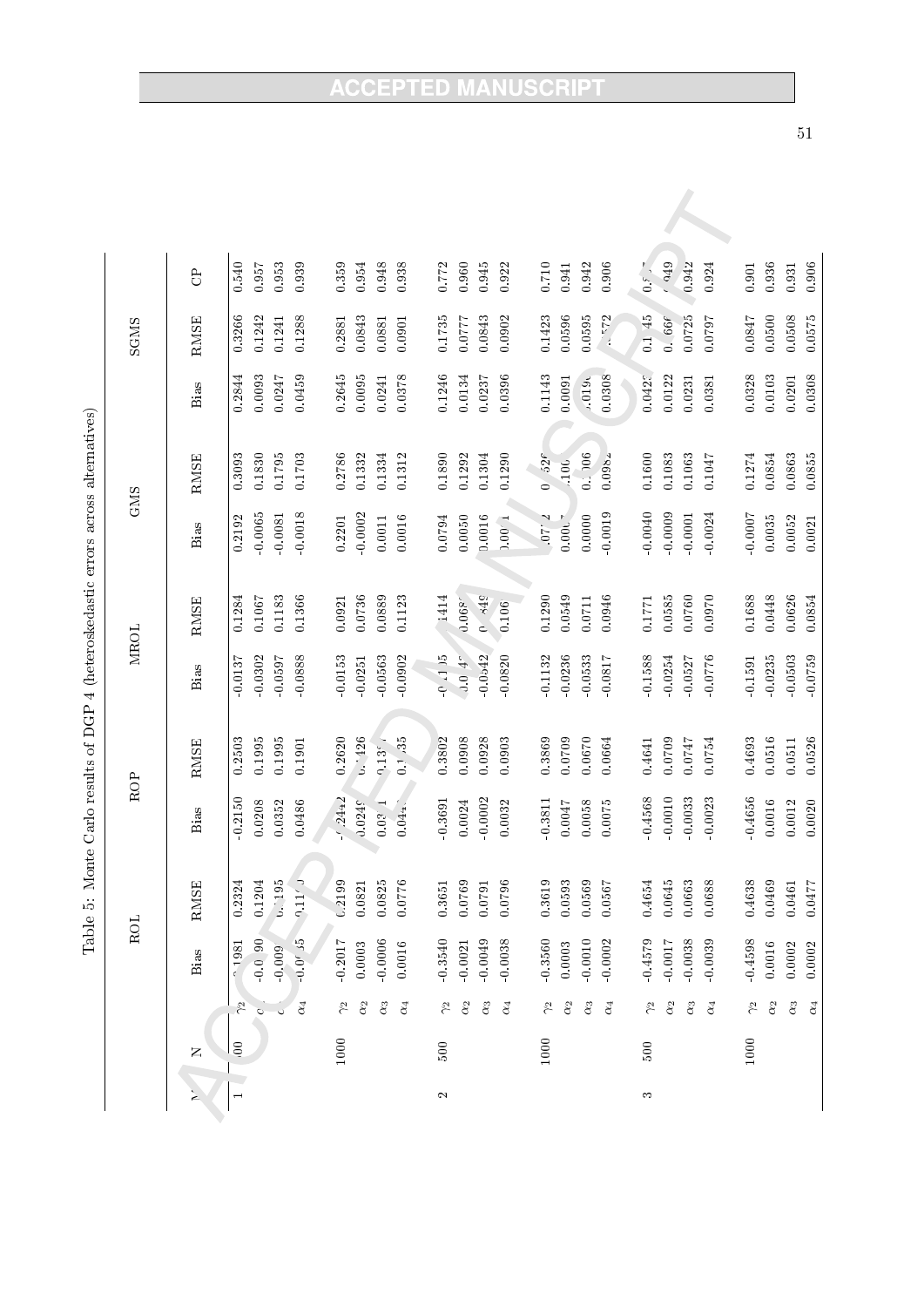|        |          |                 |                    | ROL            | <b>ROP</b>  |                   | MROL      |                    |                | GMS         |        | <b>SCMS</b>       |        |
|--------|----------|-----------------|--------------------|----------------|-------------|-------------------|-----------|--------------------|----------------|-------------|--------|-------------------|--------|
|        | Z        |                 | Bias               | <b>RMSE</b>    | Bias        | <b>RMSE</b>       | Bias      | <b>RMSE</b>        | Bias           | <b>RMSE</b> | Bias   | RMSE              | පි     |
|        | $\infty$ |                 | 866c               | 0.3328         | 0.3508      | 0.3808            | $-0.0116$ | 0.1741             | $-0.0346$      | 0.2975      | 0.0304 | 0.2326            | 0.904  |
|        |          | Ō               | 0.0126             | 0.1781         | 0.0147      | 0.2795            | $-0.0029$ | 0.1725             | 0.0205         | 0.3495      | 0.0265 | 0.2372            | 0.950  |
|        |          | $\breve{\circ}$ | $0.011$ $^{\circ}$ | <b>u.311</b>   | 0.0358      | 0.2771            | $-0.0000$ | 0.1744             | 0.0250         | 0.3331      | 0.0572 | 0.2428            | 0.932  |
|        |          | $\alpha_4$      | 0.014              | $0.17^{6} \mu$ | 0.0520      | 0.2653            | $-0.0060$ | 0.1661             | 0.0244         | 0.3457      | 0.0852 | 0.2476            | 0.936  |
|        |          |                 |                    |                |             |                   |           |                    |                |             |        |                   |        |
|        | 1000     | $\approx$       | $-0.2920$          | G.3099         | $-3553$     | 0.3715            | $-0.0011$ | 0.1230             | $-0.0391$      | 0.2358      | 0.0182 | 0.1737            | 0.914  |
|        |          | $\alpha_2$      | $-0.0006$          | 0.1264         | $0.017^{2}$ | 0.7951            | $-0.0041$ | 0.1217             | $-0.0036$      | 0.2653      | 0.0111 | 0.1690            | 0.951  |
|        |          | $\alpha_3$      | 0.0014             | 0.1208         | 0.033       | 0.19 <sup>c</sup> | $-0.0068$ | 0.1179             | 0.0006         | 0.2642      | 0.0360 | 0.1715            | 0.945  |
|        |          | $\alpha_4$      | 0.0003             | 0.1193         | 0.045       | 0.1,85            | $-0.0116$ | 0.1181             | 0.0065         | 0.2633      | 0.0543 | 0.1768            | 0.932  |
|        |          |                 |                    |                |             |                   |           |                    |                |             |        |                   |        |
| $\sim$ | 500      | $\approx$       | $-0.2848$          | 0.3116         | $-0.3407$   | 0.3630            | $-0.12$   | 1268               | $-0.0226$      | 0.2447      | 0.0432 | 0.1880            | 0.910  |
|        |          | $\alpha_2$      | 0.0030             | 0.1242         | 0.0091      | 0.1348            | $-0.01$   | 0.119 <sup>r</sup> | 0.0076         | 0.2707      | 0.0208 | 0.1681            | 0.958  |
|        |          | $\alpha_3$      | 0.0042             | 0.1315         | 0.0144      | 0.1402            | $-0.0003$ | $196 - 0$          | 0.112          | 0.2741      | 0.0421 | 0.1819            | 0.935  |
|        |          | $\alpha_4$      | 0.0037             | 0.1234         | 0.0179      | 0.1308            | $-0.0040$ | 0.120              | $0.00^{r}$     | 0.2740      | 0.0620 | 0.1840            | 0.924  |
|        |          |                 |                    |                |             |                   |           |                    |                |             |        |                   |        |
|        | 1000     | $\approx$       | $-0.2766$          | 0.2898         | $-0.3401$   | 0.3515            | $-0.0008$ | 0.0866             | $\frac{6}{10}$ | $40^{10}$   | 0.0408 | 0.1392            | 0.921  |
|        |          | $\alpha_2$      | $-0.0025$          | 0.0897         | 0.0034      | 0.0952            | $-0.0037$ | 0.0874             | $-0.00.7$      | .216.       | 0.0073 | 0.1269            | 0.936  |
|        |          | $\alpha_3$      | $-0.0017$          | 0.0877         | 0.0088      | 0.0917            | $-0.0049$ | 0.0858             | $-0.0006$      | 0.1160      | .027c  | 0.1291            | 0.934  |
|        |          | $\alpha_4$      | $-0.0014$          | 0.0862         | 0.0120      | 0.0916            | $-0.0070$ | 0.0853             | $-0.0107$      | 0.2184      | 0.0433 | $99o$ .           | 0.923  |
|        |          |                 |                    |                |             |                   |           |                    |                |             |        |                   |        |
| S      | 500      | $\approx$       | $-0.2817$          | 0.3060         | 0.3368      | 0.3567            | $-0.0079$ | 0.1143             | 0.0024         | 0.2357      | 0.0581 | $0.1 \ 16$        | 0.65   |
|        |          | $\alpha_2$      | 0.0007             | 0.1064         | 0.0035      | 0.1105            | $-0.0008$ | 0.1022             | 0.0088         | 0.2484      | 0.0178 | 0.46 <sup>c</sup> | $-964$ |
|        |          | $\alpha_3$      | 0.0016             | 0.1126         | 0.0059      | 0.1178            | $-0.0017$ | 0.1085             | $0.0111\,$     | 0.2503      | 0.0390 | 0.1615            | 0.927  |
|        |          | $\alpha_4$      | 0.0022             | 0.1099         | 0.0035      | 0.1145            | $-0.0039$ | 0.1065             | 0.0188         | 0.2575      | 0.0609 | 0.1662            | 0.925  |
|        |          |                 |                    |                |             |                   |           |                    |                |             |        |                   |        |
|        | 1000     | $\lesssim$      | $-0.2721$          | 0.2839         | $-0.3332$   | 0.3434            | 0.0016    | 0.0786             | $\bf 0.0015$   | 0.1867      | 0.0510 | 0.1339            | 0.907  |
|        |          | $\alpha_2$      | $-0.0043$          | 0.0756         | $-0.0019$   | 0.0781            | $-0.0046$ | 0.0732             | $-0.0104$      | 0.1972      | 0.0074 | 0.1073            | 0.949  |
|        |          | $\alpha_3$      | $-0.0014$          | 0.0742         | 0.0021      | 0.0773            | $-0.0034$ | 0.0728             | $-0.0058$      | 0.1982      | 0.0263 | 0.1104            | 0.945  |
|        |          | $\alpha_4$      | $-0.0011$          | 0.0750         | $-0.0003$   | 0.0776            | $-0.0045$ | 0.0736             | $-0.0069$      | 0.2049      | 0.0410 | 0.1192            | 0.921  |

Table 6: Monte Carlo results of DGP 5 (random coefficient with extreme value errors) Table 6: Monte Carlo results of DGP 5 (random coecient with extreme value errors) 52

# **ACCEPTED MANUSCRIPT**